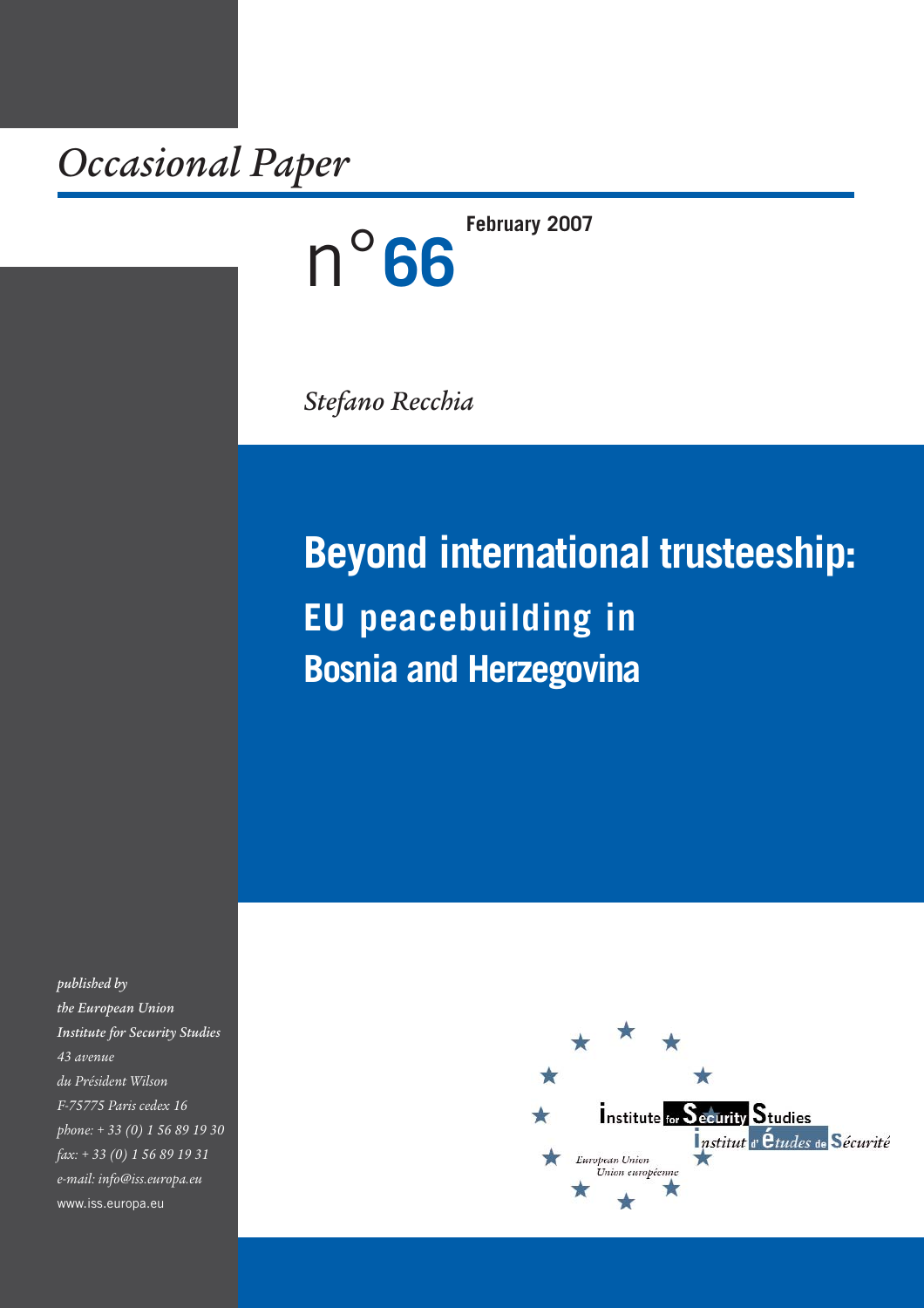*In January 2002 the EU Institute for Security Studies (EUISS) was created as a Parisbased autonomous agency of the European Union. Following an EU Council Joint Action of 20 July 2001, it is now an integral part of the new structures that will support the further development of the CFSP/ESDP. The Institute's core mission is to provide analyses and recommendations that can be of use and relevance to the formulation of EU policies. In carrying out that mission, it also acts as an interface between experts and decision-makers at all levels.* 

*Occasional Papers are essays or reports that the Institute considers should be made available as a contribution to the debate on topical issues relevant to European security. They may be based on work carried out by researchers granted awards by the EUISS, on contributions prepared by external experts, and on collective research projects or other activities organised by (or with the support of) the Institute. They reflect the views of their authors, not those of the Institute.*

*Publication of Occasional Papers will be announced in the EUISS Newsletter and they will be available on request in the language - either English or French - used by authors. They will also be accessible via the Institute's website: www.iss.europa.eu.*

#### **The European Union Institute for Security Studies** *Paris*

#### *Director: Nicole Gnesotto*

© EU Institute for Security Studies 2007. All rights reserved. No part of this publication may be reproduced, stored in a retrieval system or transmitted in any form or by any means, electronic, mechanical, photo-copying, recording or otherwise without the prior permission of the EU Institute for Security Studies. ISBN 978-92-9198-104-5 ISSN 1608-5000 Published by the EU Institute for Security Studies and printed in Condé-sur-Noireau (France) by Corlet Imprimeur, Graphic design by Claire Mabille (Paris)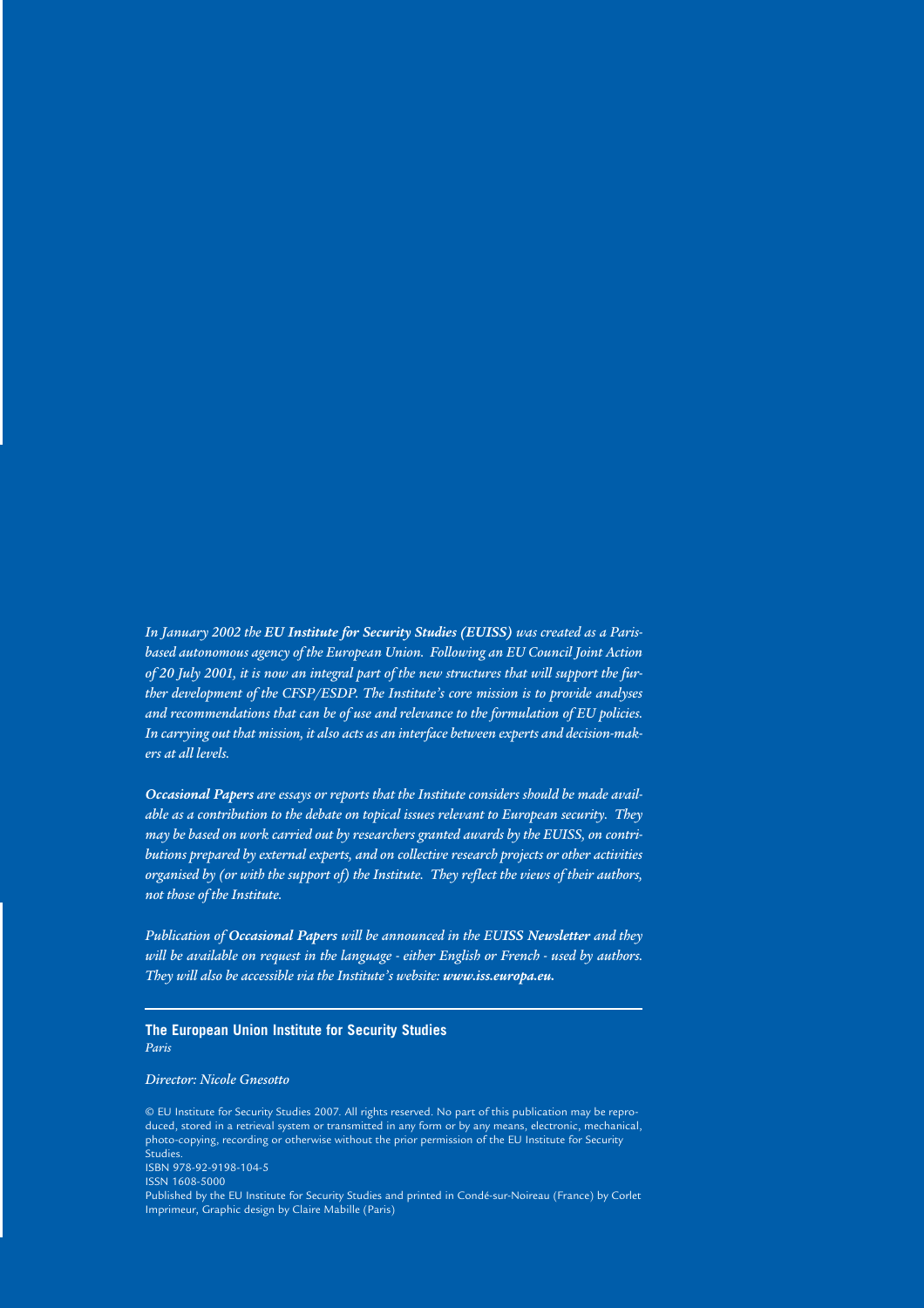n°**66 February 2007**

*Stefano Recchia*

# **Beyond international trusteeship: EU peacebuilding in Bosnia and Herzegovina**





*Stefano Recchia is a Ph.D candidate in political science at Columbia University, New York. He was a visiting fellow at the EUISS from May to July 2006.*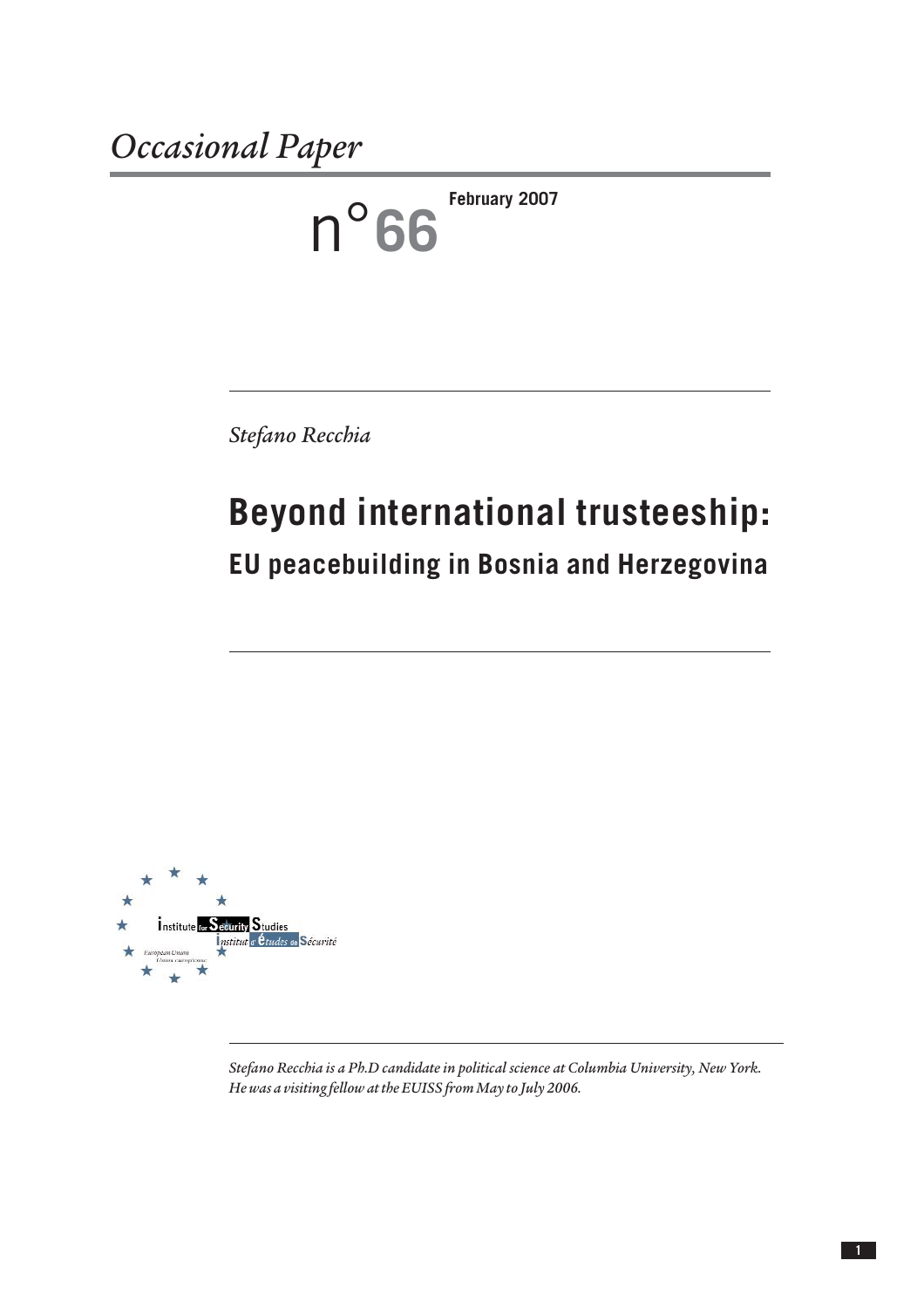### *Contents*

| <b>Summary</b>                                                         | 3              |
|------------------------------------------------------------------------|----------------|
|                                                                        |                |
| <b>Introduction</b>                                                    | 5              |
|                                                                        |                |
| Strategic and ethical dilemmas of international peacebuilding          | $\overline{7}$ |
| 2.1 Core elements of peacebuilding strategy                            | $\overline{7}$ |
| 2.2 The Dayton dilemma: ethnic power sharing or partition?             | 8              |
| 2.3 International trusteeship to rebuild failed states?                | 9              |
|                                                                        |                |
| <b>Implementing Dayton: peacebuilding under international tutelage</b> | 11             |
| 3.1 Dayton's problematic legacy: a 'weak state' as the price for peace | 11             |
| 3.2 Who does what? The evolving international presence in BiH          | 13             |
|                                                                        |                |
| Beyond Dayton: sustainable statehood and European integration          | 21             |
| 4.1 2000-2006: inching towards a self-sustaining state                 | 21             |
| 4.2 Towards an integrated EU strategy                                  | 24             |
| 4.3 EU conditionality as an alternative to international trusteeship?  | 28             |
|                                                                        |                |
|                                                                        |                |
| <b>Conclusion and policy recommendations</b>                           | 35             |
|                                                                        |                |

#### **Annex**

*[Abbreviations](#page-36-0)* **39**

#### Acknowledgements

The author would like to thank the following EU officials, who were generously available for personal interviews in Brussels: Fernando Gentilini, Heather Grabbe, Helene Holm-Pedersen, José-Luis Sanchez-Alegre and Stefan Simosas. Many thanks also to Judy Batt and Jack Snyder for their helpful comments on a previous version of this paper.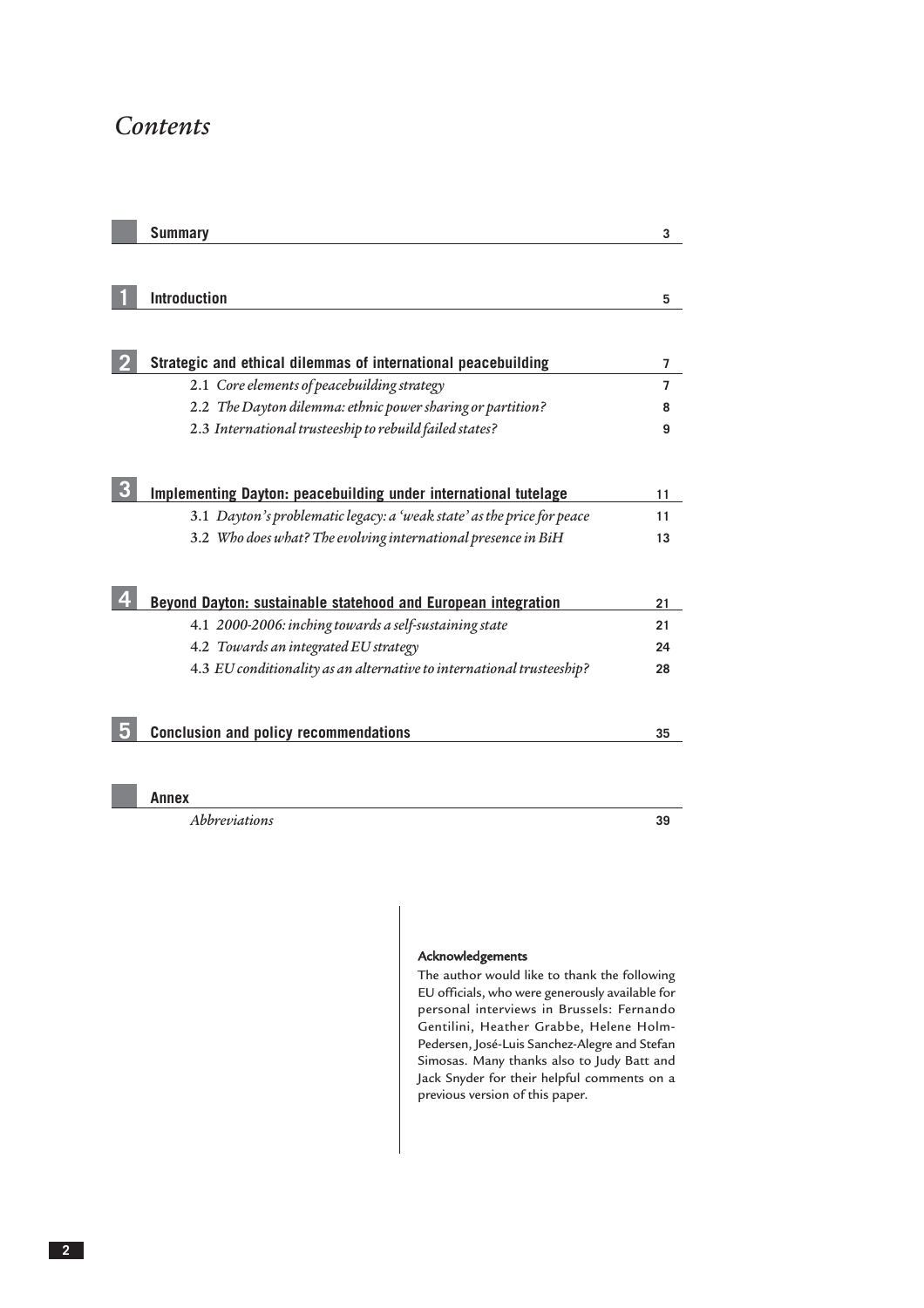<span id="page-4-0"></span>*The Dayton Peace Agreement on Bosnia successfully ended the war in late 1995. However, the price for peace was an extremely weak and dysfunctional postwar state that would probably not have survived without substantial international support over the following decade. This paper argues that things have begun to visibly change on the ground in Bosnia and Herzegovina (BiH) only with the emergence of the EU as the main international peacebuilding actor in more recent years, and notably since 2003. The EU's increased peacebuilding role in BiH, carried out within the framework of the European Security Strategy, has allowed for critical progress towards making Bosnia's common state institutions increasingly self-sustaining. There is no doubt that the potential does now exist to turn postwar Bosnia into a sustainable multi-ethnic democracy.* 

*The central hypothesis developed in this paper is that since 2003 EU conditionality has increasingly become a viable alternative to international trusteeship in BiH. This is because conditionality has begun to be assertively communicated by the 'double-hatted' High Representative/European Union Special Representative (HR/EUSR) on the ground and is now clearly linked to the perspective of EU membership. There is evidence that difficult political, administrative and economic reforms have been recently adopted by BiH authorities in compliance with EU conditionality, crucially* without *straightforward international imposition. But this paper also argues that EU peacebuilders need to further improve their strategic effectiveness and political coordination on the ground, to support continuing reform in BiH once the Office of the High Representative (OHR) is closed down, possibly by late 2007.*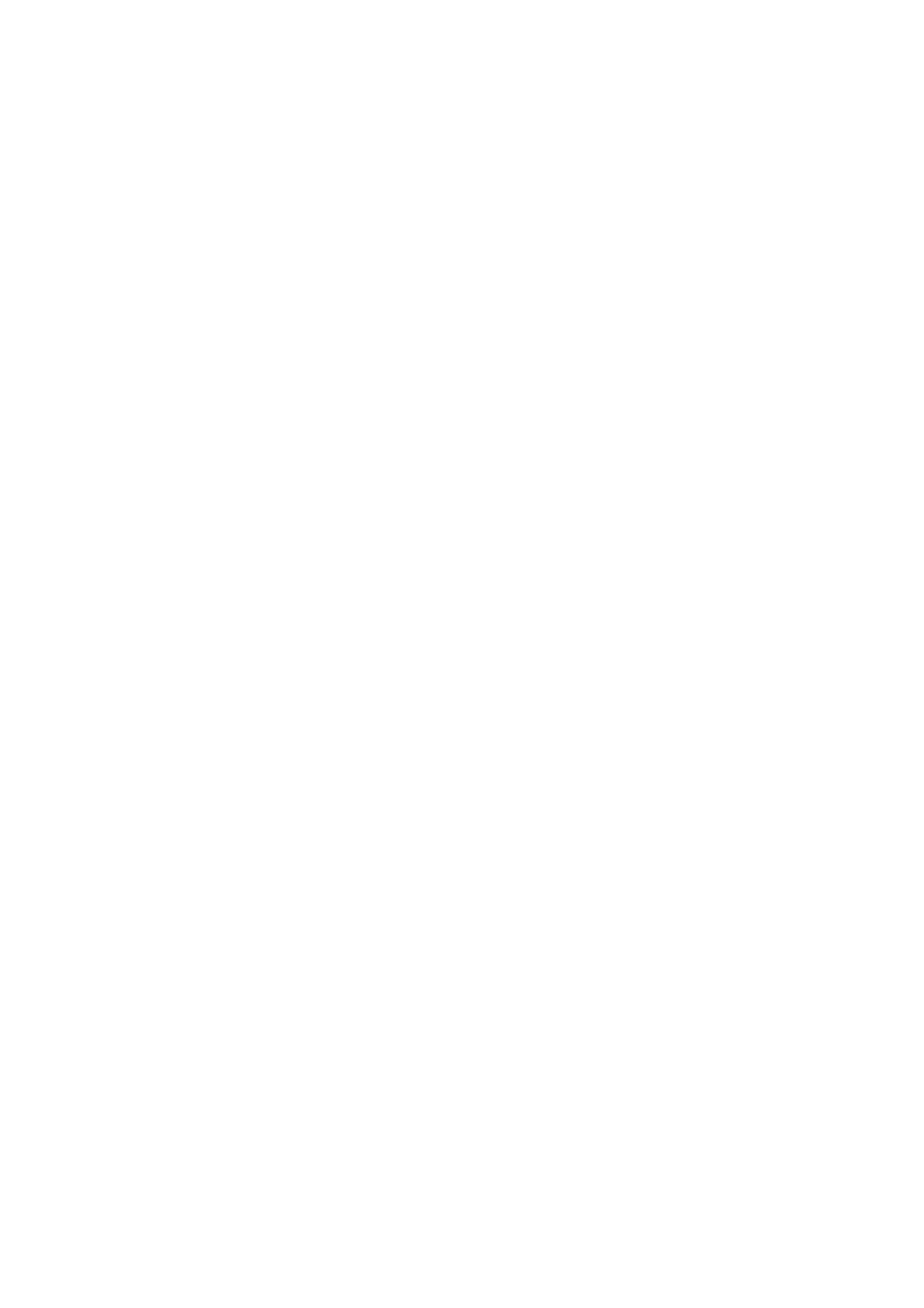## <span id="page-6-0"></span>**Introduction**

**E**U peacebuilding in Bosnia and Herzegovina (BiH) aims to be crucially different from previous efforts at stabilising and reforming the country. Previous external peacebuilders had relied on a rather heavy trusteeship role by the international High Representative (HR), in order to impose fundamental reforms and remove obstructive Bosnian officials from office quite arbitrarily. This made it possible to advance the peace implementation agenda in Bosnia, but at the price of seriously undermining local political ownership and accountability. Moreover, a dangerous syndrome of dependency on the international community's presence had become all but institutionalised, which seriously forestalled the development of local capacities for peace.

Over the past three to four years, the European Union (EU) has become the main international peacebuilder in BiH. The potential does now undeniably exist to turn postwar Bosnia into a sustainable multi-ethnic democracy. The EU has a unique set of tools at its disposal to stabilise, democratise and reform weak states in its periphery that are recovering from violent conflict. Since the launch of a joint European Security and Defence Policy (ESDP) in 1999, the EU has acquired increasingly sophisticated operational capacities in the field of crisis intervention, as well as postwar stabilisation and reform. In postwar Bosnia and Herzegovina, EU peacebuilders aim for an integrated strategic approach, by combining a multi-dimensional ESDP presence on the ground with the 'carrot' of progressive European integration.

The first part of this paper provides a rapid conceptual overview of the central strategic and ethical dilemmas that postwar peacebuilders have to face in divided societies. For several years now, the standard procedure for combining democracy and political stability in divided postwar societies has been to set up complex power-sharing arrangements, which distribute political responsibility between representative elites from a country's main ethic or religious groups. But when power sharing results in virtually permanent decisional deadlock, due to high ethnic tensions and a weak domestic institutional structure, international peacebuilders may opt for a more intrusive – and ethically problematic – 'trusteeship' strategy, by assuming a temporary direct control over the domestic political process. This is exactly what happened in postwar Bosnia after 1997.

The subsequent part of the paper illustrates the extremely burdensome and dysfunctional constitutional structure of the Dayton state. There is no doubt that the Dayton Peace Agreement (DPA) successfully ended the Bosnian war after three-and-a-half years of fratricidal ethnic killing. But it did so at the cost of ratifying the results of ethnic cleansing on the ground and produced an extremely weak common state in BiH that would not have survived without a very substantial international commitment over the following decade. The specific contribution of several international peacebuilding agencies in BiH is thus analysed in some detail. Particular attention is devoted to the increasingly relevant EU role in this context, starting with the multidimensional ESDP presence on the ground.

Finally, the third part of the paper focuses on the efforts that have been made to move beyond

**1**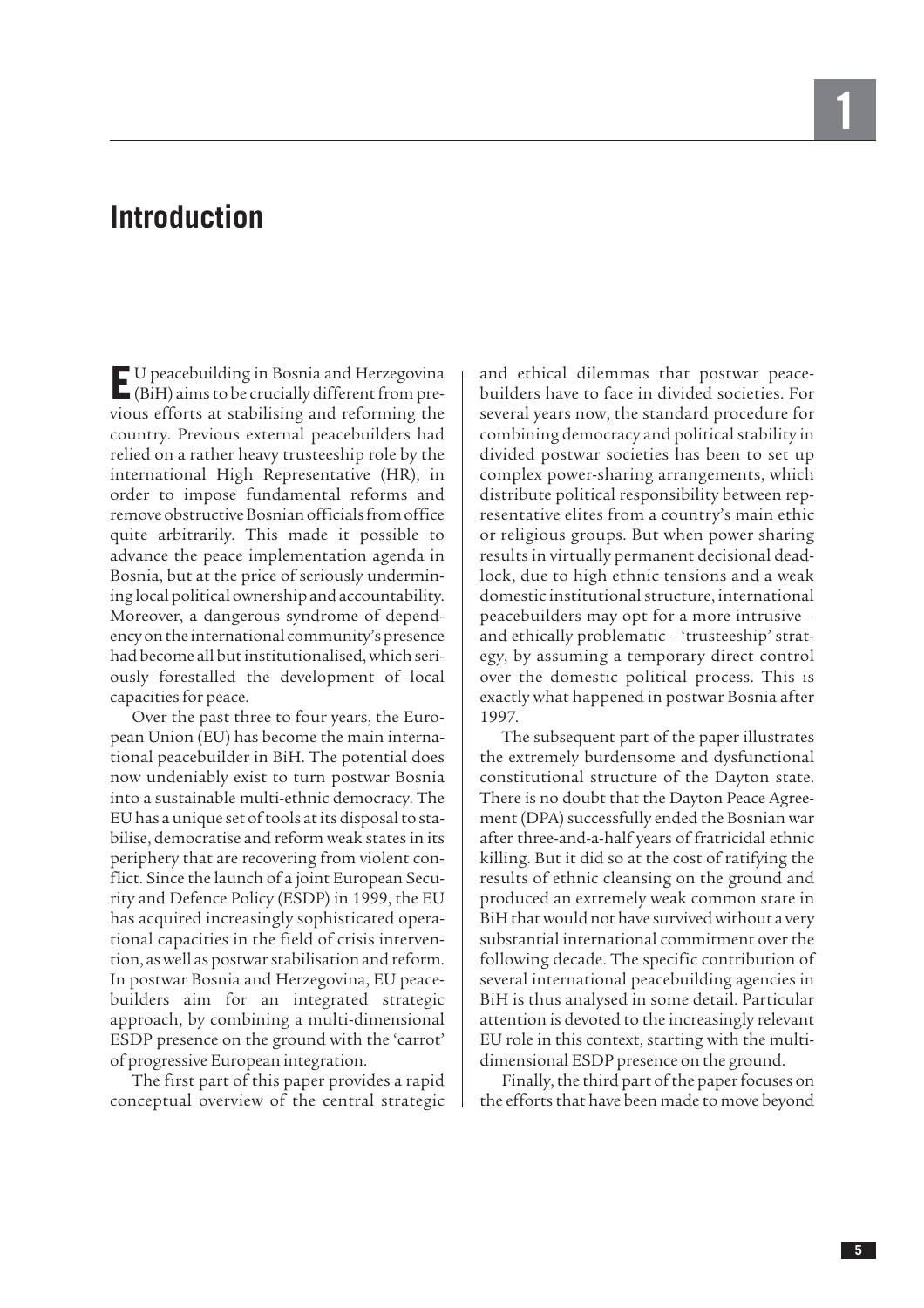the dysfunctional institutional structure of the Dayton state since the year 2000, most notably by strengthening BiH's common state institutions as a means to more effective governance. The central hypothesis is that since 2003 EU conditionality has increasingly become a viable alternative to international trusteeship in BiH. This is because conditionality has begun to be assertively communicated by the 'doublehatted' High Representative/European Union Special Representative (HR/EUSR) on the ground and is now clearly linked to the perspective of EU membership. There is evidence that difficult political, administrative, and economic reforms have recently been adopted by BiH authorities in compliance with EU conditionality, crucially *without* straightforward international imposition. Thanks to the HR's/EUSR's substantial political leverage and crucial support by other ESDP elements on the ground, the European integration and pre-accession process has begun to show its effectiveness as a tool for fostering viable public institutions in BiH and for providing assistance in ways that develop rather than undermine domestic capacity. The main challenge for EU peacebuilders at this point consists in further improving their strategic effectiveness and political leverage on the ground. This will be crucially necessary to support continuing reform in BiH once the Office of the High Representative (OHR) is closed down, possibly by late 2007, and international trusteeship thus also formally ceases to be an option.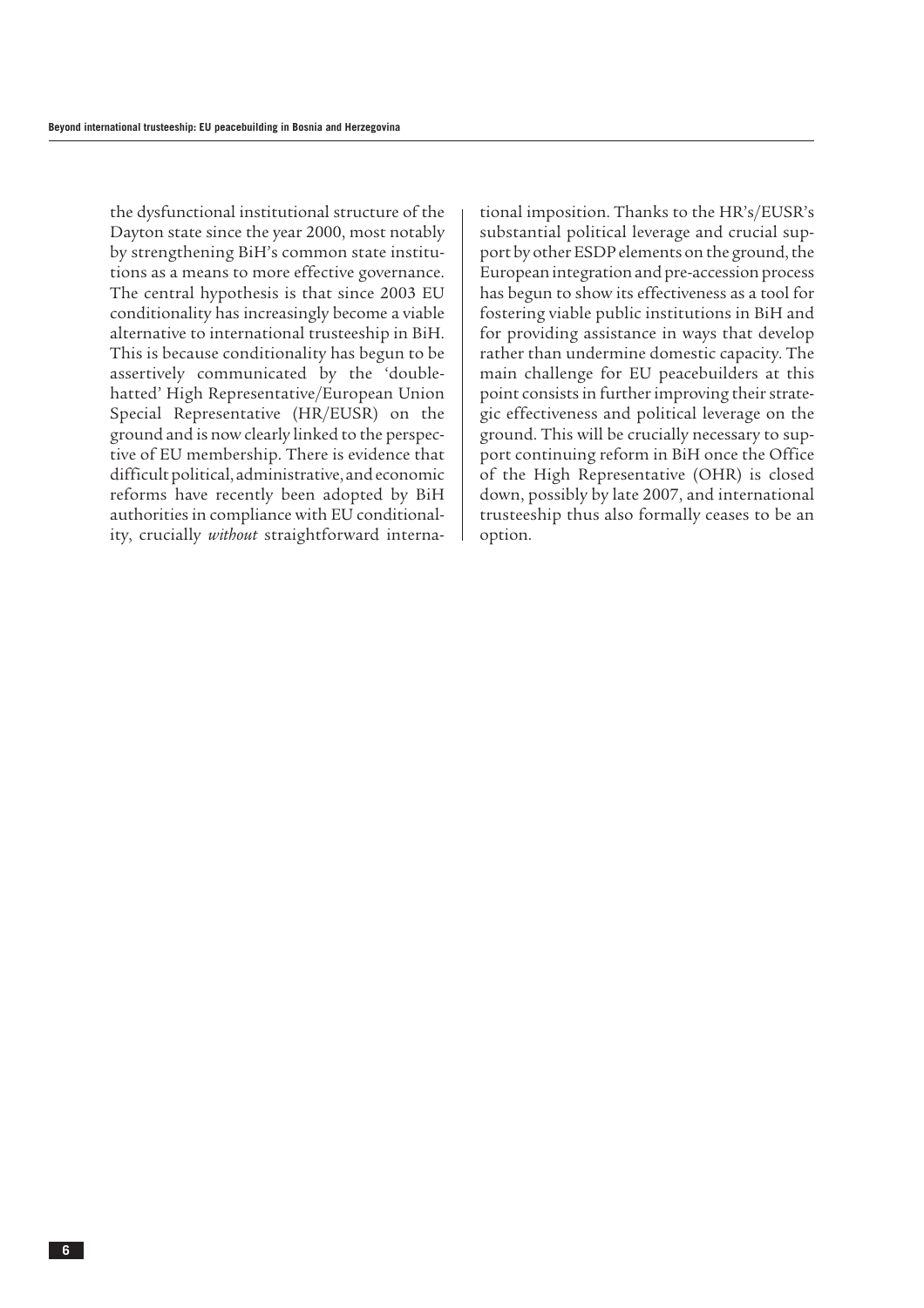## <span id="page-8-0"></span>**Strategic and ethical dilemmas of international peacebuilding**



Bosnia and Herzegovina (BiH) *Source: Perry Castañeda Library Map Collection*

## *2.1 Core elements of peacebuilding strategy*

The war in Bosnia and Herzegovina (BiH) was effectively brought to an end in late 1995, following a shift to systematic 'peace enforcement' by the NATO military alliance.<sup>1</sup> Once the Dayton Agreement had been signed under heavy international pressure and the threat of continued NATO military action, a complex international peace operation with separate military and civilian components was set up to implement the peace. The current policy debate on international peacebuilding in the aftermath of violent ethnic conflict has been significantly

shaped by the experience in BiH over the past decade.

The notion of postwar peacebuilding first entered the official policy discourse in 1992, when UN Secretary-General Boutros Ghali published his seminal report, *An Agenda for Peace*. There was a crucial insistence in the report on the need to supplement international peacemaking and peace-keeping operations with comprehensive efforts 'to identify and support structures which will tend to consolidate peace in order to avoid a relapse into conflict.'<sup>2</sup> Postwar peacebuilding was thus conceptualised as an explicit effort to address the underlying 'root causes' of violent conflict once a cessation of hostilities has been negotiated or imposed.

In the short run, international peacebuilders should be primarily concerned with establishing a minimally stable and secure political environment. This represents a necessary precondition for all subsequent efforts at reconstruction, institution-building, and progressive reconciliation. Hence, extremists and potential spoilers of the peace either have to be induced to cooperate, by addressing some of their grievances and political demands, or coerced by means of threatened or actually used force.<sup>3</sup> Ideally, a credible international military deterrent with a robust mandate and effective enforcement capacities will be able to provide the necessary incentives for all the local parties to abstain from further violence.

In the longer run, successful peacebuilding after ethnic violence needs to go beyond military stabilisation, seeking to *transform* the institutional, political and broader societal contexts to

<sup>1</sup> For an excellent account of international policy towards Bosnia in the 1990s, see Steven L. Burg and Paul S. Shoup, *The War in Bosnia-Herzegovina: Ethnic Conflict and International Intervention* (London: Sharpe, 2000).

<sup>2</sup> United Nations, *An Agenda for Peace*, New York, 1992.

<sup>3</sup> Stephen J. Stedman, 'Spoiler Problems in Peace Processes', *International Security*, vol. 22, no. 2, 1997, pp. 5-53.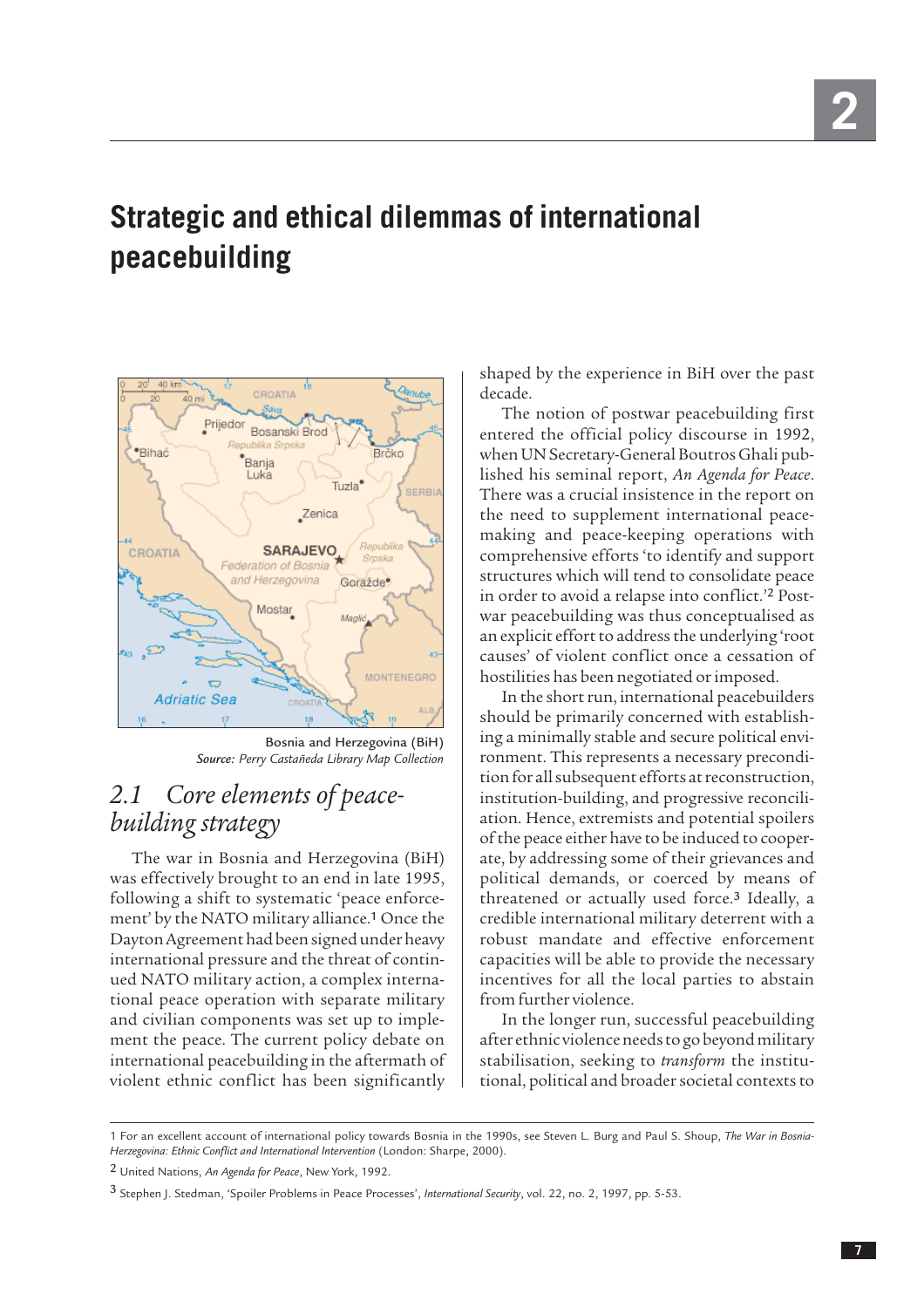<span id="page-9-0"></span>make sustained coexistence possible. Given that violent ethnic conflict is most often determined by the breakdown of legitimate state authority, international peacebuilders crucially need to concentrate on its successful reconstruction. This can be achieved by helping to establish viable political and economic institutions, while also fostering the (re-)emergence of a pluralistic domestic civil society. The ultimate goal of postwar peacebuilding is to create the conditions for inclusive, self-sustaining governance at the domestic level. International peacebuilding should be guided by strategy throughout, in the ordinary sense of targeting available means to ends.<sup>4</sup>

### *2.2 The Dayton dilemma: ethnic power sharing or partition?*

Complex power-sharing arrangements have increasingly been used as a policy tool to stabilise deeply divided societies recovering from violent conflict. One key assumption of powersharing democracy is that by getting the agreement of group leaders on a common institutional framework in which they actively participate, political stability can be quickly secured without actually changing the sentiments and ethnic prejudices of the masses.

Power sharing essentially relies on the inclusion of political elites from a country's main ethnic or religious groups within the executive and legislative branches of government. Ethnic cleavages are taken as a given in divided societies, and an attempt is made to manage them peacefully by means of *inclusive governance*. The allotment of public administration appointments according to criteria of group *proportionality* also responds to this same logic. In addition, high degrees of *territorial autonomy* are usually granted to each group so that it can manage its own internal affairs. Finally, to make power sharing acceptable to sceptical group leaders and their followers, each group is typically granted a veto right to block political decisions if they are considered to be contrary to its 'vital interest.'<sup>5</sup>

All the above-mentioned elements of power sharing can be found in the Bosnian state constitution negotiated at Dayton. However, common state institutions in postwar BiH were initially extremely weak: protracted ethnic violence and related population displacements had led to the emergence of segregated ethnic enclaves, which were pragmatically recognised as the central loci of political authority in the DPA itself. Ethnic *self-rule* was thus clearly emphasised at the expense of *shared rule* in postwar BiH, putting into question the very viability of a common state for several years. The problematic nature of Bosnia's postwar institutional setup has led some critics to question the viability of power sharing more broadly as a response to the challenges facing deeply divided societies. Power sharing, those critics argue, may well function in moderately divided countries such as Switzerland or Belgium, but it can hardly stabilise societies torn apart by brutal ethnic war. Even wellintentioned political leaders in deeply divided postwar societies may not be able to cooperate on delicate issues, because if they do they may be quickly discredited and replaced by more extremist rivals.<sup>6</sup>

Territorial partition is thus sometimes put forward as a potentially more viable, realistic solution to the problems facing deeply divided societies after violent ethnic conflict. With specific regard to postwar BiH, pundits and academic analysts have called now and again for a full-scale partition of the country, based on the assumption that this would lead to more homogeneous follower states and thereby resolve the problem of ethnic

<sup>4</sup> Michael Doyle and Nicholas Sambanis, 'International Peacebuilding: A Theoretical and Quantitative Analysis', *American Political Science Review*, vol. 94, no. 4, 2000, pp. 779-801.

<sup>5</sup> Arend Lijphart, *Democracy in Plural Societies* (New Haven, CT: Yale University Press, 1977), pp. 25-42.

<sup>6</sup> Donald Rothchild and Philip G. Roeder, 'Power Sharing as an Impediment to Peace and Democracy', in Roeder and Rothchild (eds.), *Sustainable Peace: Power and Democracy after Civil Wars* (Ithaca, NJ: Cornell University Press, 2005).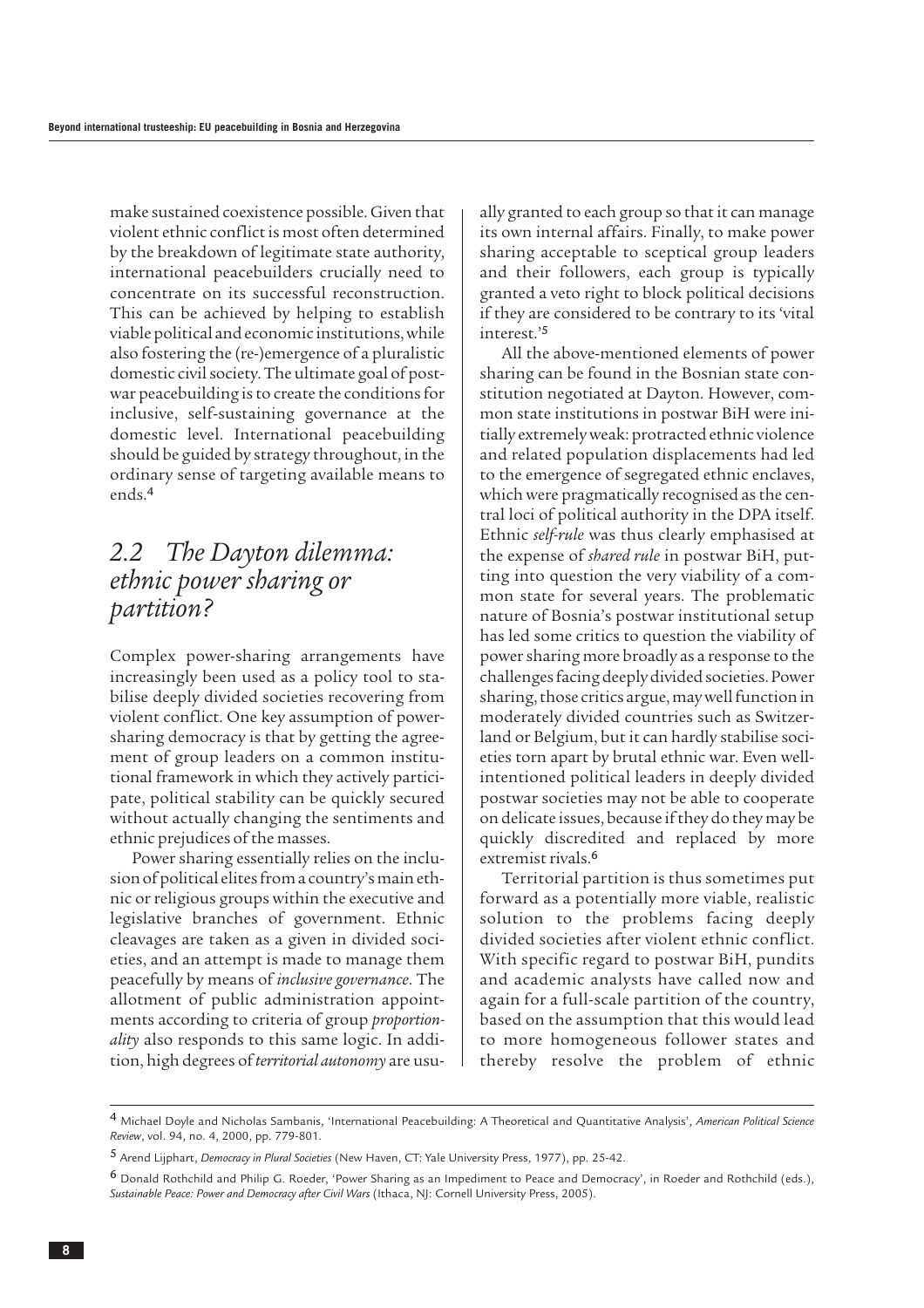<span id="page-10-0"></span>conflict.<sup>7</sup> Partitionist solutions for Bosnia may superficially have the appeal of hard-nosed political realism. However, they have always been politically unfeasible and ethically dubious. In spite of massive population transfers, Bosnia at the end of the war was far from being neatly divided into three ethnically homogeneous territories. A full-scale partition of BiH along the ceasefire line would thus have left behind substantial minority populations in each of the successor states, possibly resulting in renewed refugee flows and ethnic cleansing. Assuming that the majority-Serb parts of BiH had been annexed by Serbia and the majority-Croat territories by Croatia, this would not only have rewarded the ethnic killers or *génocidaires*; it would also have left behind a volatile new Bosniac rump state with significant minority populations in and around Sarajevo.

Overall, the implementation of a partition strategy for BiH would hardly have improved political stability in the region; quite on the contrary, it would have set a dangerous precedent that might well have emboldened other wouldbe secessionists in FYROM, Serbia, and possibly Croatia. International mediators in the lead-up to Dayton were quite aware that the implementation of any partition strategy for BiH would have created many more problems than it might have resolved, which is why they opted instead for the compromise solution that was eventually adopted.<sup>8</sup>

### *2.3 International trusteeship to rebuild failed states?*

When domestic power-sharing arrangements are not yet self-sustaining in divided societies after ethnic war, and territorial partition is likewise not a viable strategic option, international trusteeship may provide a transitional solution

to the problem of domestic political order. International trusteeship implies the partial or wholesale control over the politics and administration of a territory that is not self-governing by external authorities. The underlying justification is that the freedom of any political entity which is unable to manage its own affairs may be legitimately interfered with paternalistically, provided that this interference is exclusively aimed at improving the welfare of the entity's members.<sup>9</sup> In contrast to previous colonial endeavours, which were based on racist ideology and exploitative practices, today's 'empire lite' is always temporary (and ideally multilateral), justified as a *lesser evil* to assist heavily burdened societies that might otherwise soon relapse into violence.<sup>10</sup>

International peacebuilders in postwar BiH opted for a quite intrusive trusteeship role, although they left most domestic political and administrative functions on a day-to-day basis to the local parties themselves. In principle, international authorities ought to have intervened coercively only when the local parties were clearly unable to agree among themselves, with sustained decisional deadlock undermining the progress of peace implementation as well as broader political stability. In practice, however, since late 1997 the international community's 'High Representative' (HR) in BiH has used his special and highly intrusive 'Bonn powers' quite arbitrarily: he repeatedly overruled the decisions of domestic political authorities, imposed legislation upon them, and even removed elected politicians from office whenever he deemed that this would be in the best interest of the local population.

The practice of international trusteeship raises a series of key ethical and strategic dilemmas that contemporary foreign-policy makers need to confront. Failed states and divided societies recovering from violent conflict, it is now

<sup>7</sup> William Pfaff, 'Time to concede defeat in Bosnia', *International Herald Tribune*, 16 October 2002. For a more refined academic version of the same argument, see Chaim Kaufmann, 'Possible and Impossible Solutions to Ethnic Civil Wars', *International Security*, vol. 20, no. 4, 1996, pp. 136-75.

<sup>8</sup> Richard Holbrooke, *To End a War* (New York: Random House, 1998), p. 103.

<sup>9</sup> William Bain, *Between Anarchy and Society: Trusteeship and the Obligations of Power* (Oxford: Oxford University Press, 2003), p. 2.

<sup>10</sup> Michael Ignatieff, *Empire lite: Nation-building in Bosnia, Kosovo, and Afghanistan (*London: Vintage, 2003), p. 114.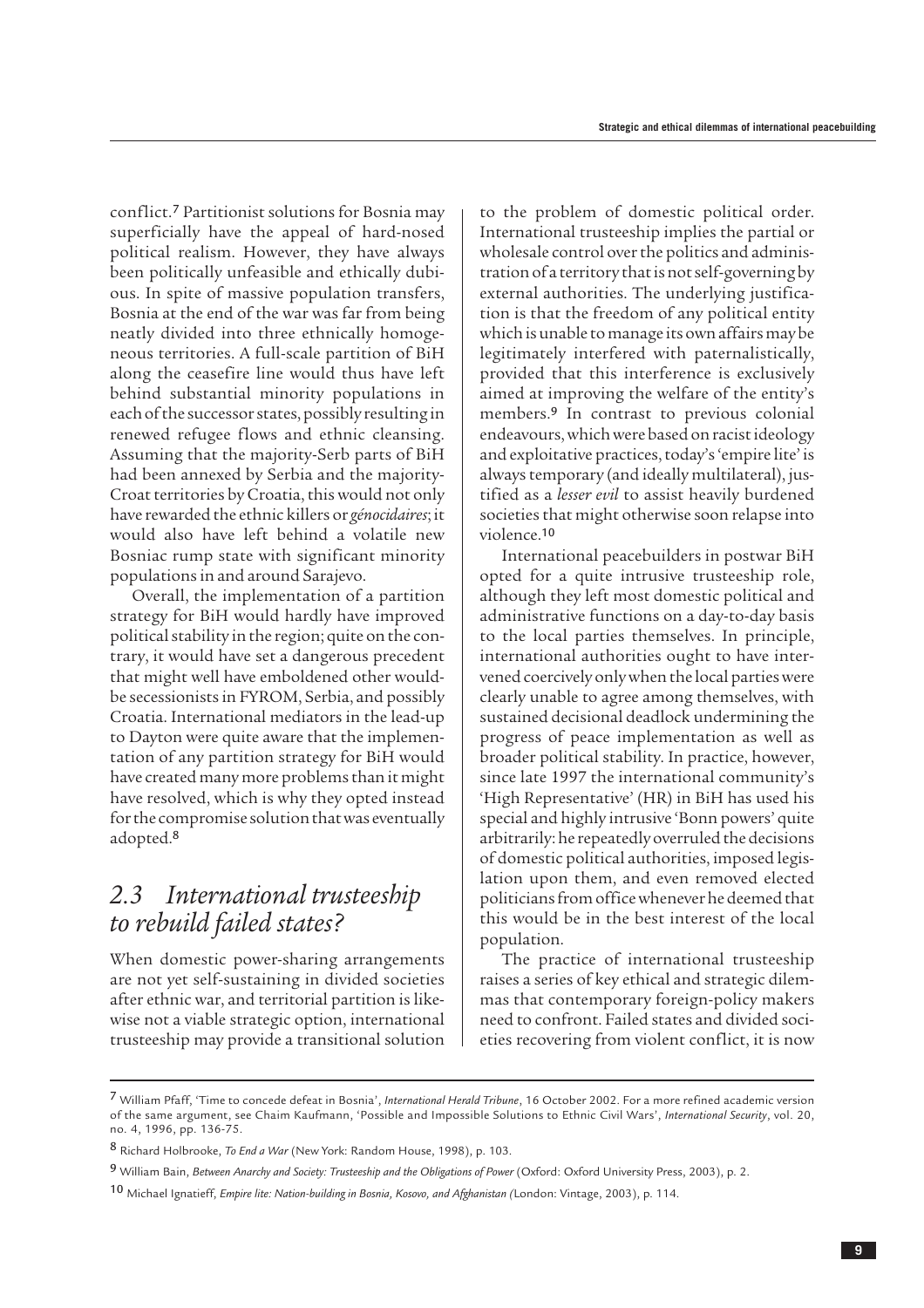

increasingly argued, ought to be seen as *conditionally sovereign* at best.<sup>11</sup> The current head of policy planning at the US Department of State, Stephen Krasner, goes one step further: observing that 'the autochthonous political incentives facing political leaders in many failed … states are perverse', he boldly suggests that sovereignty over divided postwar societies ought to be more or less permanently 'shared' between domestic and international authorities.<sup>12</sup>

Critics of international trusteeship, however, cogently highlight that international authorities are not directly accountable to the local population whose interests they presumably serve; something that has been pointed out repeatedly with regard to the Office of the High Representative (OHR) in BiH.<sup>13</sup> There is potentially a yet more serious problem resulting from the practice

of international trusteeship: the longer international control over the domestic political process in a postwar society actually lasts, the more it risks undermining local political ownership and responsibility. Sustained trusteeship in BiH has led to the emergence of a worrisome 'culture of dependency' on the international community's presence. Until very recently, local political leaders in BiH could afford to regularly adopt uncompromising nationalistic stances, knowing that external peacebuilders would eventually push through any unpopular but necessary decisions. In sum, while international trusteeship can ensure short-term political stability and help establish a modern institutional structure in postwar societies, protracted intervention seems to actually weaken the prospects for sustainable democratic governance in the long run.<sup>14</sup>

<sup>11</sup> See Robert O. Keohane, 'Political authority after intervention: gradations in sovereignty', in J.L. Holzgrefe and Robert O. Keohane (eds.), *Humanitarian Intervention: Ethical, Legal, and Political Dilemmas* (Cambridge: Cambridge University Press, 2003).

<sup>12</sup> Stephen D. Krasner, 'Sharing Sovereignty: New Institutions for Collapsed and Failing States', *International Security*, vol. 29, no. 2, 2004, p. 89.

<sup>13</sup> See e.g. Richard Caplan, 'Who Guards the Guardians? International Accountability in Bosnia', *International Peacekeeping*, vol. 2, no. 3, 2005, pp. 463-76.

<sup>14</sup> For a particularly trenchant critique, see David Chandler, *Bosnia: Faking Democracy After Dayton* (London: Pluto Press, 1999).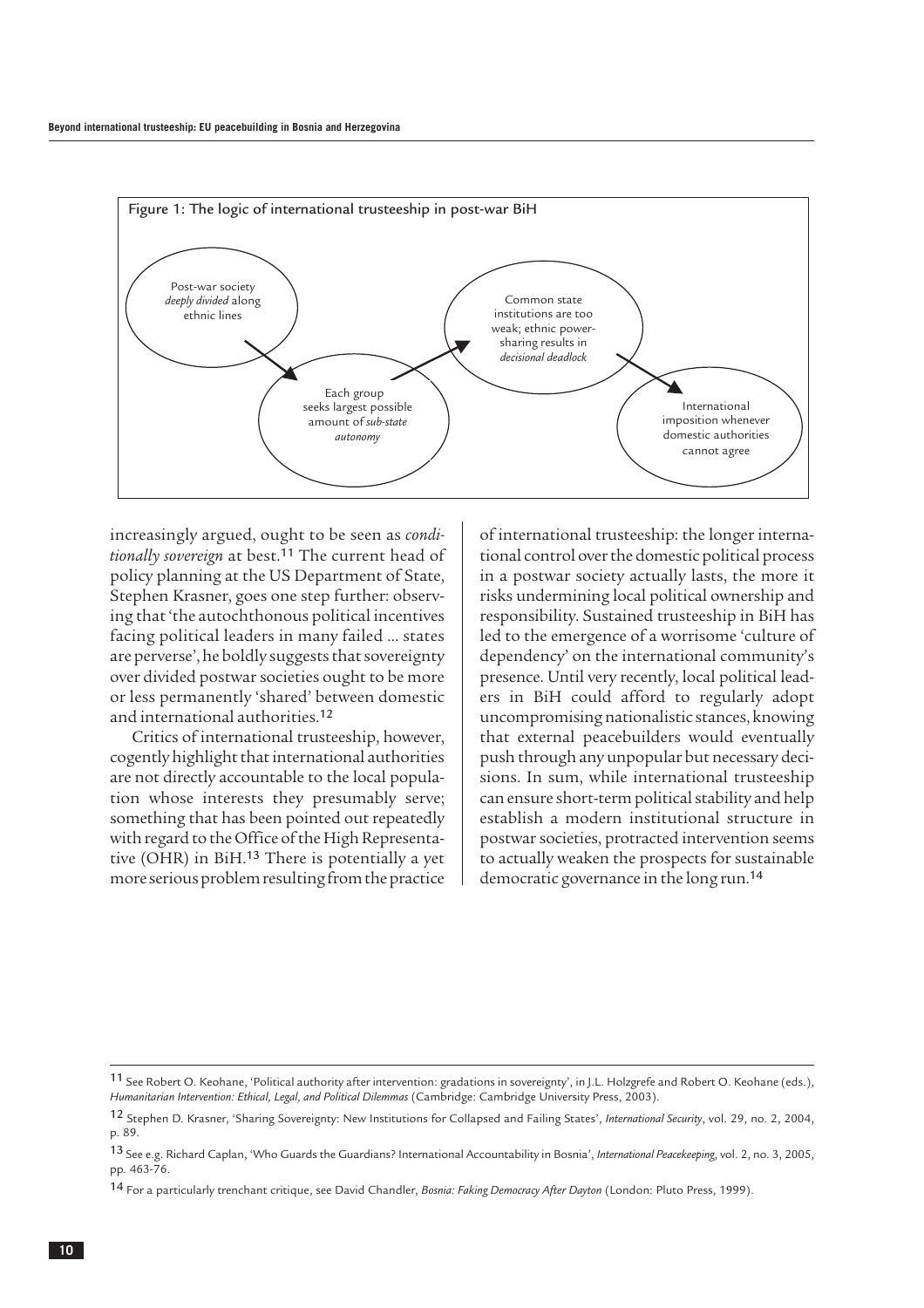## <span id="page-12-0"></span>**Implementing Dayton: peacebuilding under international tutelage**

## *3.1 Dayton's problematic legacy: a 'weak state' as the price for peace*

The Dayton Peace Agreement (DPA) did not result from a decisive military victory by one of the warring parties on the ground. Nor was it the consequence of a 'mutually hurting stalemate', where exhaustion of all the main parties and the impossibility of major military breakthroughs create strong incentives for a negotiated compromise to emerge.<sup>15</sup> Rather, Dayton represents a typical case of 'enhanced consent' – a peace agreement hammered out and ultimately signed under heavy international pressure. The price to be paid for reaching an agreement at Dayton, while the situation in Bosnia was still relatively fluid and none of the parties had a strong commitment to peace, was essentially twofold: first, the DPA *de facto* ratified the results of ethnic cleansing on the ground, with political and administrative functions largely decentralised to autonomous ethnic enclaves and an extremely weak common state at the top; second, the DPA explicitly legitimated the interests of neighbouring states in the Bosnian internal order.

The DPA itself was not signed by the actual representatives of Bosnia's domestic factions, but rather by Serb president Slobodan Milosevic and Croat president Franjo Tudjman, as well as by the Bosnian Muslim leader Alija Izetbegovic. (The latter had formally remained the president of BiH throughout the war.) International

peacebuilders optimistically hoped that Croatia and Serbia, Bosnia's influential regional neighbours that had actively supported their respective ethnic proxies during the war, could now be induced to support BiH's territorial integrity by reining in ethnic extremists in their own camp.<sup>16</sup> As an additional inducement, the new postwar constitution for BiH explicitly authorised Bosnia's autonomous ethnic entities 'to establish special parallel relationships with neighbouring states.'<sup>17</sup> But it is only in recent years, following Tudjiman's death in 1999 and Milosevic's removal from office in 2001, that both Croatia and Serbia have become generally more supportive of the international community's peacebuilding agenda in BiH. Given that Bosnia's future is tightly linked to that of its regional neighbours, it seems clear that only a complete stabilisation and progressive European integration of the entire Western Balkans will be able bring lasting peace to the country.

Beyond the regional context, the constitutional setup of the Dayton state itself has been a major obstacle to the building of self-sustaining peace in BiH. The DPA was highly ambivalent in combining exceptionally generous self-government rights for each of Bosnia's 'constituent peoples' with the preservation of a formally unitary and sovereign Bosnian state. According to the postwar constitution attached to the peace agreement, the territory of BiH was to be divided into two sub-state entities: a majority-Serb 'Republika Srpska' (RS) covering 49 percent of the state's territory, and a 'Federation of Bosnia and Herzegovina' (FBiH) where Bosnian

<sup>15</sup> See William Zartman and Saadia Touval, 'International Mediation in the Post-Cold War Era', in Chester Crocker et al., *Managing Global Chaos: sources of and responses to international conflict* (Washington, D.C.: UISP, 1996).

<sup>16</sup> Susan Woodward, 'Compromised Sovereignty to Create Sovereignty: Is Dayton Bosnia a Futile Exercise or an Emerging Model?' in Stephen D. Krasner, *Problematic Sovereignty* (New York: Columbia University Press, 2001), p. 285.

<sup>17</sup> Dayton Peace Agreement (DPA), Annex 4, Article 3.2.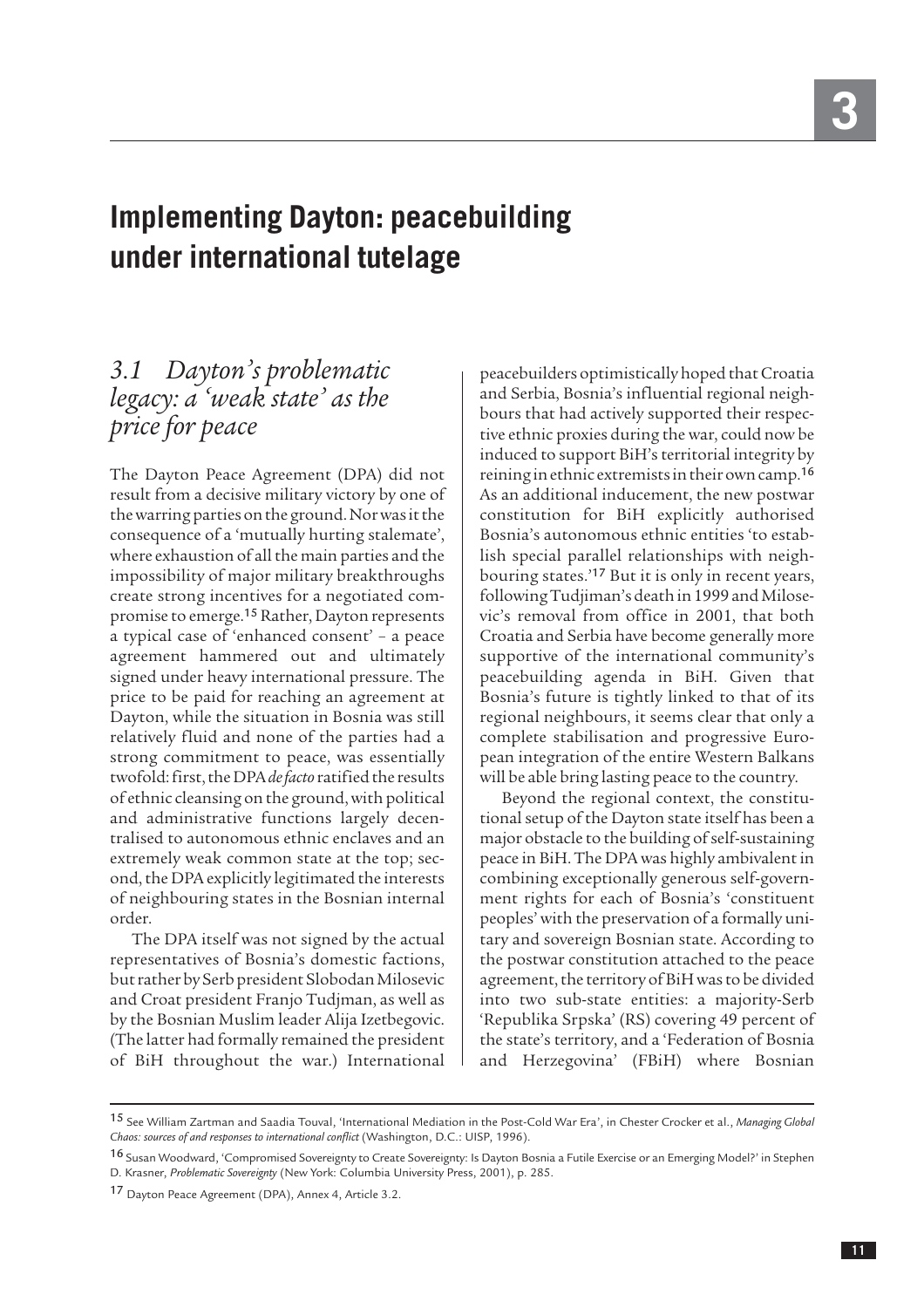Muslims (Bosniacs) and Croats would share governmental power on an equal basis.<sup>18</sup> This idiosyncratic constitutional settlement was in large part dictated by the logic of ethnic cleansing: at the end of the war, there were hardly any non-Serbs left on what was to become RS territory, where around half a million Bosniacs had lived until 1992. The number of Serbs in the Federation had also fallen to negligible levels compared to before the war.<sup>19</sup> Hence, most legislative and executive functions were devolved to the entity level (within the RS), or further downwards to 10 ethnically more homogeneous 'cantons' (within the FBiH). One crucial consequence of this settlement was that for several years after the end of the war, Bosnia's common state institutions remained the weakest of all levels of government, dependent on budgetary transfers from the entities and without a common army, police, or judiciary in their support.<sup>20</sup>

The relevance of Bosnia's common state institutions has been further undermined by some extremely burdensome mechanisms of ethnic power sharing, which affect both the legislative and executive branches of government. The state parliament in BiH consists of a bicameral legislative assembly, with membership in the upper chamber (House of Peoples) corresponding to rigidly pre-determined ethnic quotas. Moreover, in the House of Peoples each of Bosnia's main ethnic groups has a very generous 'veto right' at its disposal. Given that every decision requires approval of both chambers, a majority of Bosniac, Croat, or Serb representatives to the House of Peoples can block any proposed legislation by declaring it contrary to their group's 'vital interest.' The mere *threat* by one group or another to actually use the veto has frequently been sufficient to completely paralyse the state-level legislative process.

Executive power within Bosnia's weak common state government is also shared on an ethnic basis. The head of state is a three-person collective presidency, composed of a Bosniac, a Croat and a Serb member, respectively. Any one of the presidency's members can block its decisions, again by declaring that they violate 'vital' ethnic interests.21Appointments to state ministerial posts are similarly made along ethnic lines, with each minister being required to have two deputies from different ethnic groups than his or her own. Overall, concerns for ethnic proportionality throughout the state government and overly generous ethnic 'veto rights' have led to an inflated, costly, and highly ineffective bureaucracy in postwar BiH.

| Table 1: Institutionalised ethnicity in Dayton Bosnia       |                                                                                                      |                                                                                             |                                                                                                                           |                                                                                                         |  |
|-------------------------------------------------------------|------------------------------------------------------------------------------------------------------|---------------------------------------------------------------------------------------------|---------------------------------------------------------------------------------------------------------------------------|---------------------------------------------------------------------------------------------------------|--|
| Principles as<br>foreseen by the<br>Dayton<br>constitution: | <b>Ethnic</b><br>power sharing                                                                       | Sub-state<br>autonomy                                                                       | Minority veto                                                                                                             | <b>Proportionality</b>                                                                                  |  |
|                                                             | All legislative and<br>executive authority<br>shared between BiH's<br>three 'constituent<br>peoples' | Extremely generous<br>ethnic self-<br>government at the<br>level of Entities and<br>cantons | Each group has<br>extensive veto power<br>on matters considered<br>to be in its 'vital<br>interest'                       | Proportional<br>appointments on an<br>ethnic basis<br>throughout public<br>administration               |  |
| <b>Undesired effects:</b>                                   | Nationalistic leaders in<br>BiH were often unable<br>to agree on major<br>reforms                    | Sustained<br>secessionist<br>tendencies,<br>particularly in the RS                          | Arbitrary<br>determination of what<br>constitutes a 'vital'<br>interest contributes to<br>frequent decisional<br>deadlock | Clientelistic<br>relationships between<br>group-leaders and<br>their followers;<br>increased corruption |  |

<sup>18</sup> Following an international arbitration decision, the Brcko federal district was additionally created out of land from both entities in 2000.

21 DPA, Annex 4, Article 4.3.

<sup>19</sup> Sumantra Bose, *Bosnia after Dayton* (New York: Oxford University Press, 2002), p. 53.

<sup>&</sup>lt;sup>20</sup> The constitution clearly enumerates the residual governmental functions left to the common BiH state: foreign policy and foreign trade, immigration, monetary policy, and inter-entity matters (DPA, Annex 4, Article 3.3).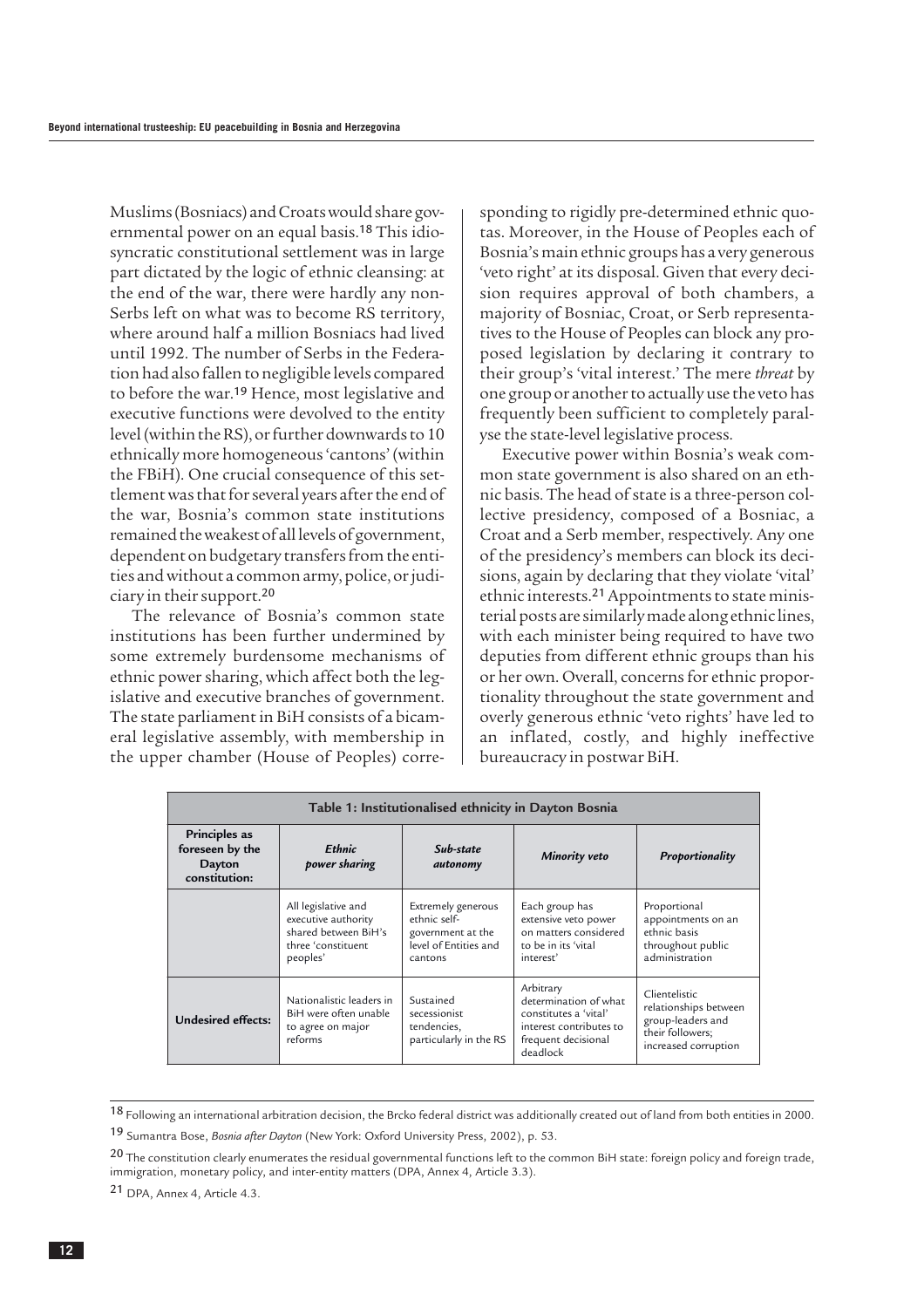### <span id="page-14-0"></span>*3.2 Who does what? The evolving international presence in BiH*

The agreement reached at Dayton in November 1995 and the resulting institutional structure offered no single, clear political outcome for postwar BiH. Hence, the establishment of a viable multiethnic state hinged very much on the international community's resolve and its insistence on implementing the more integrationist components of the peace agreement (such as, notably, the return of refugees and the promotion of effective power-sharing institutions at the central state level). Once the fighting had come to an end, a multi-dimensional international peace operation – consisting of separate military and civilian components – was put in place to assist the local parties in the difficult task of peace implementation. The European Union (EU) did initially not play a central role in this context, and its contribution was largely limited to the provision of humanitarian assistance and financial aid for reconstruction and development. However, over the past several years the EU has become the main international peacebuilder in BiH. The EU has assumed an increasingly high-profile role in BiH within the framework of its joint European Security and Defence Policy (ESDP), which is currently being coordinated on the ground by its Special Representative Christian Schwarz-Schilling. The following sections provide an overview of the role and contribution of the main international peacebuilding agencies in BiH, with specific regard to the increasingly relevant EU participation.

#### **EUFOR: monitoring of security situation and ongoing deterrence**

The EU launched its own military operation in Bosnia – Operation *Althea* – in December 2004,

| Table 2: Main international peacebuilding agencies in BIH |                                                                                                                                                                                                                                               |                                                                                                      |  |  |  |
|-----------------------------------------------------------|-----------------------------------------------------------------------------------------------------------------------------------------------------------------------------------------------------------------------------------------------|------------------------------------------------------------------------------------------------------|--|--|--|
| Name of agency                                            | Key tasks                                                                                                                                                                                                                                     | <b>Relevant Annex of DPA</b><br>(if applicable)                                                      |  |  |  |
| EUFOR (formerly IFOR/SFOR)                                | Monitor security situation on the<br>ground; ongoing deterrence; until<br>recently, direct execution of law-<br>enforcement activities in the fight<br>against organised crime.                                                               | 1A; Military aspects<br>1B; Regional stabilisation<br>2; Boundary line $\mathfrak{G}$ related issues |  |  |  |
| HR / EUSR                                                 | Coordinate civilian peace<br>implementation. Since 1997, special<br>'Bonn powers' to impose legislation<br>and dismiss local officials (currently<br>being phased out). EUSR's political<br>coordination role will increase<br>substantially. | 10; Civilian implementation                                                                          |  |  |  |
| <b>EUPM</b> (formerly IPTF)                               | Train law enforcement personnel;<br>assess threats to public order; inspect<br>local police and promote overall<br>reform of the police sector; no<br>executive policing.                                                                     | 11; International policing                                                                           |  |  |  |
| <b>European Commission</b>                                | Deliver financial aid; monitor<br>compliance with EU conditionality<br>through annual progress reports.                                                                                                                                       |                                                                                                      |  |  |  |
| <b>OSCE</b>                                               | Confidence and security-building;<br>organise post-war elections;<br>implement human rights; contribute<br>to civil society development, and<br>coordinate education reform.                                                                  | 1B; Regional stabilisation<br>3; Elections<br>6; Human rights                                        |  |  |  |
| <b>UNHCR</b>                                              | Coordinate return of refugees and<br>internally displaced persons.                                                                                                                                                                            | 7; Refugees and displaced persons                                                                    |  |  |  |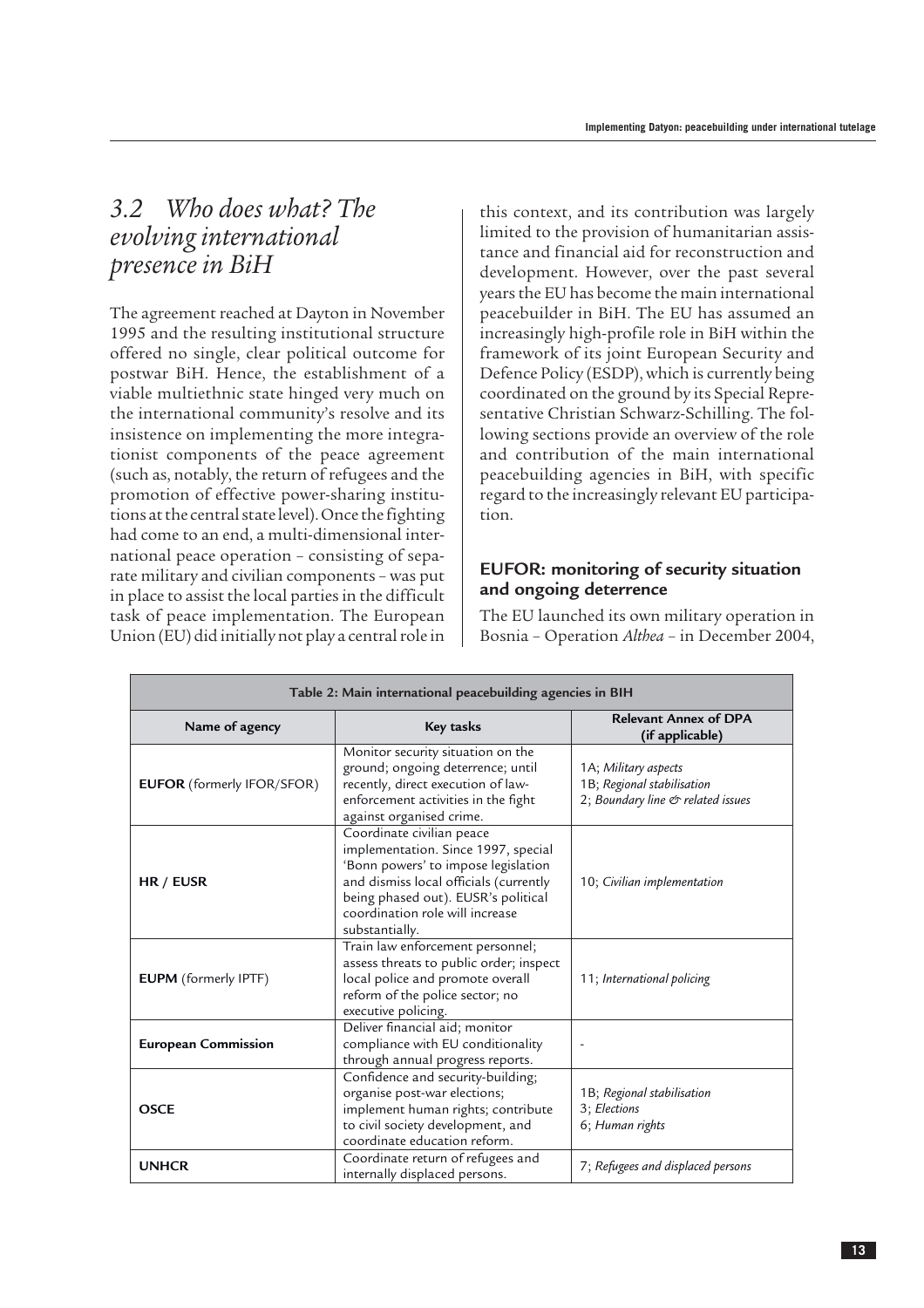taking over from almost a decade of NATO-led peacekeeping in the country (IFOR from December 1995 to December 1996, and SFOR thereafter). When the European Union's peacekeeping Force (EUFOR) took over from NATOled SFOR, the composition of the force remained unchanged at roughly 7,000 troops. Operation *Althea* is the most ambitious EU military operation to date and thus constitutes a valuable test case for the European Security and Defence Policy (ESDP) set up in the late 1990s. Today, EUFOR deploys about 6,000 troops in BiH; the country is divided into three military areas of operation commanded by British (North-West), Finnish (North) and Spanish (South-East) officers respectively, who all report to EUFOR headquarters in Sarajevo. While the majority of EUFOR troops consists of national contingents from 22 EU member states, in late 2006 there were also 11 non-EU states contributing roughly 850 troops in total. Like previous peacekeeping forces in BiH, EUFOR is equipped with a robust mandate under Chapter VII of the UN Charter, which allows it to conduct peace enforcement operations if needed. The EU's Political and Security Committee (PSC) exercises political control and strategic direction over the operation, while local political advice to the EU Force Commander is provided by the EU Special Representative (EUSR) in BiH.

EUFOR's main objective is to maintain a secure environment in BiH, by monitoring the situation on the ground and providing a continued credible military deterrent. An ongoing robust European military presence also serves to highlight and signal to the local population the EU's strong political commitment to peace and security in the country. In addition, EUFOR has been actively involved in the fight against organised crime in BiH, in cooperation with the OHR and local authorities. Particularly during its first year of operations, EUFOR has participated in or directly conducted several high-profile operations against organised crime in Bosnia through its Integrated Police Unit (IPU). This

latter component of EUFOR's activities in BiH, however, has been recently scaled down in accordance with the EU's objective of progressively empowering local law-enforcement agencies. The explicit policy goal is to have no further direct EU participation in law-enforcement operations on the ground.

The EU undoubtedly provides the bulk of international military assistance to Bosnia today. However, NATO has not entirely withdrawn from the country. There remains a small contingent of some 150 NATO officers who continue to operate in Sarajevo; their main tasks consist in assisting BiH in its military reform and contributing to the search for war criminals indicted by the International Criminal Tribunal for the Former Yugoslavia (ICTY) – in close cooperation with EUFOR. Based on the socalled 'Berlin Plus' arrangements, the EU and NATO share common military assets in BiH to avoid duplication.<sup>22</sup> A continued international military presence remains crucial for BiH today, not least due to the risk of political instability that might result from developments elsewhere in the region, such as the outcome of negotiations over the status of Kosovo. Renewed calls by Serb nationalists in BiH for secession of the RS, following the Montenegrin referendum over independence in May 2006, suggest that there could be potentially more destabilising spillover effects if Kosovo also becomes independent. A quite significant proportion of Bosnian citizens also believe that the local peace has not yet become self-sustaining: at the end of 2005, roughly one-quarter of them thought that a hastened withdrawal of EUFOR would reopen the possibility of war.<sup>23</sup>

#### **The HR/EUSR: civilian peace implementation and overall coordination**

By far the best known and at the same time the most controversial international actor in BiH, due to his extraordinary powers, has been the international community's High Representative (HR). An international Office of the High

<sup>22</sup> 'Supporting Bosnia on the way to the EU', *ESDP Newsletter* no. 1 (Council of the European Union, December 2005), p. 22.

<sup>23</sup> UNDP BiH, 'Early Warning System: IV Quarterly Report on Bosnia and Herzegovina' (Sarajevo: 2005), p. 35.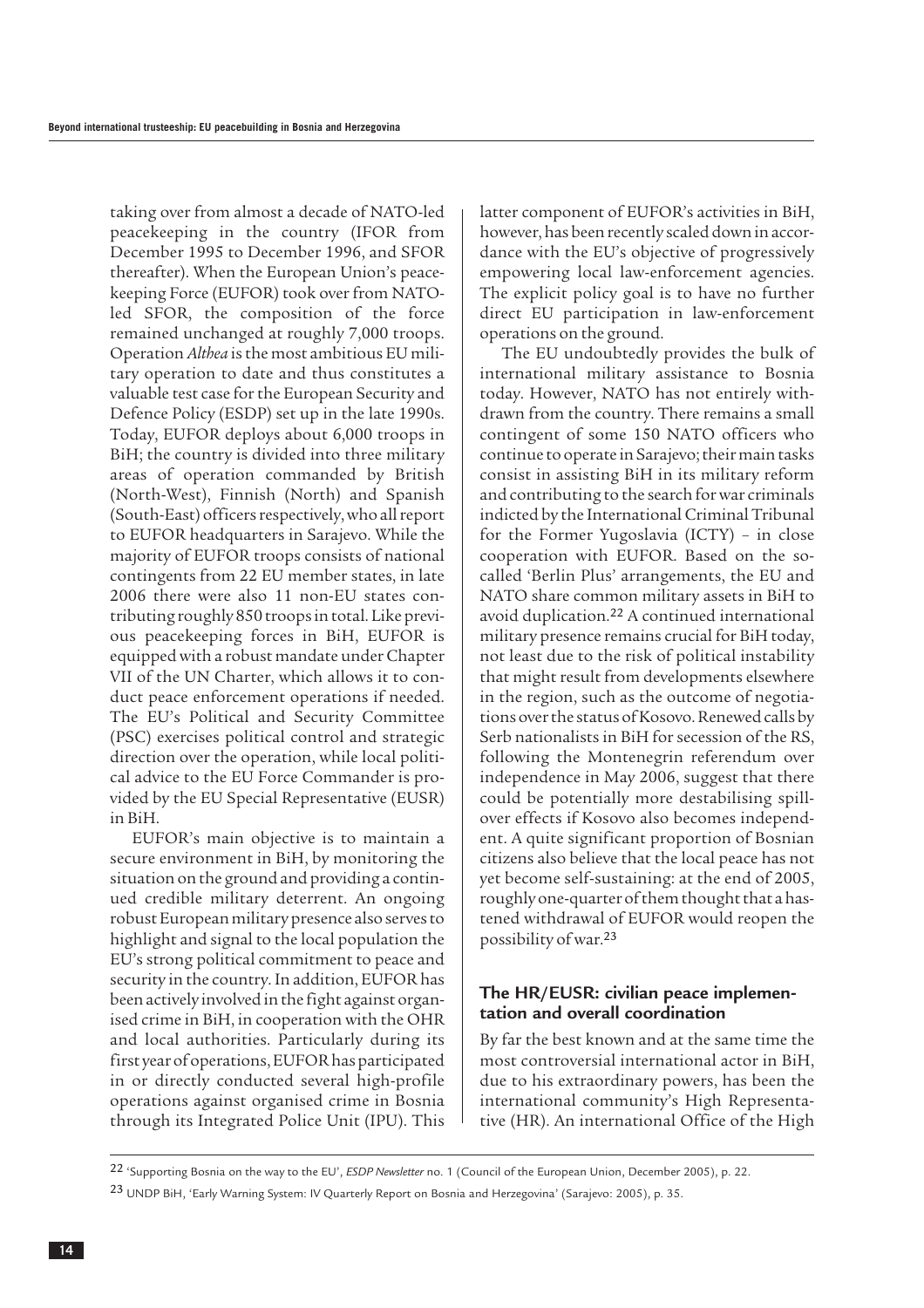Representative (OHR) was established in accordance with Annex 10 of the DPA, to coordinate and oversee all aspects related to civilian peace implementation. The HR in BiH is not a UN Special Representative of the Secretary-General, but rather an *ad-hoc* figure whose position was established following widespread disillusionment with the UN's perceived dismal performance during the war in Bosnia. As a direct consequence of this arrangement, the HR is answerable in the first instance to a relatively informal 'Peace Implementation Council', which comprises more than 50 donor countries. Although regular reports are also made to the UN Security Council, the latter exercises only secondary oversight. Since March 2002, the international High Representative in BiH has also been 'doublehatted' as the EU's Special Representative (EUSR). The current HR/EUSR is Christian Schwarz-Schilling, a German national with extensive peacebuilding experience in Bosnia.

After the peace agreement was signed in 1995, the international community initially opted for a decentralised approach to Dayton's civilian implementation, which involved several international organisations and left the OHR with a relatively marginal coordination role. In combination with persistent obstructionism on the part of Bosnian domestic authorities, this resulted in a notable lack of progress on civilian implementation during the first two years after the DPA was signed. The international community therefore decided to significantly strengthen the HR's mandate at a meeting of the Peace Implementation Council (PIC) that took place in Bonn in late 1997. The HR was now explicitly granted the authority to develop and enact laws otherwise blocked by the Bosnian leadership, as well as enforcement powers to dismiss obstructionist Bosnian officials.

The so-called 'Bonn powers' of the HR made it possible to implement key political and administrative reforms in BiH, which contributed most notably to the strengthening of common state institutions. However, the HR's trusteeship powers have recently come under heavy criticism for undermining domestic political ownership and responsibility, as well as for lack of accountability to local stakeholders.24As of late 2005, over 60 percent of the Bosnian population felt that it was time for the HR's extraordinary powers to be reduced, with peaks of over 70 percent among the Bosnian Serb population.<sup>25</sup> An expert commission from the Council of Europe has aptly summarised the problematic nature of the High Representative's intrusive role:

*'The need for the wide powers exercised by the High Representative certainly existed in the early period following the conclusion of the Dayton Agreement. However, such an arrangement is fundamentally incompatible with the democratic character of the state and the sovereignty of BiH. … There is a strong risk of perverse effects: local politicians have no incentive to accept painful but necessary political compromises since they know that, if no agreement is reached, in the end the High Representative can impose the legislation. … A dependency culture incompatible with the future development of BiH risks being created.'*<sup>26</sup>

The new HR/EUSR Christian Schwarz-Schilling, who took over from Paddy Ashdown in early 2006, has promised to adopt a more hands-off approach than his predecessor. Schwarz-Schilling has not dismissed any local politicians (on the contrary, he has reinstated several that were dismissed by his predecessor) and imposed virtually no major legislation since his tenure began. If current plans to close the OHR down entirely as of 30 June 2007 are confirmed by the PIC Steering Board, the EUSR will almost inevitably acquire a much more relevant role of political persuasion and coordination in the framework of Bosnia's progressive European integration. The main challenge for EU peacebuilders will consist in retaining the current HR/EUSR's ability to assertively communicate EU conditionality to local politicians in BiH (for more on this see section 4.3), while aban-

24 See e.g. Gerald Knaus and Felix Martin, 'Travails of the European Raj', *Journal of Democracy*, vol. 14, no. 3, 2003, pp. 60-74.

25 UNDP BiH, op. cit., p. 13.

<sup>26</sup> Venice Commission (European Commission for Democracy Through Law), 'Opinion on the Constitutional Situation in BiH and the Powers of the High Representative', Council of Europe, March 2005, p. 22.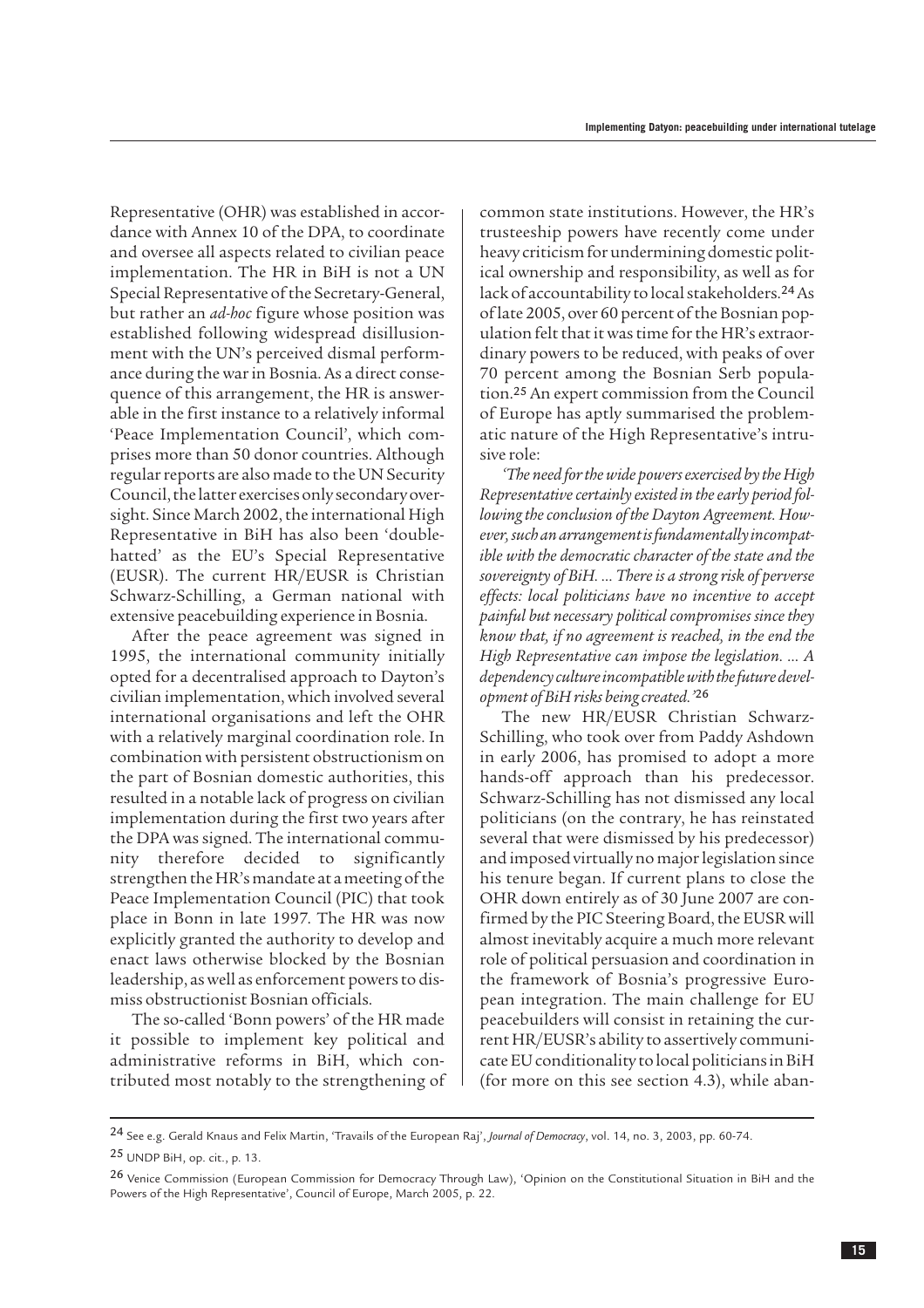doning the HR's intrusive trusteeship approach once and for all. Some related challenges for EU policy-makers will be discussed in the concluding part of the paper.

#### **EUPM: reforming and inspecting Bosnia's police**

In January 2003 the EU launched its own Police Mission (EUPM) in Bosnia, to follow up on the work of the UN International Police Task Force (IPTF) that had been established in accordance with Annex 11 of the DPA. In spite of the IPTF's relative success, much remained to be done with regard to the structure of local police forces, their financing, and their relationship to the courts. EUPM was the first ever mission to be launched under the European Security and Defence Policy (ESDP). As of mid-2006, EUPM comprised 198 international staff members drawn from EU member states and nine other countries. EUPM crucially contributes to the Union's growing capacity in the field of civilian crisis management operations, with similar missions launched in the meantime in the Southern Caucasus, Sub-Saharan Africa, the Middle East, and North Africa.<sup>27</sup>

The EU Police Mission in BiH is not directly involved in operational policing. It does instead concentrate on supporting the preparation and implementation of domestic police reform, with the aim of establishing a sustainable, professional and multiethnic police service in BiH. Within this context EUPM also contributes to improving police managerial and operational capacities, especially at the common state level. In addition, EUPM cooperates with EUFOR in assessing any threats to public order and consequently advising domestic as well as international authorities.28EUPM's mandate in Bosnia was expected to expire at the end of 2005, but the

European Council decided to extend EUPM's deployment for an additional two years, judging that local law enforcement agencies had clearly not yet become self-sustaining. Moreover, reacting to criticisms about an allegedly too weak and ineffective initial deployment,<sup>29</sup> EUPM's mandate has been strengthened, with specific regard to its ability to support domestic agencies in the fight against organised crime.

EUPM is now taking the lead in the coordination of all policing aspects of ESDP efforts in the fight against organised crime in BiH, following the progressive reduction of EUFOR operations in this area. Specifically, EUPM officers will provide ongoing operational advice and support in the planning and conduct of operations against organised crime by local law-enforcement agencies, by monitoring and inspecting local police operations from their early planning stage. Bosnia's domestic political authorities finally reached an important framework agreement on police reform in October 2005, responding to sustained international pressure. The agreement does in principle fully comply with EU conditionality: it foresees in particular a transfer of all legislative and budgetary competencies concerning the police from the entities to the common state level, as well as a reorganisation of local police districts without regard to ethnic criteria.<sup>30</sup> Following this agreement, a special EUPM working group has been closely cooperating with the HR/EUSR to assist local authorities towards the implementation of police reform. However, progress so far has remained frustratingly slow in the face of persistent obstructionism by Bosnian Serb politicians. As of early 2007, the BiH domestic political authorities still needed to agree on an implementation plan for police reform (for further details on police reform, see section 4.3).

<sup>27</sup> Agnieszka Nowak (ed.), 'Civilian crisis management: the EU way', *Chaillot Paper* no. 90 (Paris: EUISS, June 2006).

<sup>28</sup> EU Council Secretariat, 'EU Police Mission in Bosnia and Herzegovina (EUPM)', *Factsheet*, March 2006.

<sup>29</sup> See International Crisis Group, 'Bosnia's Stalled Police Reform: No Progress, No EU', *Europe Report* no. 164 (Brussels: 6 September 2005).

<sup>30</sup> 'Agreement on Restructuring of Police Structures in BiH', 5 October 2005 (available at: www.ohr.int).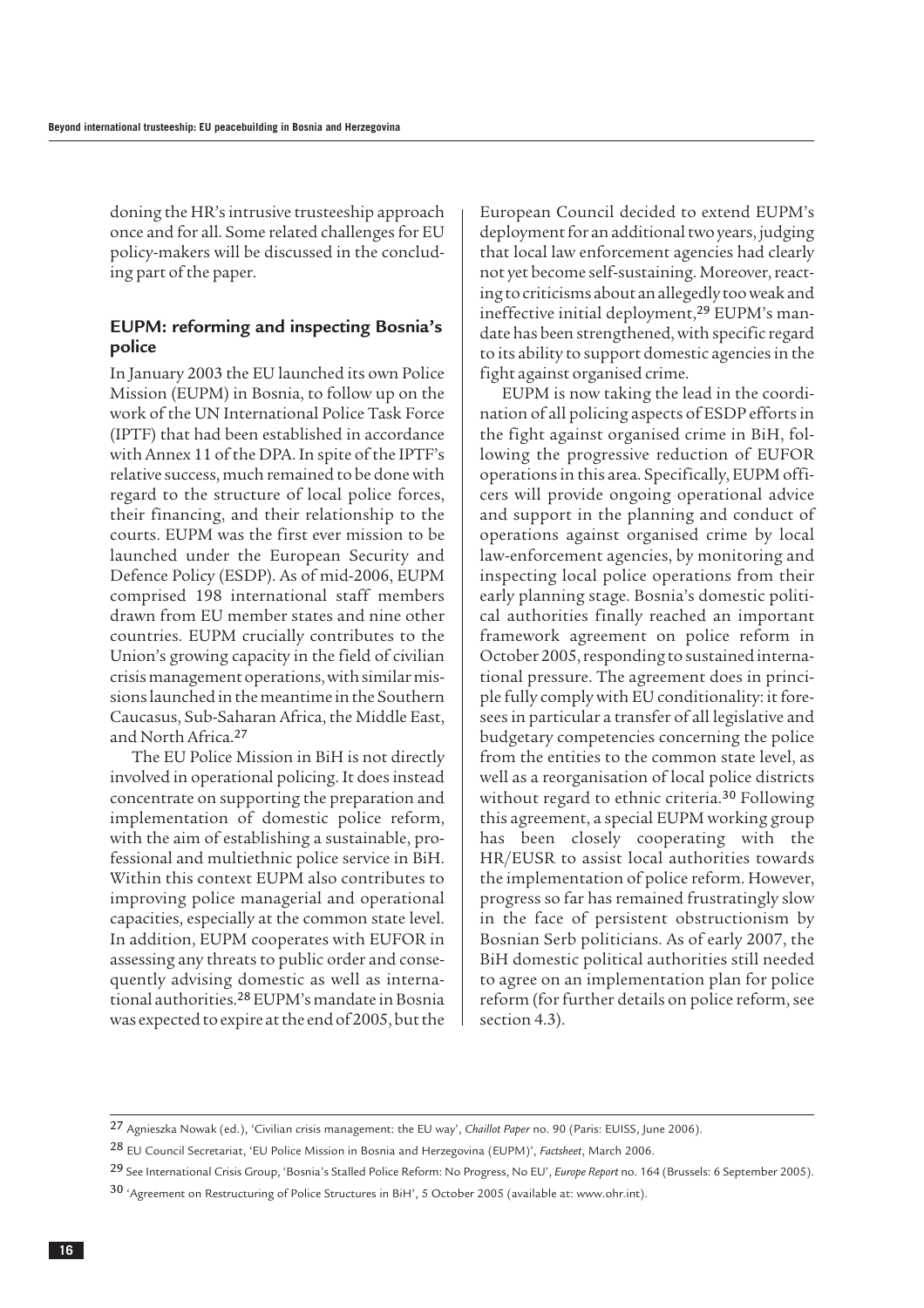#### **The European Commission: conditionality and financial assistance**

The delegation of the European Commission to BiH has played a major role in the implementation of external assistance to the country, as well as in monitoring compliance with EU conditionality. The EU has been the largest international donor in BiH since the end of the war, with assistance in excess of two billion euro granted between 1995 and 2005. In recent years, EU financial aid has increasingly shifted from emergency assistance and postwar reconstruction towards reform and development-related programmes. Since the 'Stabilisation and Association Process' (SAP) was launched in 1999 as a framework for channelling EU conditionality towards the entire Western Balkans, financial aid to BiH has been mainly targeted at domestic institution-building in the political, administrative and economic spheres.

The main source of EU assistance to BiH since 2001 has been a programme called CARDS ('Community Assistance for Reconstruction, Development and Stabilisation'), which was explicitly developed to support the SAP process in the Western Balkans region. More than twothirds of current EU financial assistance within the CARDS framework are devoted to *good governance and institution building*, with a focus on reforming the country's judiciary, police, and public administration. Another central EU objective in BiH is continuing *democratic stabilisation* (in cooperation with other international agencies such as the OSCE and the UNHCR) by means of supporting the return and re-integration of refugees and internally displaced persons, as well as the development of independent and non-sectarian media. Finally, EU assistance aims at promoting *economic and social development,* by improving the overall investment climate in BiH and developing a fully integrated domestic market. Assistance is also provided to help BiH start participating in selected European Community programmes.<sup>31</sup>

Following the launch of the new EU financial perspective for 2007-2013, aid to the Western Balkans region will be delivered through a new 'Instrument of Pre-accession Assistance' (IPA), which is intended to replace CARDS entirely. Crucially, IPA assistance is supposed to overcome the current rather idiosyncratic nature of EU financial aid to the Western Balkans: so far, advanced candidate countries such as Croatia have had access to more Community funds than their needier regional neighbours, which are often still recovering from violence and/or have to concentrate on costly state-building reforms. Notwithstanding improved technical assistance mechanisms such as IPA, the prospects for sustainable socio-economic development in BiH will remain rather bleak, so long as effective market institutions are not consolidated at the domestic level. Although real GDP growth for 2007 is forecast to reach a healthy 5.4 percent, mainly due to a rise in private consumption and growing export capacity, the country's GDP still remains below pre-war levels and official unemployment is as high as 40 percent.<sup>32</sup> One major challenge for the EU thus undoubtedly consists in promoting viable domestic institutions and a solid administrative structure, based on the rule of law and common European standards of transparency and accountability, so that the worrisome trend of postwar economic stagnation can be overcome once and for all.

#### **The OSCE: democratisation and human rights**

The main tasks that the DPA assigned to the Organisation for Security and Cooperation in Europe (OSCE) consisted in postwar confidence building and arms control (Annex 1B), human rights implementation (Annex 6), and the organisation and supervision of state-wide elections (Annex 3).

According to the text of the DPA itself, the first postwar elections in BiH were to be held

<sup>31</sup> European Commission, 'Bosnia and Herzegovina 2005 Progress Report', SEC(2005) 1422, Brussels, 9 November 2005, p. 6.

<sup>32</sup> Economist Intelligence Unit, 'Country Outlook: Bosnia-Herzegovina', London, December 2006.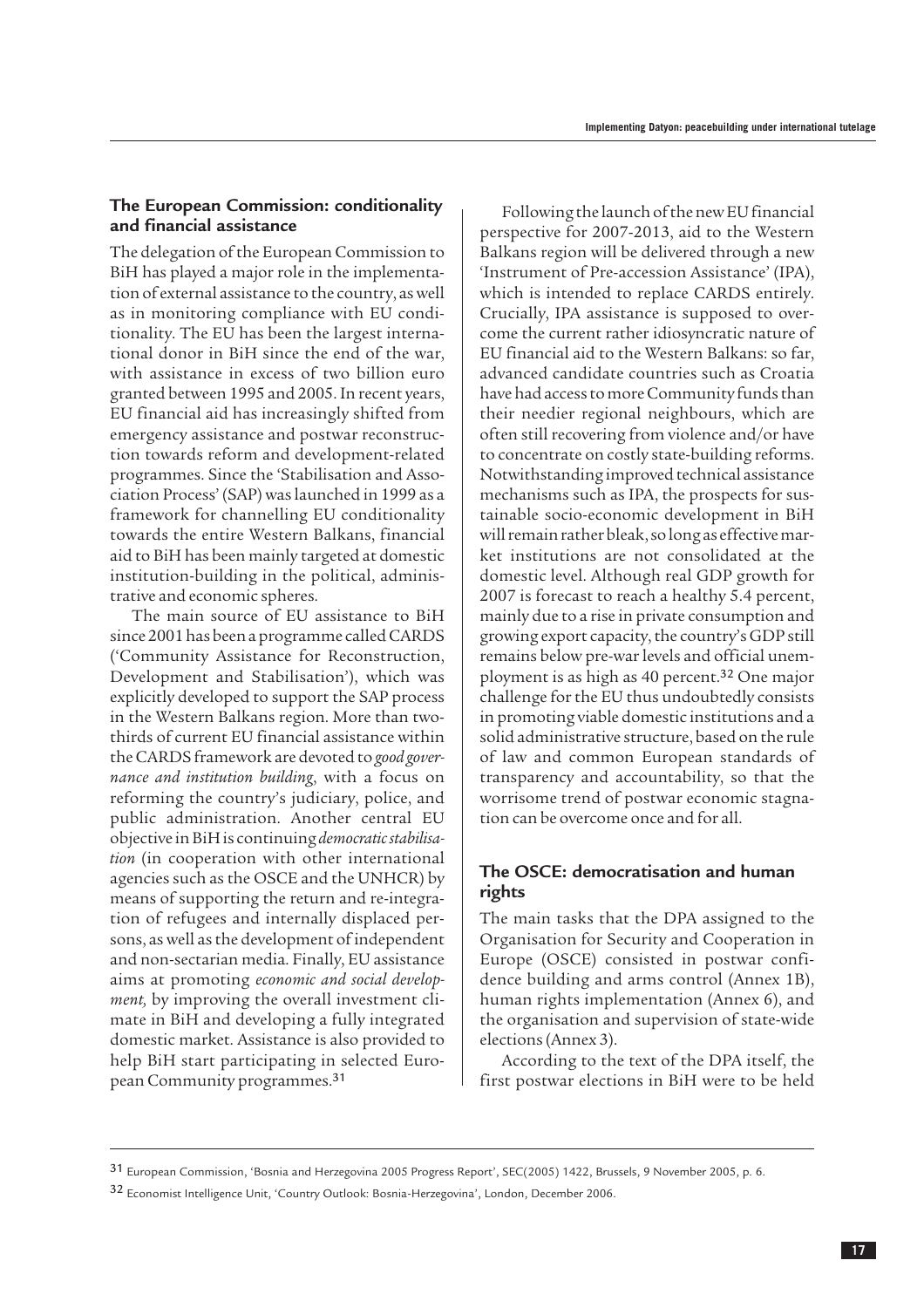within less than a year from the cessation of hostilities and no later than September 1996. This was probably the single most controversial aspect of Dayton's civilian implementation schedule. Although the prevailing environment in mid-1996 was still one of generalised insecurity, elections were seen at the time as an essential first step to get Bosnia's new institutions off the ground. However, the three leading nationalist parties were ultimately victorious in all offices and could thus further entrench their power. The Bosnian experience has since become a textbook case for why competitive elections should not be organised too soon after violent communal conflict. Scholars in particular have insisted that political liberalisation (i.e., the holding of competitive elections) ought to be systematically delayed in volatile postwar environments, given that the process is 'inherently tumultuous.'<sup>33</sup>

Today, the OSCE shares continued responsibility for the oversight of Dayton's human rights provisions with several other international bodies, such as the Council of Europe, the UN High Commission on Human Rights, and the European Court of Human Rights. In an unprecedented move, international peacebuilders at Dayton had decided to directly incorporate the 1950 European Convention on Human Rights and its additional protocols into BiH state law. However, with responsibility for law enforcement mainly left to the sub-state entities, and in the absence of a strong indigenous human rights culture, implementation of those same provisions long remained problematic and has only recently begun to improve. The OSCE has also been involved in civil society development in BiH, with rather mixed results.<sup>34</sup> Finally, the OSCE recently assumed a leadership role in the coordination of education reform efforts aimed at overcoming sectarianism in Bosnian schools.

#### **UNHCR: refugee return and reintegration**

Over half of Bosnia's pre-war population of 4.3 million was forcibly displaced between 1992 and 1995, either as refugees to host countries abroad (1.2. million) or as internally displaced persons within Bosnia (about 1 million). In one of its strongest integrationist provisions, the Dayton Peace Agreement (Annex 7) stipulated an unqualified right for refugees and displaced persons to 'freely return to their homes of origin' and to 'have restored to them property of which they were deprived' during the war. To facilitate the repatriation and relief of refugees and internally displaced persons, the UN refugee agency (UNHCR) was charged with the coordination of all related international efforts.

Apart from obvious ethical considerations, the underlying strategic aim of refugee return was to foster reunification from below: by reversing ethnic cleansing, it was expected that non-nationalist political parties could be empowered on what might once again become a genuinely multi-ethnic Bosnian territory. This expectation has not been entirely fulfilled, notwithstanding some important progress with regard to refugee return and reintegration. According to official UNHCR statistics, over one million people (442,687 refugees and 572,707 displaced persons as of 31 October 2006) have returned to their homes since hostilities ended more than a decade ago.35However, the figures of registered minority returns may well be inflated, given that some refugees come back only temporarily to repossess and then sell their property. Also, elderly people are disproportionately represented among returnees, while their offspring have often permanently settled elsewhere. Even official UNHCR data suggests that the return process is practically all but concluded today, given that there were less than 4,000 total returns in 2006, only about 500 of which were refugees actually returning from abroad.<sup>36</sup>

<sup>33</sup> Roland Paris, *At War's End: Building Peace after Civil Conflict* (Cambridge: Cambridge University Press, 2004), see in particular pp. 97-107.

<sup>34</sup> Roberto Belloni, 'Civil Society and Peacebuilding in Bosnia and Herzegovina', *Journal of Peace Research*, vol. 38, no. 2, 2001, pp. 163-80. 35 UNHCR BiH, 'Statistical Summary: Total number of refugees and displaced persons who returned to/within Bosnia and Herzegovina',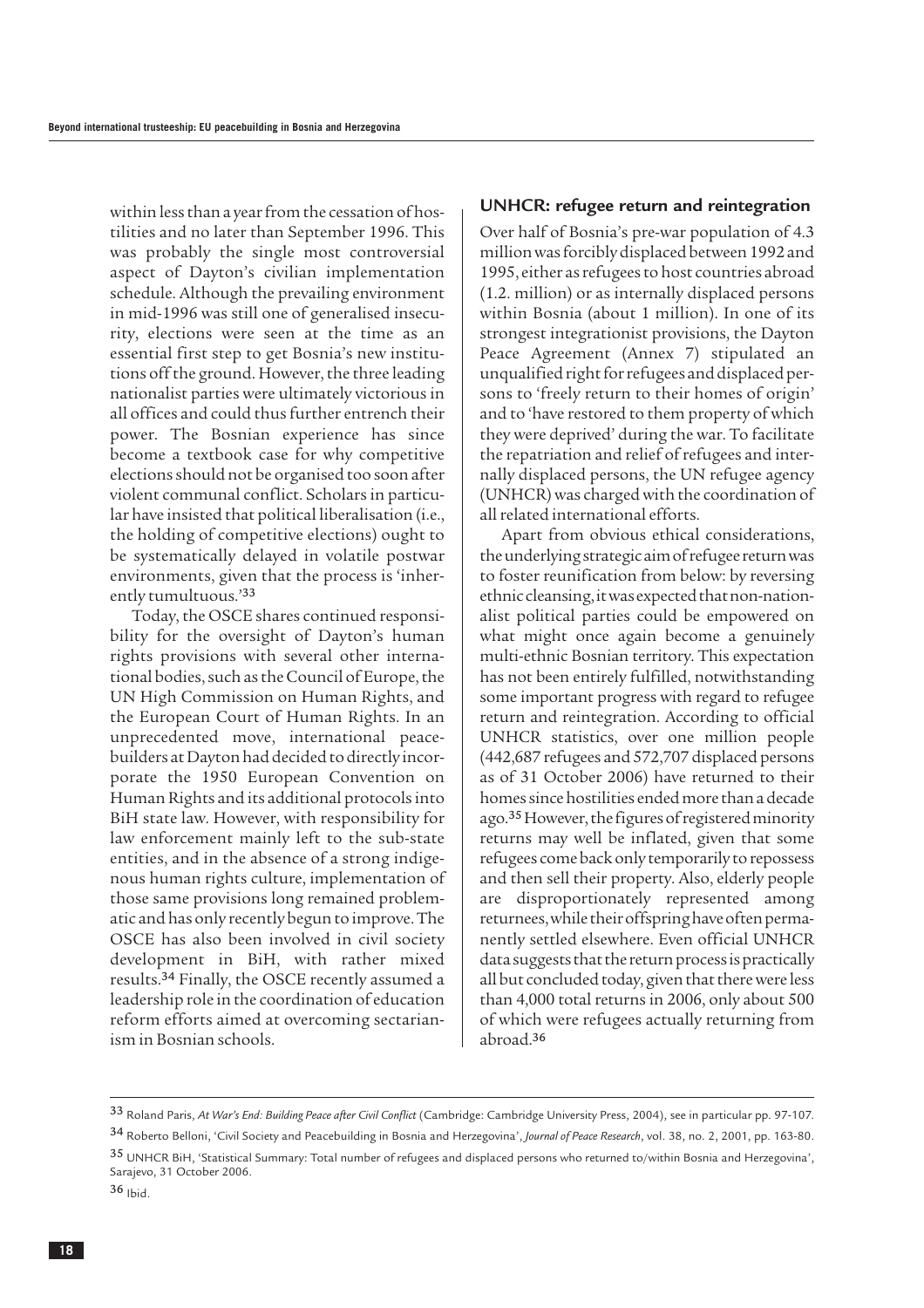| Table 3: Summary of returns to/within BiH from 1996 to 31 October 2006 |                 |        |        |       |              |                              |        |         |       |              |
|------------------------------------------------------------------------|-----------------|--------|--------|-------|--------------|------------------------------|--------|---------|-------|--------------|
| <b>Refugees</b>                                                        |                 |        |        |       |              | Internally displaced persons |        |         |       |              |
|                                                                        | <b>Bosniacs</b> | Croats | Serbs  | Other | <b>TOTAL</b> | <b>Bosniacs</b>              | Croats | Serbs   | Other | <b>TOTAL</b> |
| 1996                                                                   | 76,385          | 3,144  | 8,477  | 33    | 88,039       | 101,402                      | 505    | 62,792  | 42    | 164,741      |
| 1997                                                                   | 74,756          | 33,568 | 11,136 | 820   | 120,280      | 39,447                       | 10,191 | 8,452   | 205   | 58,295       |
| 1998                                                                   | 78,589          | 23,187 | 6,765  | 1,459 | 110,000      | 15,806                       | 4,325  | 9,139   | 300   | 29,570       |
| 1999                                                                   | 18,440          | 6,299  | 6,332  | 579   | 31,650       | 24,907                       | 6,760  | 11,315  | 403   | 43,385       |
| 2000                                                                   | 7,663           | 4,834  | 5,303  | 837   | 18,607       | 36,944                       | 7,779  | 14,175  | 449   | 59,347       |
| 2001                                                                   | 4,642           | 4,244  | 9,155  | 652   | 18,693       | 48,042                       | 5,960  | 25,734  | 436   | 80,172       |
| 2002                                                                   | 12,592          | 5,933  | 18,220 | 389   | 37,134       | 41,511                       | 5,319  | 23,215  | 730   | 70,775       |
| 2003                                                                   | 5,257           | 2,852  | 5,482  | 421   | 14,012       | 21,861                       | 2,267  | 16,023  | 152   | 40,303       |
| 2004                                                                   | 976             | 450    | 942    | 74    | 2,442        | 12,976                       | 1,028  | 3,888   | 56    | 17,948       |
| 2005                                                                   | 805             | 151    | 314    | 3     | 1,273        | 3,540                        | 437    | 1,177   | 10    | 5,164        |
| 2006                                                                   | 273             | 69     | 93     | 15    | 450          | 1,778                        | 155    | 560     | 3     | 2,496        |
| <b>TOTAL</b>                                                           | 280,348         | 84,731 | 72,219 | 5,282 | 442,580      | 348,214                      | 44,726 | 176,470 | 2,786 | 572,196      |

*Source: UNHCR Sarajevo*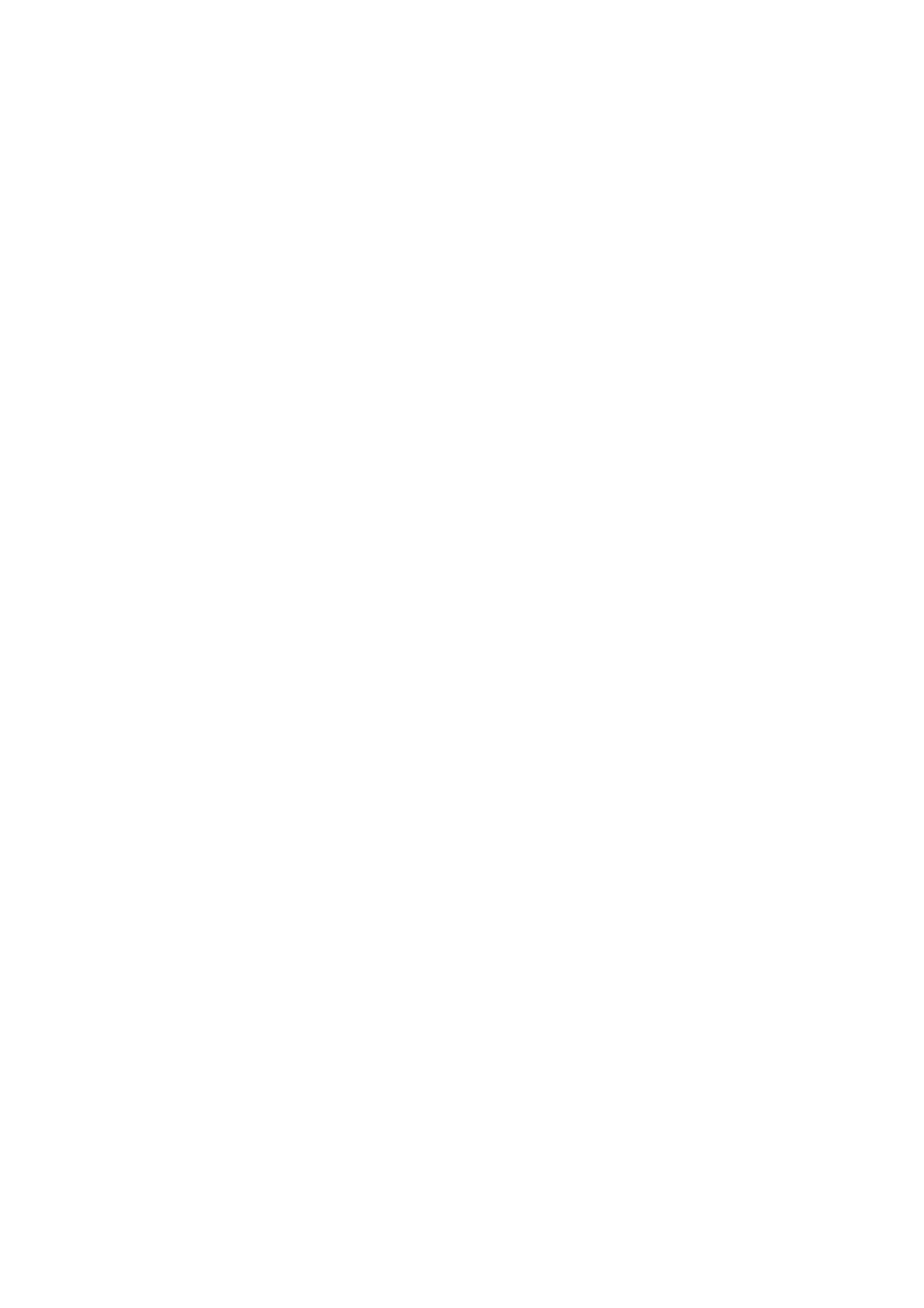## <span id="page-22-0"></span>**Beyond Dayton: sustainable statehood and European integration**

## *4.1 2000-2006: inching towards a self-sustaining state*

One can usefully distinguish between two separate, subsequent phases of international peacebuilding in BiH. During the first phase, which lasted roughly until the end of the 1990s, virtually all international attention focused on *implementing the DPA*: international efforts initially concentrated on Dayton's military component, with particular regard to stabilising the ceasefire, and then moved on to implementing its civilian provisions, such as the organisation of elections, refugee return, and the establishment of the institutions foreseen in the constitution. The second phase of international peacebuilding in BiH can be seen as starting roughly in 2000, and it coincides with the beginning of a more systematic EU involvement. International efforts have now been increasingly aimed at overcoming key deficiencies of the existing institutional setup in BiH, to promote a more integrated and self-sustaining state. In practical terms, this has resulted in a series of attempts to move *beyond the original Dayton framework*. 37

Following the landmark 'constituent peoples' decision by Bosnia's Constitutional Court in 2000 (see opposite), and subsequent targeted impositions, as well as effective persuasion of local politicians by the HR/EUSR, over the past years important amendments were introduced that radically revise the institutional setup of the Dayton state. Perhaps most importantly, the powers of the central state in BiH have grown substantially, with several new ministries established and the strengthening of common administrative and judicial institutions. With some real progress achieved on the domestic

reform front and in the face of rising criticisms about the lack of genuine domestic political ownership and accountability, over the past two or three years the international community has begun to gradually scale down its intrusive decision-making role in BiH. This means that important decisions are today no longer imposed by the High Representative. Thanks to an increasingly effective and high-profile EU presence in the country, however, the pace of reform has not significantly slowed down (except for the pre-electoral phase in mid-2006). EU peacebuilders in BiH have begun to provide strong incentives for political, economic, and administrative reform, while crucially stopping short of straightforward coercion.

#### **The landmark 'constituent peoples' decision**

A decision of the BiH Constitutional Court in 2000 brought about one first major change of the original Dayton institutional structure. In what has become known as the landmark 'constituent peoples' decision, the court challenged the dominance of one or two ethnic groups in Bosnia's sub-state entities. In particular, the court ruled that provisions in the RS constitution granting a privileged position to Serbs, as well as similar provisions in the Federation (FBiH) granting privileges to Bosniacs and Croats, were incompatible with key democratic principles and human rights as enshrined in the Bosnian state constitution. Subsequent implementation of the Constitutional Court's decision has significantly contributed to the strengthening of common state institutions in BiH.

<sup>37</sup> Florian Bieber, 'After Dayton, Dayton? The Evolution of an Unpopular Peace', *Ethnopolitics*, vol. 5, no. 1, 2006, pp. 15-31.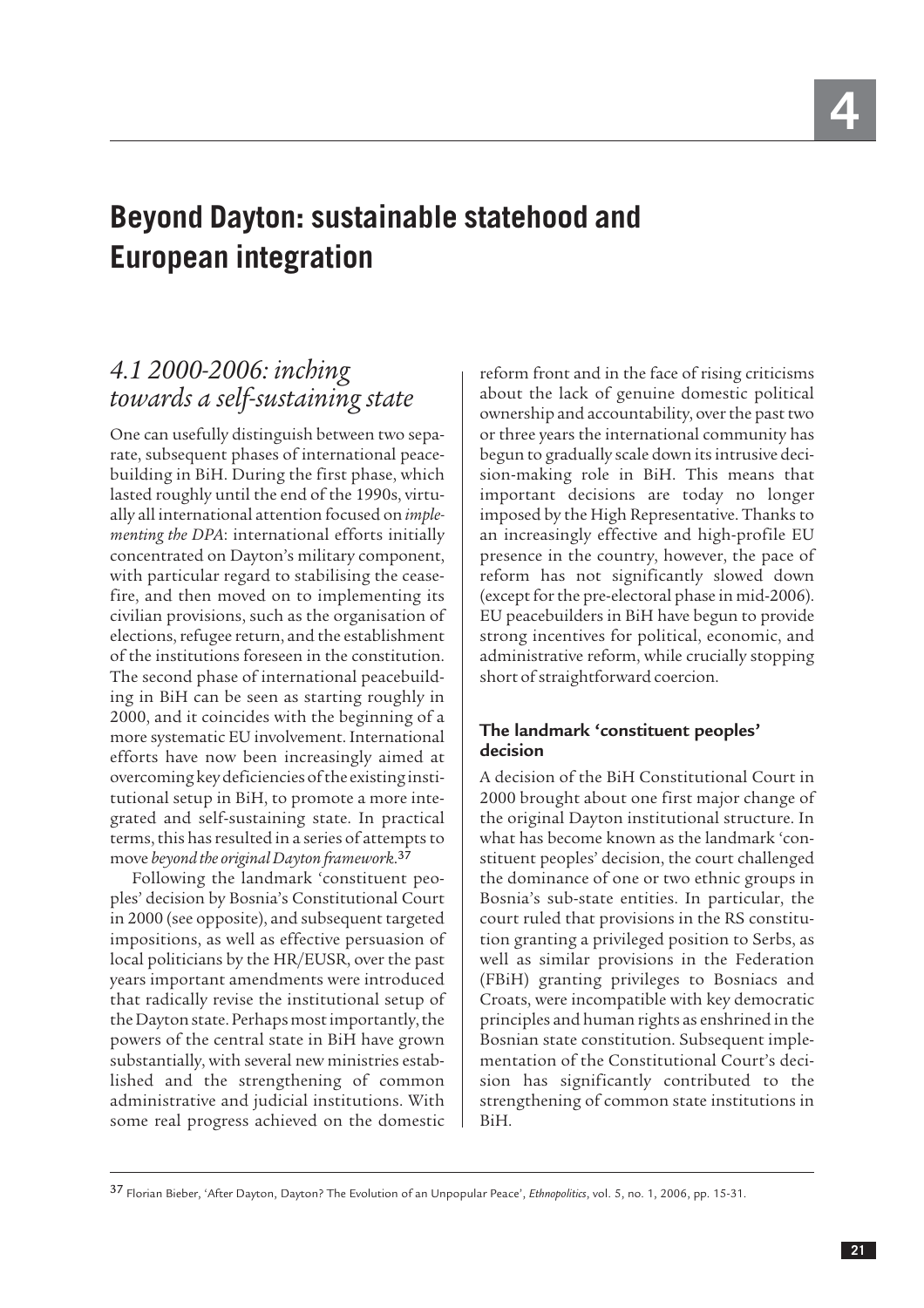The BiH Constitutional Court is generally perceived as a domestic institution, although decisional responsibility within it is in fact shared between domestic and international judges. There is a minority of international judges sitting on the court's bench (three out of nine), which is often able to crucially influence decisions, particularly when domestic judges are divided on any given matter. Contrary to most other postwar institutions in Bosnia, the Constitutional Court has thus never suffered from ethnic deadlock.<sup>38</sup> In the 'constituent peoples' case, the three international and two Bosniac judges formed a majority in support of the court's decision. The two Croat and two Serb judges, on the other hand, opposed the court's decision in key aspects and put forward dissenting opinions.

The implementation of the 'constituent peoples' decision was the subject of much negotiation among Bosnia's three principal ethnic groups. However, due to persistent decisional deadlock, constitutional reforms at the entity level were finally imposed by the HR in April and October 2002. The main result is that the logic of ethnic power sharing between Bosnia's three 'constituent peoples' has now cascaded down to all levels of government, including municipalities. Proportional ethnic representation has also been introduced as a requirement within all public agencies and judicial institutions of the entities and cantons. Crucially, ethnic proportionality has been applied with reference to the population distribution as it emerged from the 1991 census, and the results of ethnic cleansing are thus not taken into account. As a consequence, the reserved posts for Croats and Bosniacs living in the RS, or Serbs in the Federation, are considerably higher than the real number of the communities actually living there today. This type of solution was intended to facilitate the return of refugees and internally displaced persons, by overcoming discrimination and *de*

*facto* creating employment opportunities for the respective minority group(s) in the public sector.

Implementation of the Constitutional Court's decision has strengthened the authority of common state institutions in BiH, by helping to re-establish and effectively institutionalise a more multi-ethnic Bosnia. Also, it has put into question the very *raison d'être* of Bosnia's substate entities: since the entities are no longer 'ethnic autonomies', as originally intended by the negotiating parties at Dayton, little remains to justify their ongoing existence in the long run.<sup>39</sup> Although any straightforward abolition of the entities, and particularly of the RS, would be quite unfeasible under current political circumstances, alternative and more functional federal arrangements are already being discussed.<sup>40</sup>

#### **Strengthening Bosnia's common state institutions**

Much international pressure and persuasion has been applied in recent years to strengthen the authority of the common state in BiH. The Dayton constitution itself explicitly foresees that the central state institutions of '*Bosnia and Herzegovina shall assume responsibility for such other matters as are agreed by the Entities; …or are necessary to preserve the sovereignty, territorial integrity, political independence, and international personality of Bosnia and Herzegovina, in accordance with the division of responsibilities between the institutions of Bosnia and Herzegovina. Additional institutions may be established as necessary to carry out such responsibilities*' (Art. 3.4). This possibility of strengthening the central state, while remaining within the limits of the Dayton constitution, was relied upon several times: additional state responsibilities in the areas of defence and intelligence services were introduced by means of HR imposition, based on the provision that BiH

<sup>38</sup> Joseph Marko, 'Five Years of Constitutional Jurisprudence in Bosnia and Herzegovina', *European Diversity and Autonomy Papers* no. 7, 2004. Available online at: www.eurac.edu/edap.

<sup>39</sup> Florian Bieber, *Post-War Bosnia: Ethnicity, Inequality, and Public Sector Governance* (New York: Palgrave, 2005), p. 133.

<sup>40</sup> See e.g. European Stability Initiative, 'Making Federalism Work – A Radical Proposal For Practical Reform', *Bosnia Report* (Berlin: 8 January 2004).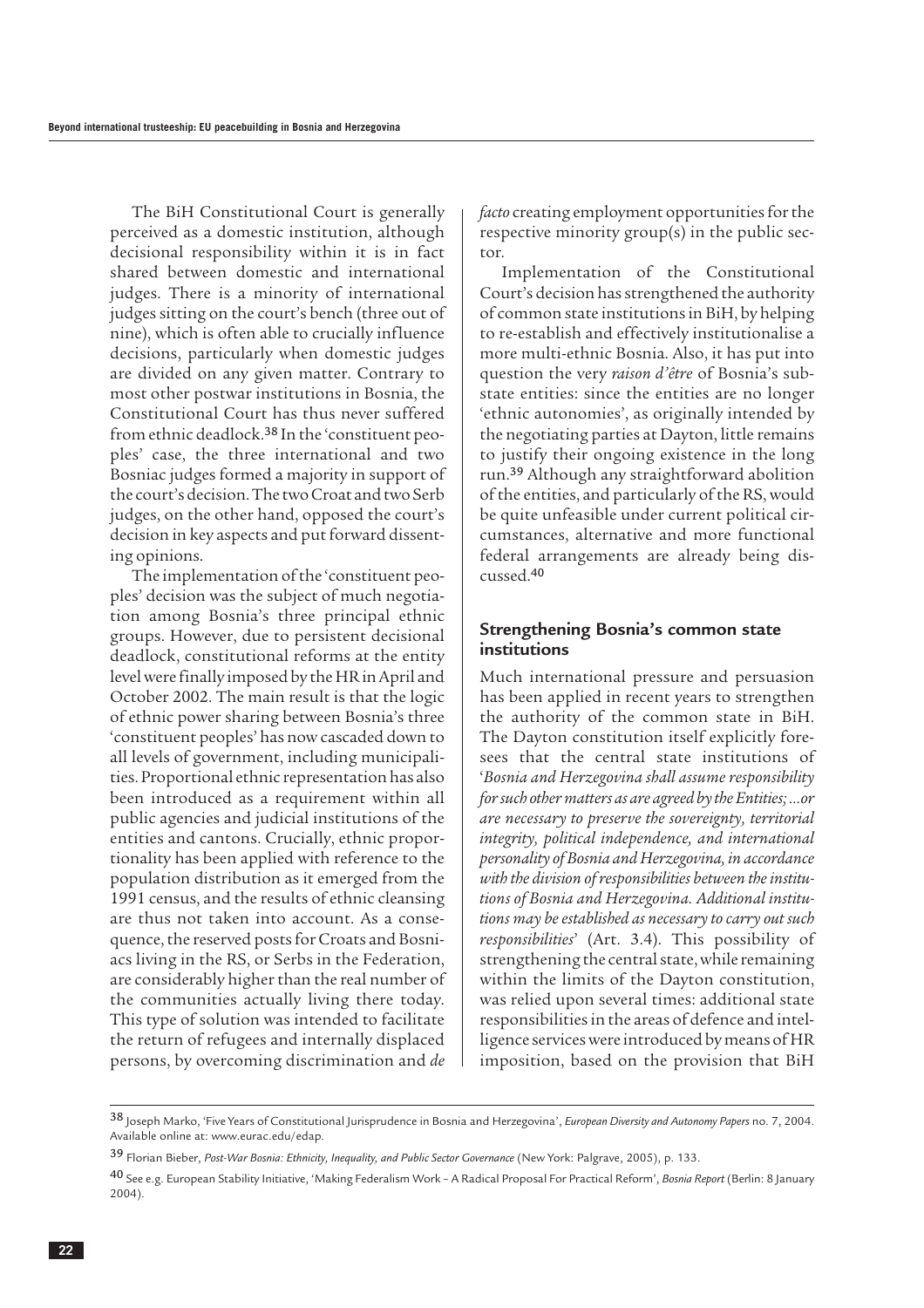shall assume responsibility for such matters as are necessary to preserve its sovereignty, territorial integrity, and political independence. On the other hand, following sustained international persuasion by EU peacebuilders (see below), the entities themselves agreed to transfer additional responsibilities in the fields of indirect taxation and the judiciary.

Several new ministries have been set up at the common state level in BiH since the year 2000. The introduction of a state ministry for security in 2003 and a ministry of defence in 2004 have been crucial towards establishing a state monopoly over the legitimate use of force in BiH. The judicial system has also been systematically rationalised and improved, following the guidelines of an Independent Judicial Commission (IJC) set up by the HR in 2001. Several judicial functions have been successfully transferred from the entities and cantons to the common state level, although the structure of the judicial system in BiH continues to reflect the highly decentralised setup of the country (almost 200 different courts were operating in 2005). Moreover, a common State Court for BiH was inaugurated in 2002, followed by the establishment of a State Prosecutor's Office, and a common High Judicial and Prosecutorial Council in 2004. The latter, in particular, has broad powers in relation to the judiciary at all levels of government. Finally, judicial reform marked a significant further step in 2005, with the establishment of a domestic BiH war-crimes court. The court has already begun trying war crimes indictees whose cases have either been brought to it locally or transferred from the ICTY in The Hague.

In the face of staunch domestic opposition by leading nationalist parties, particularly from the RS, key reforms often had to be imposed by international peacebuilders through the HR. Efforts to implement the more integrative elements of the peace agreement, such as refugee return, and to gradually move beyond the Dayton setup have been opposed most vigorously by Bosnian Serb nationalists attempting to

preserve the quasi-statehood status of the RS. However, the pull factor of European integration has increasingly facilitated domestic political agreement on key reforms *without* direct imposition by the High Representative. As will be shown in more detail below, all major statebuilding and administrative reforms as laid out in the EU's 2003 'Feasibility Study' as a condition for the opening of negotiations on a Stabilisation and Association Agreement (SAA) were essentially adopted by domestic authorities on their own. The HR, who since 2002 has also been 'double-hatted' as EU Special Representative (EUSR), has thus been able to limit his role to facilitating domestic agreement, through vigorous persuasion and an assertive use of EU conditionality. In addition, although much of the reform process in BiH has been externally induced, the new state institutions are gradually becoming domesticated and several of them operate quite effectively. As the common state has begun to exercise real competencies, this dramatically increased the incentives for all domestic political players – including the nationalists – to take part in joint decision-making and effective power sharing.

The international community has increasingly come to realise that nationalist elites are not necessarily the main obstacle to political normalisation in BiH. For several years, international peacebuilders were focusing on particular problematic individuals, with repeated (and often highly controversial) dismissals of elected domestic officials by the HR. But since 2000, and spurred by a growing EU involvement in the region, international attention has shifted towards promoting badly needed reforms of Bosnia's institutional setup. The main underlying insight is that Bosnia's future as a viable multi-ethnic democracy depends less on particular individuals, to be selectively strengthened or disempowered by means of international decrees, than on the presence of sustainable state institutions with effective power-sharing mechanisms.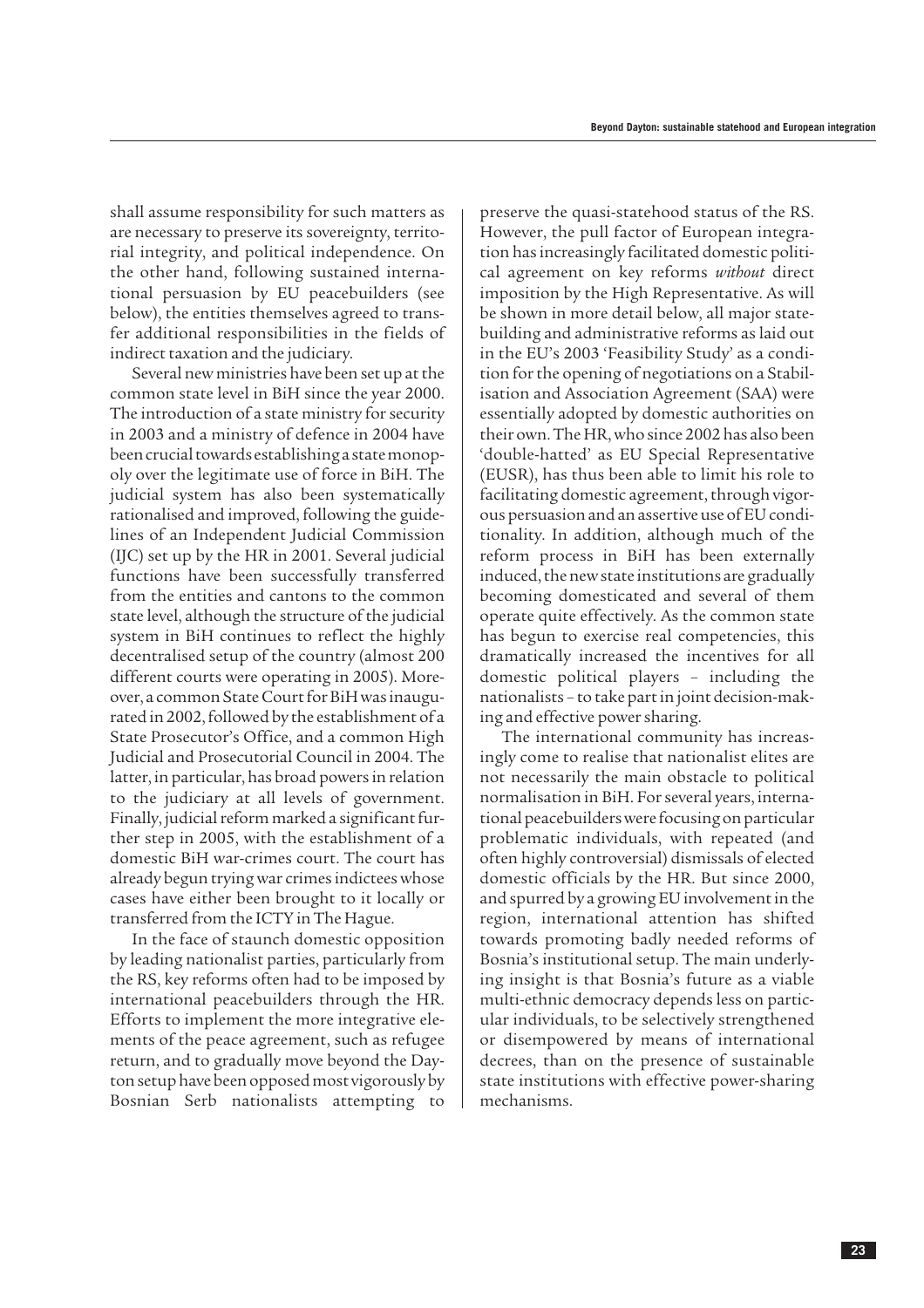## <span id="page-25-0"></span>*4.2 Towards an integrated EU strategy*

The 2003 European Security Strategy, unanimously adopted by the EU's heads of government, identifies violent or frozen conflicts along the EU's borders as a key threat to regional stability. An integrated EU response is thus advocated, which ought to rely on a mixture of political, military, and economic instruments as needed. With specific regard to the Balkans, the Security Strategy envisages the perspective of full European integration as a key strategic objective.<sup>41</sup> Undoubtedly, the potential for an integrated strategic approach by the EU is greatest today with regard to BiH, where the full range of ESDP and Community instruments has been deployed over the past several years.

#### **Implementing the European Security Strategy in BiH**

The European Council decided in 2004 that one of the *initial priorities* for implementation of the EU Security Strategy should be the elaboration of a comprehensive policy for BiH. Today, the EU's military and police operations launched in the framework of ESDP in Bosnia aim at supporting the EU's conditional assistance and reform programme within a particularly difficult context, under the political guidance of the EUSR on the ground and in partnership with the European Commission. The EU's shortterm strategic objectives in BiH are continued progress in the implementation of the peace agreement, as well as the signing of a Stabilisation and Association (SAA) agreement between the EU and BiH as soon as major state-building and administrative reforms are implemented by domestic authorities. The longer-term strategic objective consists in promoting a stable, viable and democratic Bosnia that will be able to join the EU as a full member.<sup>42</sup>

The EU involvement in BiH today is unique not only with regard to the levels of political, military, and economic *commitment* that have been forthcoming. The actual combination of peacebuilding *tools* that the EU deploys in Bosnia is also quite unprecedented. On the one hand, there are several ESDP instruments (EUSR/EUFOR/EUPM) deployed on the ground, which respond to the EU Council of Ministers at the top of their respective chains of commands. On the other hand, BiH has today advanced beyond the stage of immediate postwar recovery and has begun its path towards European integration. The European Commission's Enlargement Directorate oversees the adoption of domestic reforms in BiH as required by EU conditionality, and its annual progress reports assess the situation on the ground, recommending further action to be taken by domestic authorities as necessary. But the longterm integrated approach envisioned by the European Security Strategy itself goes well beyond crisis management, advocating a transformation of the political and socio-economic context in target countries. Hence, while a credible ESDP presence in BiH remains crucial today, effective long-term stabilisation and peacebuilding can best be achieved by providing conditional support for domestic political, economic, and administrative reforms within the framework of clearly outlined political and technical benchmarks.

#### **Institution-building as a condition for further European integration**

In several countries of the Western Balkans, and in BiH probably more than elsewhere, the postcommunist transition to democracy and market economy has had to advance in parallel with a challenging process of postwar reconstruction and stabilisation. Comparative evidence suggests that the additional short-term strains resulting from political and economic liberalisation can sometimes fuel ethnic tensions in divided postwar societies, thus putting immediate stability at risk. EU conditionality itself

<sup>41</sup> European Council, 'A Secure Europe in a Better World: European Security Strategy', Brussels, 12 December 2003, p.8.

<sup>42</sup> European Council, 'European Security Strategy – BiH Comprehensive Policy', 17/18 June 2004.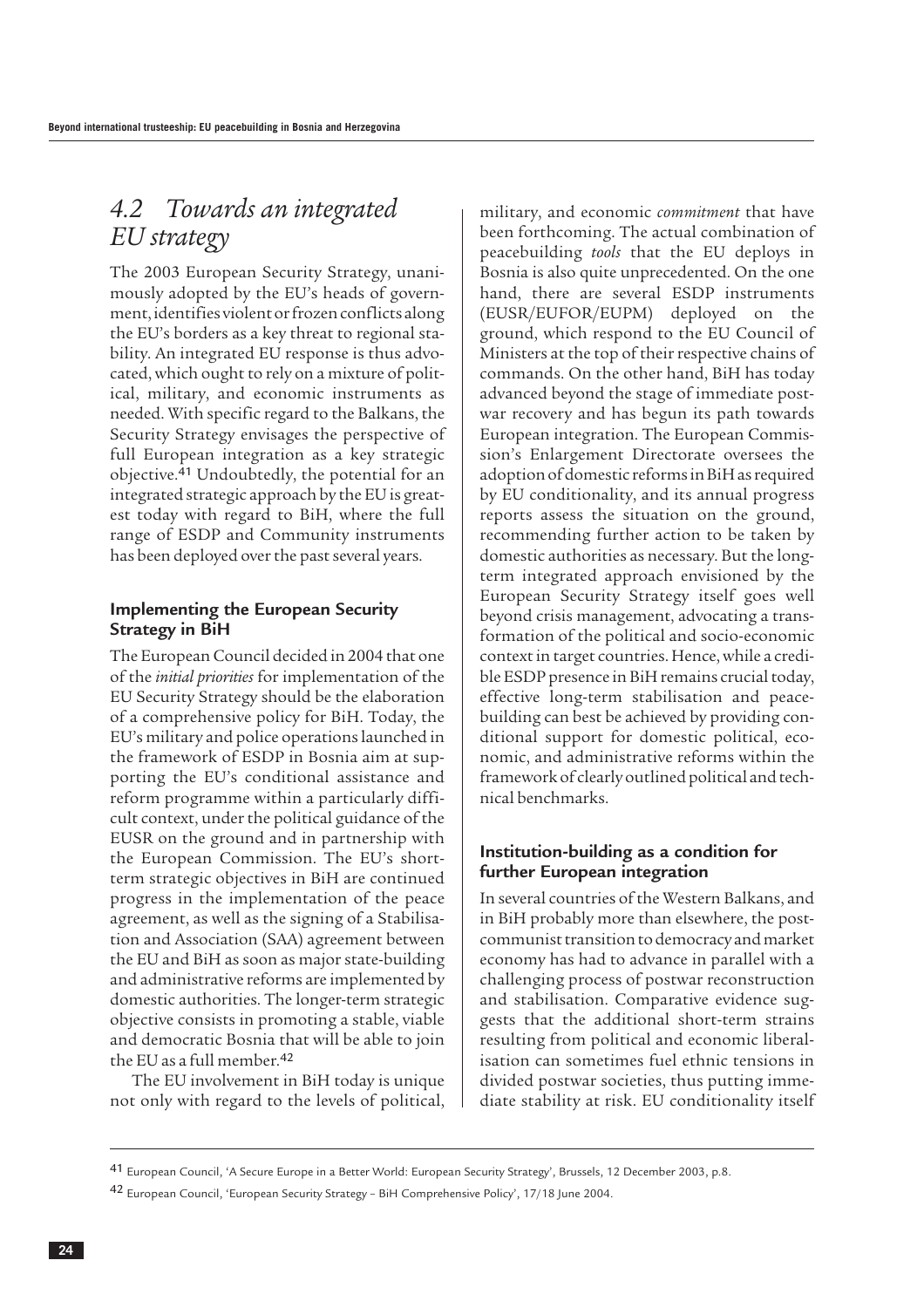includes market reforms and privatisation requirements that can contribute to short-term economic hardship for the local population.<sup>43</sup> This leads to at least two policy-relevant observations with regard to BiH: first, although the risk of large-scale ethnic violence in BiH has today greatly diminished, the integrated approach between ESDP and Community instruments adopted by EU peacebuilders remains crucial. While EU conditionality and Community assistance provide strong incentives for domestic reforms, the EU's ongoing military presence and EUSR coordination on the ground ensure that potential spoilers of the peace are effectively deterred until genuinely self-sustaining institutions are put in place. Second, although EU conditionality in the framework of the Stabilisation and Association Process (SAP) has already been crucially targeted at institution-building, further efforts need to be made in this sense. The aim should be to establish, as far as possible, sustainable common state institutions *before* potentially more disruptive reforms are adopted in the process of wider economic liberalisation required for EU membership.

Following the establishment of a joint EU/BiH Consultative Task Force (CTF) in 1998, the SAP for Bosnia was launched in 1999. Although within the SAP, the same benchmarks are applied to the entire Western Balkans region, each country will advance towards EU membership on its own merits, depending on its progress in meeting the requirements.<sup>44</sup> EU conditionality has been presented to BiH authorities in a series of successive reform packages, each of which needs to be successfully adopted before the country can enter into the next phase of European integration. Hence, for instance, eighteen initial reform steps set out by the Commission in its 2000 'Road Map' had to be substantially completed, before a 'Feasibility Study' was published in late 2003 on the country's preparedness to start SAA negotiations with the EU. The Feasibility Study itself laid out sixteen additional reform requirements for BiH authorities, which were specifically targeted at setting up *effective governance capacities* before the opening of SAA negotiations. The underlying rationale is that only coherent and functioning states can successfully negotiate an SAA with the EU, and subsequently begin to implement the EU's legal *acquis* as a condition for further European integration. The main conditions laid out by the European Commission in its 2003 Feasibility Study can be summarised as follows:

- 1. Compliance with existing international conditionality and international obligations, particularly with regard to the ICTY and the Council of Europe.
- 2. Ensure a more effective government, public administration, and judiciary, especially at the common state level.
- 3. Step up the fight against organised crime, and in the process proceed with structural police reform aimed at rationalising police services.
- 4. Achieve substantial progress towards the establishment of a common state-wide VAT, establish a comprehensive trade policy, and develop the BiH single economic space by eliminating unnecessary administrative requirements.
- 5. Ensure the viability of an independent single state-wide public broadcasting system for BiH.<sup>45</sup>

Those conditions were clearly developed with the objective of state- and institutionbuilding in mind. Crucially, thanks to the pull factor of European integration, BiH political authorities were able to adopt all major reforms required by the 2003 Feasibility Study on their own. There was no need for the HR to impose any of the main laws or state-building reforms related to the Feasibility Study, such as the law

<sup>43</sup> Milada A. Vachudova, *Europe Undivided. Democracy, Leverage, and Integration After Communism* (Oxford: Oxford University Press, 2005), pp. 247-55.

<sup>44</sup> European Commission, 'Communication from the Commission: 2005 enlargement strategy paper', COM(2005) 561, Brussels, 9 November 2005, p. 9.

<sup>45</sup> European Commission, 'Report from the Commission to the Council on the preparedness of BiH to negotiate an SAA with the European Union' ('BiH Feasibility Study'), COM(2003) 692, Brussels, 18 November 2003, pp. 40-2.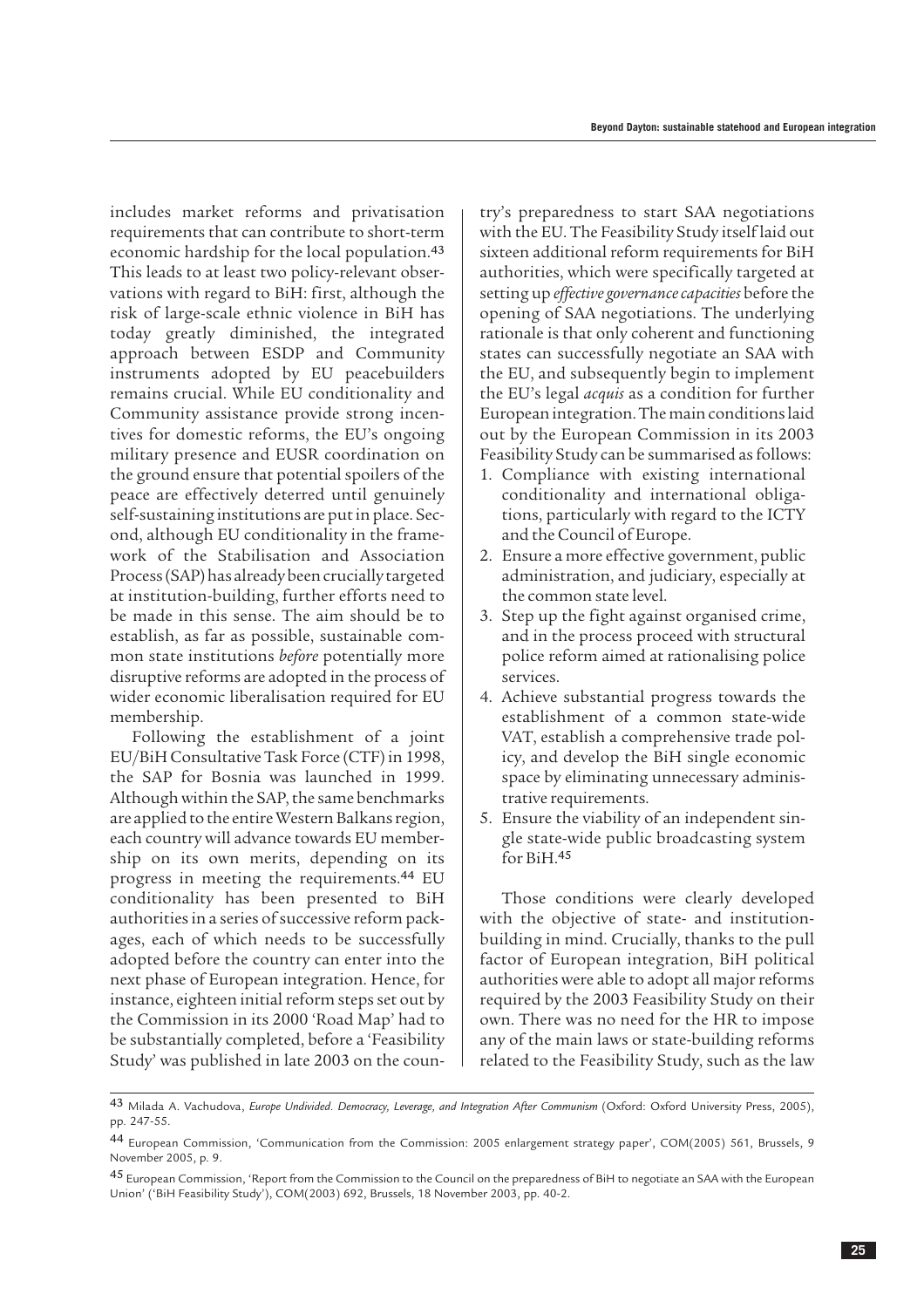on the Indirect Tax Authority, the VAT law, and the law on a state-wide public broadcasting system. High Representative Paddy Ashdown nonetheless decided to subsequently impose certain technical amendments to the agreedupon legislation. Also, when the domestic parties could not agree on a common candidate to lead some newly established agencies, the HR made nominations that were partly related to the Feasibility Study agenda.<sup>46</sup> However, the political significance of those residual 'soft impositions' should not be overestimated, given that those measures were later also adopted by relevant domestic authorities.<sup>47</sup>

In late 2005, the European Commission considered that BiH had made sufficient progress in addressing the sixteen priorities identified in the 2003 Feasibility Study. Progress was deemed particularly satisfying with regard to the strengthening of common state institutions and administrative capacity.48The Commission therefore recommended the opening of negotiations on the conclusion of an SAA with BiH, which the EU Council of Ministers agreed to soon thereafter. The plan was to sign the SAA between the EU and BiH in the course of 2006. However, for several months before the October 2006 general elections, domestic politicians in

| Table 4: Adoption of major legislation and state-building reforms in compliance<br>with EU conditionality as laid out in 2003 'Feasibility Study' |                                                                         |  |  |  |  |
|---------------------------------------------------------------------------------------------------------------------------------------------------|-------------------------------------------------------------------------|--|--|--|--|
| Adoption by BiH authorities<br>without OHR imposition                                                                                             | 'Soft imposition' by OHR                                                |  |  |  |  |
| Establishment of BiH Refugee Return Fund                                                                                                          |                                                                         |  |  |  |  |
| Completion of transfer of human rights bodies<br>to BiH control                                                                                   |                                                                         |  |  |  |  |
| BiH Ombudsman Law                                                                                                                                 |                                                                         |  |  |  |  |
| Establishment of High Judicial and Prosecutorial<br>Council (HJPC) for BiH                                                                        | Amendments to HJPC legislation                                          |  |  |  |  |
| Law on State Investigation and Protection Agency<br>(SIPA)                                                                                        | Amendments to SIPA law<br>Appointment of SIPA director                  |  |  |  |  |
| Framework agreement on police reform                                                                                                              |                                                                         |  |  |  |  |
| Establishment of proper structures to deal with<br>asylum and migration                                                                           |                                                                         |  |  |  |  |
| Law on the Indirect Tax Authority (ITA) and<br>enabling legislation                                                                               | Amendments to ITA law<br>Appointment of chairman of ITA governing board |  |  |  |  |
| Law on value-added taxation (VAT)                                                                                                                 |                                                                         |  |  |  |  |
| Law on financing BiH common state institutions                                                                                                    |                                                                         |  |  |  |  |
| Law on Foreign Investment Promotion Agency                                                                                                        |                                                                         |  |  |  |  |
| Establishment of BiH Competition Council                                                                                                          |                                                                         |  |  |  |  |
| Law on state-wide Public Broadcasting System                                                                                                      |                                                                         |  |  |  |  |

<sup>46</sup> The HR notably imposed amendments to the law on the Indirect Tax Authority, the High Judicial and Prosecutorial Council law, and the Civil Service law. He also appointed the director of the State Investigation and Protection Agency and the chairman of the Indirect Tax Authority's governing board.

<sup>47</sup> Personal email exchange between the author and an EU official, 25 July 2006.

<sup>48</sup> European Commission, 'Communication from the Commission to the Council on the progress achieved by BiH in implementing the priorities identified in the "Feasibility Study"', COM(2005) 529, Brussels, 21 October 2005.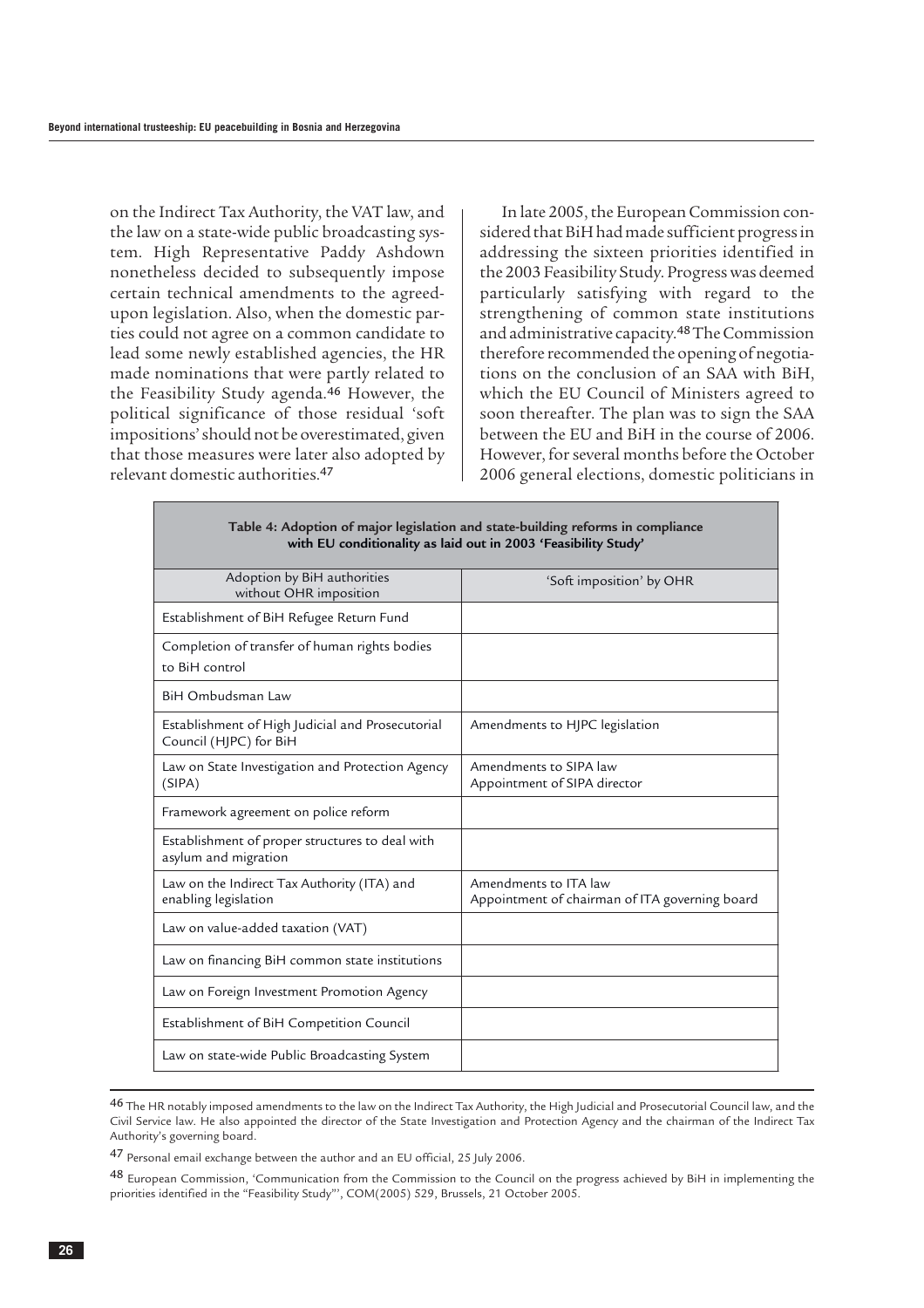BiH were not willing to compromise on questions they perceived as particularly sensitive, such as most notably the implementation of police reform. Given that EU representatives had repeatedly insisted on the importance of police reform for Bosnia's further European integration, the conclusion of the SAA was further postponed and is now high on the agenda for 2007. Once the SAA is adopted, even following the most optimistic scenario, it should still take roughly a decade before BiH will be able to join the EU as a full member. First of all, a satisfactory track-record in implementing SAA obligations will be required once the OHR and his controversial 'Bonn powers' have been withdrawn, before the EU can seriously consider any membership application. Only at this stage would it be possible to grant official *EU candidate* status to BiH. Finally, a sufficient degree of compliance with the Copenhagen criteria for EU membership would be required for the European Council to decide on the opening of formal *accession negotiations*, which typically result in the signing of an EU accession treaty.

#### **Why constitutional reform can hardly be avoided**

International peacebuilders have facilitated and sometimes imposed major state-building reforms in BiH over the past several years, but these never formally exceeded what was allowed by the existing Dayton constitution. There is now a growing awareness among reformist Bosnian elites and international peacebuilders alike that key reforms of the Dayton constitution will be necessary to transform BiH into a fully self-sustaining and democratic state. European and other international peacebuilders agree that any constitutional change at the state level in BiH will have to emerge out of a genuine domestic debate and be supported by all major political players to be truly legitimate. The first substantial domestic debate on constitutional reform emerged in late 2004, in view of the tenth anniversary of the DPA. This debate seems to have been spurred, to a significant degree, by repeated and unequivocal comments from Brussels that 'from a perspective of European integration, it is difficult to argue that the current constitutional order [in BiH] is optimal.'<sup>49</sup> However, EU peacebuilders have so far refrained from explicitly linking specific constitutional reforms to EU conditionality, either in their 2003 'Feasibility Study' or elsewhere.

The specific direction taken by the recent domestic debate on constitutional reform in BiH has been much influenced by another international body, the Council of Europe. In early 2005, an expert body from the Council of Europe, the 'Venice Commission', put forward a series of specific recommendations aimed at further strengthening the central state and establishing more effective power-sharing mechanisms. The Venice Commission recommended a comprehensive *transfer* to the state level not only of legislative powers, but also of executive agencies and financial resources. If the state of BiH is to become truly self-sustaining economically, it would 'not be possible to continue simply creating further layers of bureaucracy at the State level in addition to the multiple bureaucracies at the lower level.'<sup>50</sup> The Venice Commission also recommended several specific reforms of Bosnia's existing state institutions:

- 1. The 'vital interest' veto right, which the Dayton constitution confers to Bosnia's constituent ethnic groups within the state parliament, ought to be precisely and strictly defined. This appears necessary to end persistent abuse of the veto and overcome recurrent decisional deadlock resulting from the mere threat of its use;
- 2. Bosnia's upper chamber of parliament, the House of Peoples, has little or no stake in the political process at the state level and merely functions as a negative ethnic veto chamber. It should thus ideally be abolished, and the reformed, clearly defined

<sup>49</sup> European Commission, 'BiH Feasibility Study', op. cit., p.6; and '2005 Progress Report', op. cit., p. 9.

<sup>50</sup> Venice Commission, op. cit., p. 8.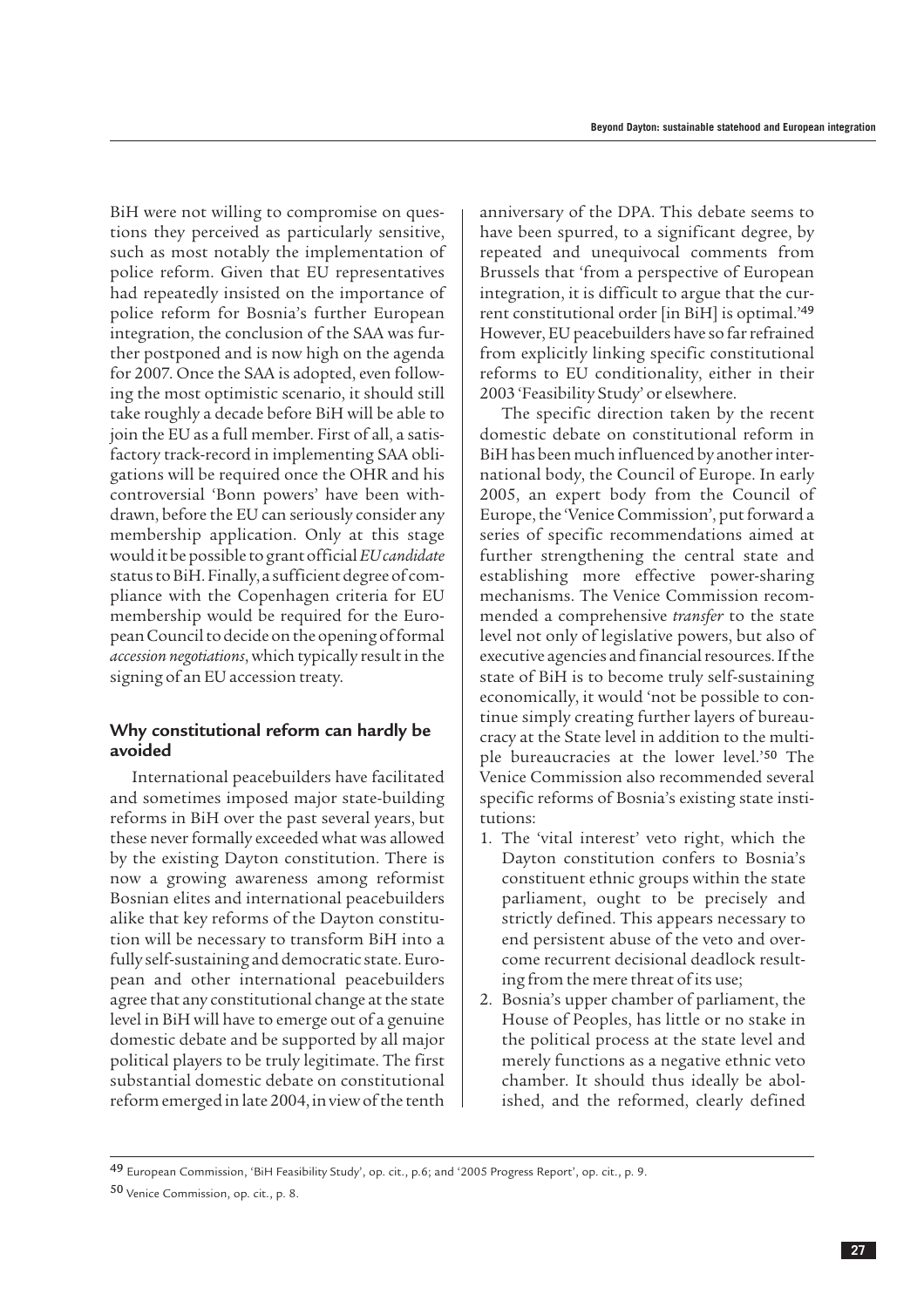<span id="page-29-0"></span>'vital interest' veto right should be transferred to the House of Representatives;

3. The collective state presidency has proved unworkable and should therefore be reduced to a single President. At the same time, most of the presidency's current constitutional powers should be transferred to a strengthened Council of Ministers.<sup>51</sup>

Domestic constitutional talks intensified in late 2005, also facilitated by a high-profile involvement on the part of the US embassy in Sarajevo. After several months of negotiations, domestic political agreement appeared to be feasible on a reform package that took up most of the Venice Commission's principal recommendations: the collective state presidency would be abolished and replaced by a single president; the state-level cabinet would mature into a fullblown government; two new state ministries – one for agriculture and one for science, technology, and the environment – would be established; and the House of Peoples would see its powers significantly reduced. The constitutional reform package negotiated by the leaders of Bosnia's eight largest political parties also foresaw that the state would no longer have needed to secure the consent of the entities to implement reforms required to comply with EU conditionality. In other words, the BiH state was going to have exclusive jurisdiction over any issue directly linked to European integration. It is no secret that with the current constitutional framework in place (see 3.1.), adoption of the EU's legal *acquis* would take longer in BiH than in any other Balkan country, with the perspective of EU accession receding into the rather distant future. 52

However, the latest efforts to agree on a package of domestic constitutional reforms were ultimately unsuccessful. On 26 April 2006, a vote in the BiH lower house of parliament failed by a narrow margin to produce the required twothirds majority to adopt constitutional changes. The opposition of two unlikely bedfellows, a new hardline Croat splinter party (HDZ 1990), which feared a sell-out of Croatian interests, and the largely Bosniac SBiH, for which the proposed amendments did not go far enough, was sufficient to bring the reform process to a halt.<sup>53</sup> Admittedly, the reform package had been negotiated rather hurriedly (the aim was to have the reforms in place for the October 2006 general elections) and in an elite-centred process, with little effort to build up broader public support. Parliamentary rejection of the reform package means the end of this particular attempt to amend the Dayton constitution. But renewed efforts need to be urgently made, now that a new state government has been formed, and EU peacebuilders should fully exploit their potential leadership role in this context. If necessary, constitutional reform ought to be explicitly linked to EU conditionality.

### *4.3 EU conditionality as an alternative to international trusteeship?*

The central hypothesis of this paper is that EU conditionality has begun to facilitate a relatively smooth transition *beyond* international trusteeship in BiH, once the HR/EUSR started to communicate it assertively and it was clearly linked to the perspective of EU membership. The recent shift towards more effective domestic decision-making thanks to the 'pull factor' of European integration has made it possible to progressively phase out the HR's controversial 'Bonn powers', and they are likely to be also formally abandoned soon, once the domestic parties agree on the implementation of police reform. Thanks to the additional political leverage provided by an effective ESDP presence on the ground, the European integration and preaccession process has thus begun to show its

51 Ibid., pp.10-11.

<sup>52</sup> Personal interview with EU official, Brussels, 13 July 2006.

<sup>53</sup> Mirna Skrbic and T.K. Vogel, 'Constitutional Reform Falters', *Transitions Online*, 27 April 2006.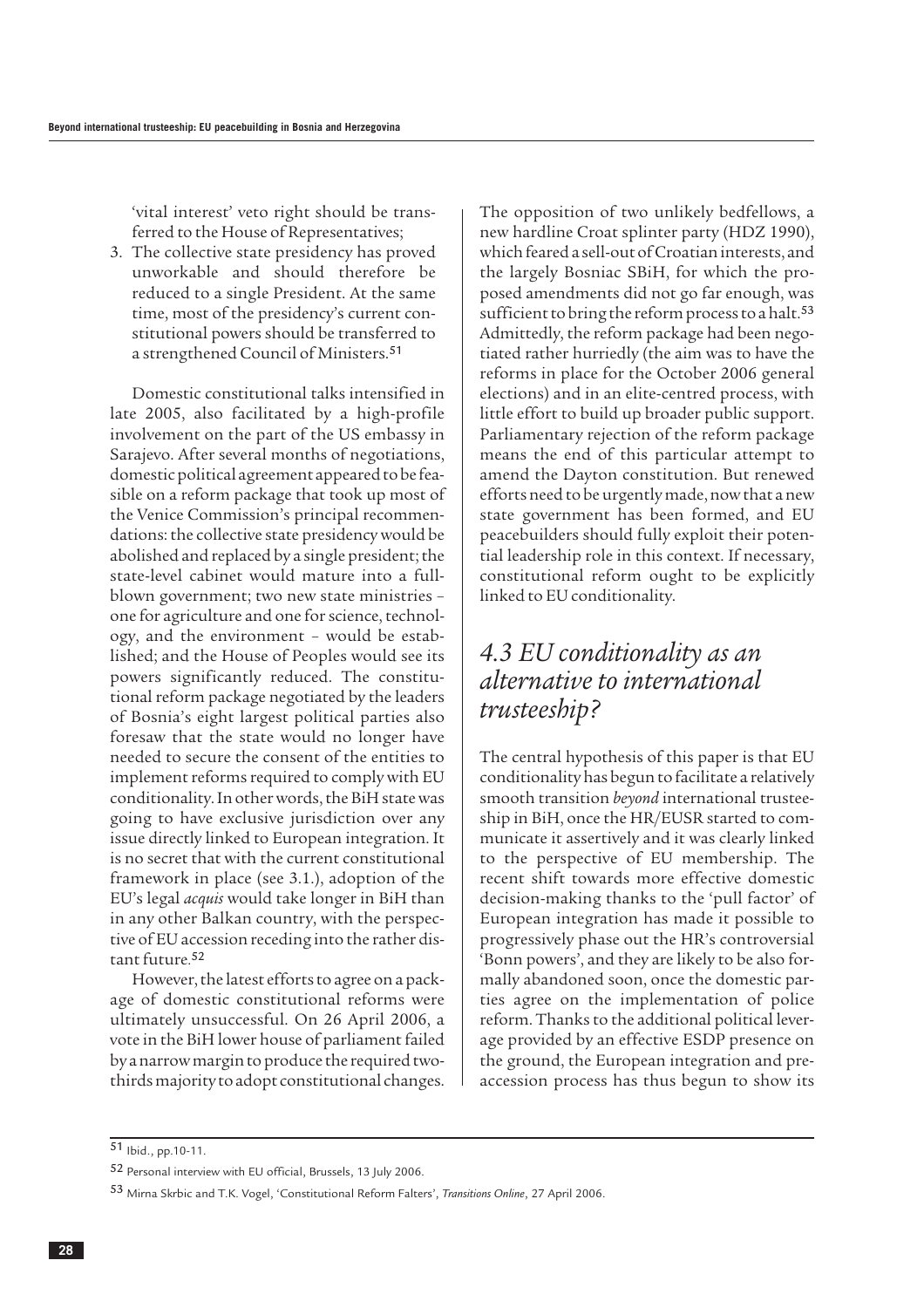effectiveness as a tool for fostering viable public institutions in BiH and for providing assistance in ways that develop rather than undermine domestic capacity.

The perspective of EU membership for the Western Balkans became unequivocally clear on the occasion of an EU-Balkans summit held in Thessaloniki in 2003. The concluding document of the summit formally recognised that the 'future of the Balkans is within the European Union. … Preparation for integration into European structures and ultimate membership into the European Union, through adoption of European standards, is now the big challenge ahead.'<sup>54</sup> Since then, the HR/EUSR on the ground in BiH has been crucially able to cajole and induce local political elites to adopt reforms required for further European integration, mostly *without* resorting to direct international imposition. Although the Bosnian nationalists may disagree about almost anything among themselves, it has today become very difficult for any local politician to openly challenge EU conditionality. The previous BiH Council of Ministers, formed in 2003, had already made Europe its first priority. Following the success of relatively moderate political parties at the October 2006 general elections, and the concomitant weakening of traditional ethnic nationalist hardliners, the new government is likely to be even more receptive to various forms of inducements and persuasion by EU peacebuilders.<sup>55</sup> This being said, the actual pace of reform remains excruciatingly slow and BiH still has some way to go before it will be a genuinely selfsustaining state, able to autonomously implement the EU's weighty legislative acquis and to fully determine its own future.

#### **Getting the incentives right**

The EU's successful experience in Central and Eastern Europe (CEE) with promoting farreaching political and economic reforms by holding out the incentive of EU membership generated the expectation that the same 'carrot' could become a key policy tool to stabilise the Western Balkans and gradually integrate them into Euro-Atlantic structures. EU conditionality towards the Balkans, however, has not been able to provide the same powerful incentives for domestic political reform that most CEE states experienced throughout the 1990s. The SAP process itself was only moderately effective until it was clearly linked to the perspective of eventual EU membership in 2003. Hence, the original idea of turning the status of an 'Associate' (following the conclusion of an SAA) into an attractive longer-term option for the countries of the region clearly didn't work out as expected.<sup>56</sup> The SAA is best seen today not as a final objective, but rather as an instrument of early EU conditionality intended to promote state-building and the strengthening of domestic institutions, before the countries of the Western Balkans can further advance on their path toward European integration.

There is no doubt that the demanding, though in many regards necessary, early conditionality channelled through the SAP has made the perspective of eventual EU membership recede into the rather distant future for several Balkan countries. While the implementation of SAP conditionality is likely to improve overall domestic well-being in the long run, political leaders in BiH and elsewhere are often required to adopt difficult domestic reforms, without any immediate pay-off either for themselves or

<sup>54</sup> EU Council of Ministers, 'EU-Western Balkans Summit: Thessaloniki Declaration', 21 June 2003.

<sup>55</sup> The three traditional ethnic nationalist parties – the Serb Democratic Party (SDS), the Croatian Democratic Union of BiH (HDZ BiH) and the mostly Bosnian Muslim Party for Democratic Action (SDA) – have emerged weakened from the October 2006 elections. The main winners are the more moderate Alliance of Independent Social Democrats (SNSD) in the Republika Srpska (RS) and the Party for BiH (SzBiH) in the Federation.

<sup>56</sup> Stefan Lehne, 'Has the "Hour of Europe" come at last? The EU's strategy for the Balkans', in Judy Batt (ed.), 'The Western Balkans: moving on', *Chaillot Pape*r no. 70 (Paris: EUISS, October 2004), p. 122. See also Dimitrios Triantaphyllou, 'The Balkans between stabilisation and membership, in Judy Batt et al., 'Partners and neighbours: a CFSP for a wider Europe', *Chaillot Paper* no. 64 (Paris: EUISS, September 2003).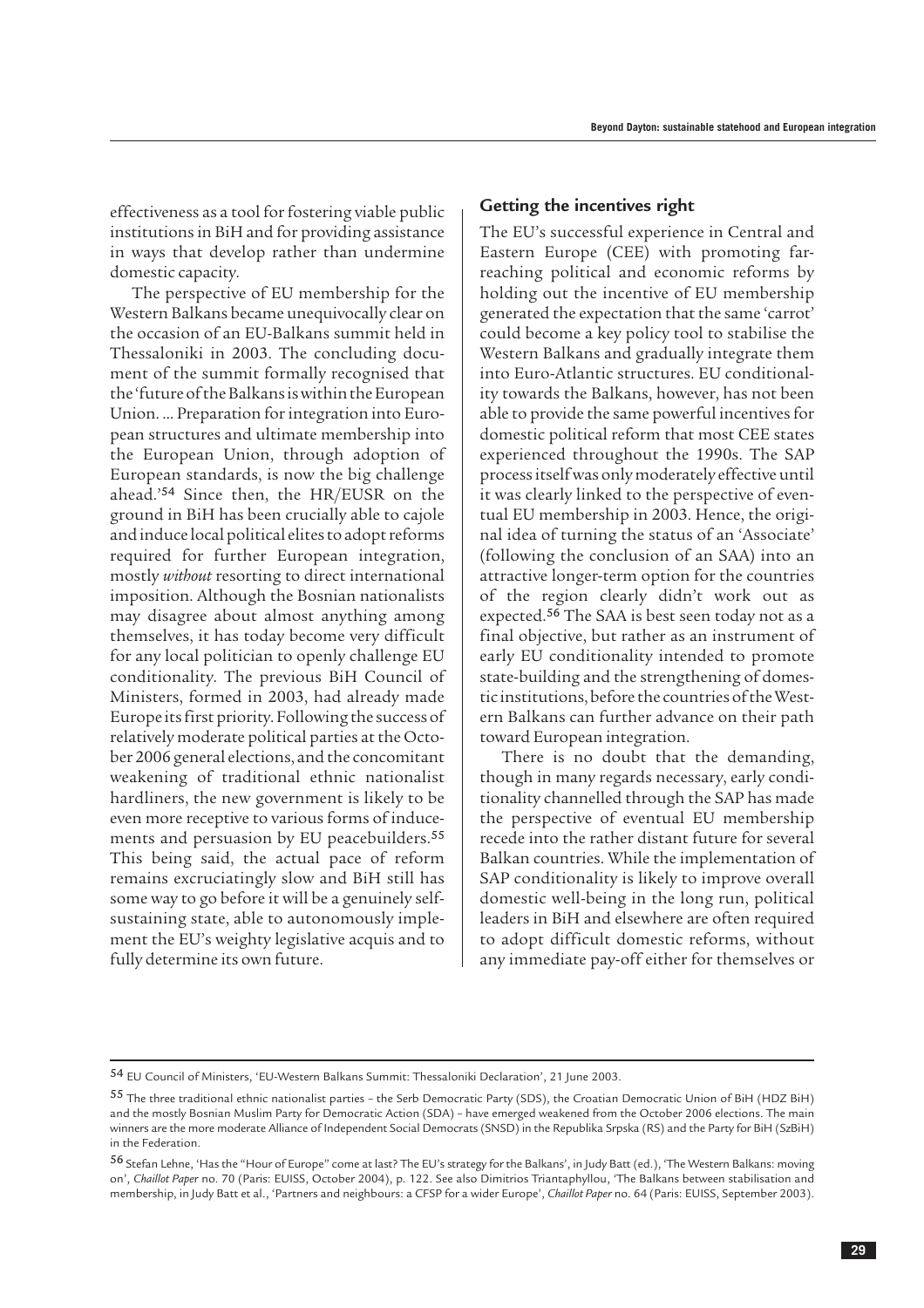for the broader population. Crucially, EU economic assistance to BiH is currently not directly linked to conditionality. The reasoning behind this policy line is that the carrot of economic assistance would probably not make a difference in the case of difficult state-building reforms, with the consequence that the local population would suffer if aid were withheld following sustained domestic decisional deadlock.<sup>57</sup> However, as a result of this policy, currently the only major reward offered by the EU once a given reform package has been successfully adopted consists in being admitted to the next stage of European integration, with a new set of demanding conditionalities to be complied with.

To strengthen the incentives for domestic reform in BiH that result from the process of European integration, EU policy-makers should seriously think about introducing *intermediate rewards* for local politicians and particularly the Bosnian public at large. In other words, compliance with EU conditionality and the adoption of particularly difficult reforms (such as changing the Dayton constitution) should be clearly linked to immediate and tangible benefits. Possible examples include selective inclusion into community programmes (e.g. with regard to education, agriculture, and regional development), as well as visa-free travel to the EU. The perspective of full visa liberalisation, in particular, would have an enormous power of inducement towards local politicians in BiH. If the perspective of full visa-liberalisation for travel to the EU were linked to the adoption of specific state-building reforms as well as constitutional change, it would become virtually impossible for even the most nationalistic political leaders in BiH not to cooperate with the EU's peacebuilding agenda. Current efforts towards 'visa facilitation' are clearly a step forward, but much will depend on what facilitation ultimately implies and on whether it is explicitly linked to EU conditionality. Finally, lack of progress on the issue of visa liberalisation could have more

dramatic implications in BiH than elsewhere: given that most ethnic Croats in BiH also hold Croatian citizenship, they may soon be able to travel visa-free to the EU once Croatia completes its own accession process. This could have serious repercussions upon inter-ethnic tensions in Bosnia, unless the EU is willing to grant early conditional visa liberalisation to all of BiH's citizens.

There is no doubt that the pre-accession process should retain its current meritocratic nature, in order for the EU to remain a credible actor throughout the Balkans. The EU can hardly afford to be 'flexible', in the sense of lowering the requirements for accession as a means to quickly reward selected countries in the region. The EU itself could not function on that basis.<sup>58</sup> Yet by granting intermediate rewards to the most heavily burdened countries of the Western Balkans – at relatively low additional costs to current member states – the EU could lock in compliance by creating a set of immediate benefits that could be used as a carrot and stick. With specific regard to postwar BiH, where the adoption of domestic reforms has proved to be particularly difficult due to the country's divided reality and its dysfunctional constitutional framework, the 'carrot' of intermediate rewards would be a powerful tool to be used assertively by the EUSR and other EU peacebuilders on the ground.

#### **ESDP leverage remains critical**

The pull factor of European integration has crucially facilitated a gradual transition beyond international trusteeship in postwar BiH. Reacting to the EU's conditionality as laid out in its 2003 'Feasibility study' on BiH's preparedness to negotiate an SAA, local Bosnian politicians have begun to adopt and increasingly implement major state-building reforms on their own. But it would be somewhat simplistic to see EU conditionality *per se* as the cause for reduced domestic political deadlock in BiH, and thus as

<sup>57</sup> Personal interview with EU official, Brussels, 13 July 2006.

<sup>58</sup> Judy Batt, 'Conclusion', in Judy Batt, (ed.), *The Western Balkans: moving on*, op. cit., p. 127.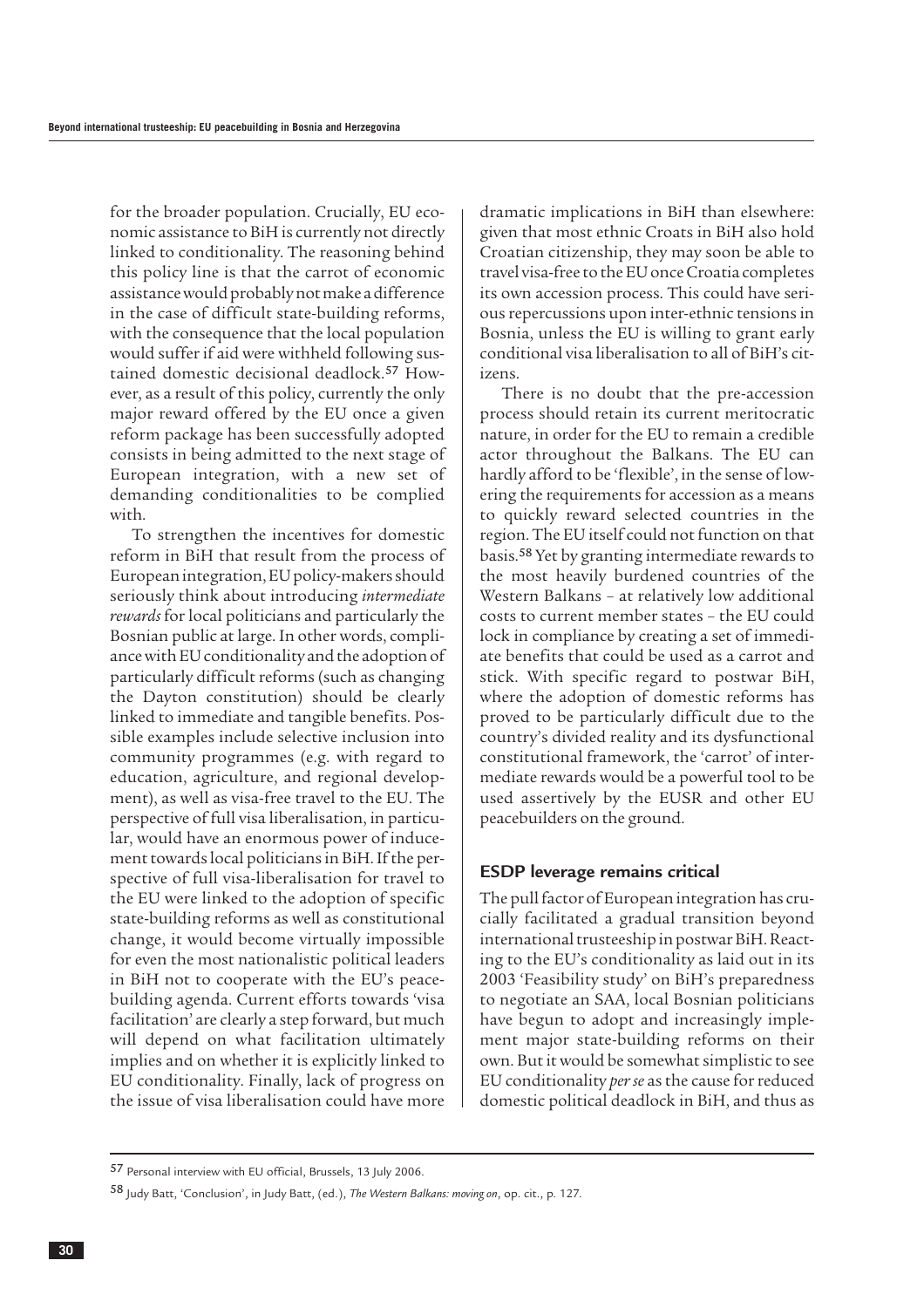a sufficient alternative to international trusteeship. Substantial external political leverage remains needed in BiH today to advance crucial state-building reforms, although the HR's controversial 'Bonn powers' have clearly outlived their usefulness.

The incentives resulting from the relatively distant perspective of EU membership are not sufficient by themselves to make power-sharing work in a deeply divided society with a dysfunctional constitutional structure, such as present-day BiH. The European Commission has essentially deployed the same type of conditionality towards the entire Western Balkans region through the SAP framework, monitoring compliance in a technocratic and largely non-political way. There is a prominent view among European Commission officials that once basic stability has been secured, the pace of European integration and reform should be decided by the domestic elites and local population within each country and should not be 'artificially' pushed through outside leverage.<sup>59</sup> This exclusive reliance on the EU's 'soft power' of attraction is certainly appealing in

the abstract, but the problem is that it may not lead to meaningful results in divided postwar societies.

Indeed, evidence thus far suggests that what worked in CEE does not produce quite the same results in the Balkans: divided postwar countries such as BiH are often simply not able to adopt difficult reforms completely on their own, due to the lack of a broad-based domestic political consensus. Entrenched sectarian interests and the permanent threat that moderate nationalists may be outflanked by more extremist rivals are not immediately compatible with the EU's state-building and reform agenda. The mere pull factor of European integration therefore remained too weak in BiH as long as it was communicated in a technocratic manner by the European Commission. Additional assistance – in the form of active leverage targeted at the domestic political level – has been needed. Thus far, this kind of assertive persuasion, short of straightforward imposition, has been quite effectively provided by the ESDP presence on the ground in BiH, under the direct political guidance of the 'double-hatted' EUSR/HR.



59 Interview with European Commission official, Brussels, 13 July 2006.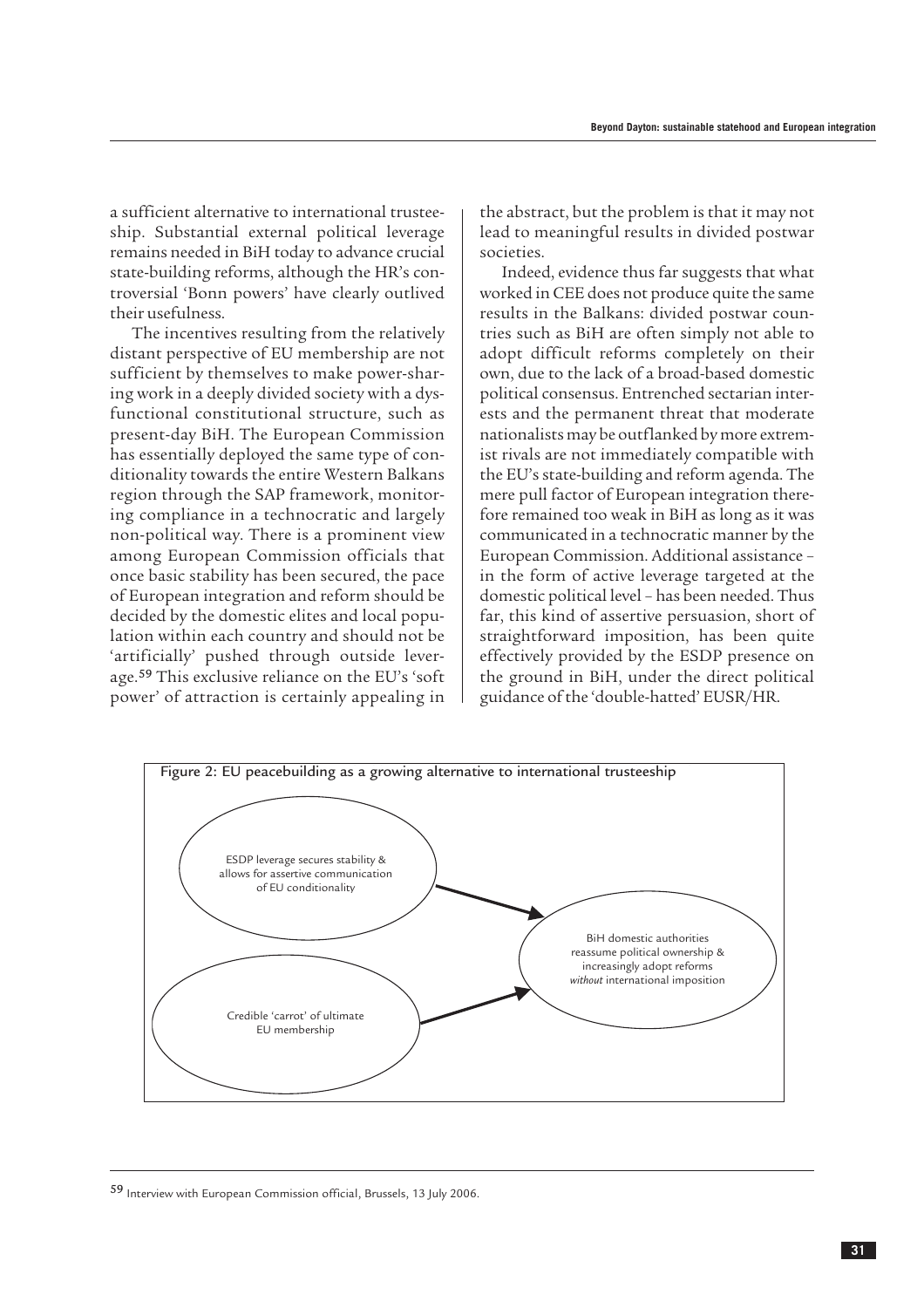The 'double-hatted' EUSR/HR in BiH has been able to link specific reforms to existing EU conditionality in an assertive manner, thus effectively communicating the urgency of compliance to local publics and political leaders. By publicly intervening in the BiH domestic political debate and calling attention to the need for specific reforms as a condition for further progress on European integration (through speeches in parliament, comments on BiH radio and television, and weekly columns published in major BiH newspapers), the EUSR/HR has made ongoing obstructionism increasingly costly for elected Bosnian officials. In the case of recalcitrant nationalistic leaders, explicit 'naming and shaming' has been an effective political tool available to the EUSR/HR. Moreover, the EUSR – acting in cooperation with the European Commission – has been able to put specific progress on hold if no compliance was forthcoming, thus transforming technocratic EU conditionality into a real political carrot-andstick strategy. The EUSR's assertive deployment of EU conditionality to promote domestic police reform in BiH will be discussed in the next section.

Beyond the EUSR's efforts, the presence of an EU military force (EUFOR) and an EU police mission (EUPM) on the ground have also significantly contributed to the EU's political leverage in BiH: the EU's political commitment is today visibly confirmed to the local population, while the mobile ESDP presence on the ground makes it possible to constantly monitor potentially problematic local developments. By guaranteeing political stability and providing ongoing military deterrence in what still remains a fragile country, the integrated ESDP presence in BiH has crucially facilitated the gradual transition beyond international trusteeship. The potentially destabilising short-term effects of important domestic reforms – particularly in the field of state-building and economic liberalisation – have remained closely circumscribed, making it possible to push forward an ambitious European reform agenda.

#### **The example of police reform**

Most recently, the EUSR/HR has deployed EU conditionality assertively in an attempt to advance domestic police reform in BiH. The example of police reform highlights both the great potential as well as the current limits of EU leverage quite nicely. Substantive police reform has long been overdue in postwar BiH. The 1992-1995 war left behind three separate police forces: Bosniac, Croat, and Serb, each with its own jurisdictions. The first two have since merged, at least nominally, but the RS long refused any efforts to reform structures and integrate them with those of other ethnic groups.

Police reform is one of the last major policy issues that must be resolved before international peacebuilders can gradually diminish their decade-long engagement. In late 2005, when long-standing efforts to achieve a domestic agreement on police reform risked being derailed, the EUSR's political leverage allowed to transform EU conditionality into an effective peacebuilding tool: the main political parties in BiH finally reached a framework agreement on police reform in October 2005, as the RS National Assembly could no longer afford to reject a reform package in line with EU conditionality that had become central to the domestic public debate. The agreement does in principle fulfil all major requirements set out by the EU as a condition for further European integration: all legislative and budgetary competencies concerning the police will be transferred from the entities to the common state level; no political interference will be tolerated with operational policing; and police districts will be determined exclusively by technical criteria, without regard to ethnicity.<sup>60</sup>

However, progress with regard to the subsequent *implementation* of police reform has remained frustratingly slow, in the face of persistent obstructionism by Bosnian Serb politicians. This led Javier Solana, the EU High Representative for CFSP, to issue an unusually blunt statement calling on the RS government to

<sup>60</sup> Office of the High Representative, 'Agreement on Restructuring of Police Structures in BiH', 5 October 2005 (available at: www.ohr.int).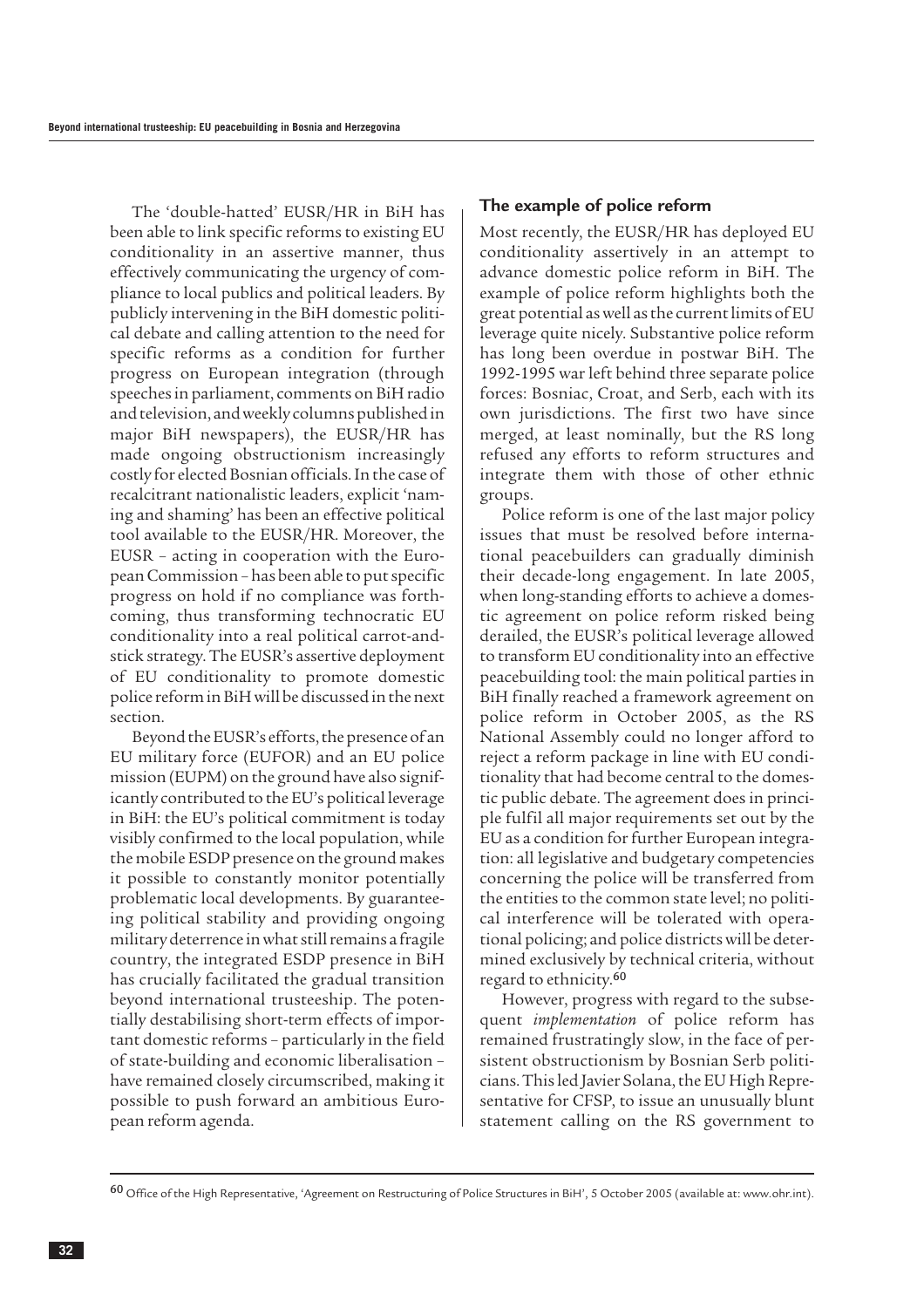honour its commitments on police reform. Lack of progress on this issue, he noted, would inevitably lead to delays in Bosnia's further European integration.<sup>61</sup> Christian Schwarz-Schilling, the current HR/EUSR, also decided to again assertively intervene in the BiH domestic political debate and explicitly name the spoilers, in an attempt to overcome political deadlock. In one of his weekly columns published in several BiH newspapers in mid-2006, Schwarz-Schilling insisted on the benefits that police reform would bring to the local population, which he hoped would build up domestic support for compliance with EU conditionality. But he also explicitly warned that through their ongoing obstructionism, 'the authorities of Republika Srpska [were] risking delaying finalisation of the SAA, thereby setting back Bosnia and Herzegovina's progress on the road to Europe.'<sup>62</sup>

The willingness of BiH politicians to autonomously implement difficult reforms in compliance with EU conditionality had weakened significantly during the months leading up to the October 2006 general elections. Several domestic political candidates were clearly playing the nationalist card as a means to court their electorate. During this pre-electoral period of heightened political tension, the pull factor of European integration was not strong enough as a 'carrot' to promote major state-building reforms, even when the need for compliance was assertively communicated by the EUSR/HR on the ground. But now that a new government is in place and electioneering again gives way to pragmatic day-to-day administration, political leaders in BiH – including the nationalists – will find it very difficult to publicly oppose any reforms explicitly singled out by EU peacebuilders as a condition for further European integration. EU peacebuilding in BiH has thus clearly begun to make a difference. The EU now ought to further step up its efforts, with particular regard to inter-agency coordination and the strategic communication of its conditionality on the ground (see next chapter for specific recommendations). Indeed, this will be necessary if the EU wants to fully take over the coordination of international peacebuilding efforts in BiH once the OHR is closed down and international trusteeship thus also formally ceases to be an option.

<sup>61</sup> EU Council Secretariat, 'EU High Representative for the CFSP expects RS Government to honour commitments on police reform', Press statement, Brussels, 20 July 2006.

<sup>62</sup> EUSR, 'Police Reform is about making BiH a safer place to live', weekly column by Christian Schwarz-Schilling, published in several BiH newspapers, 28 July 2006.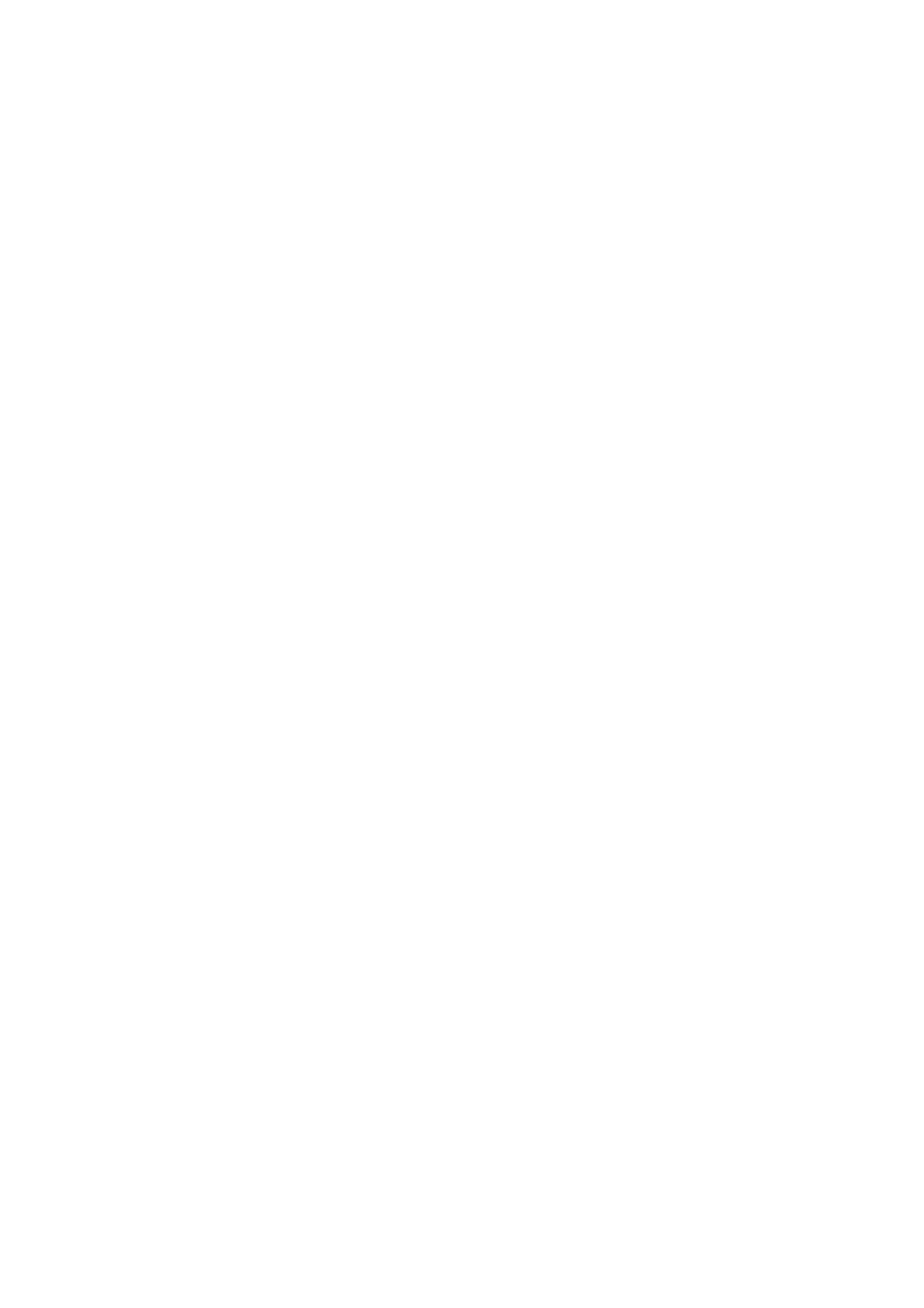## <span id="page-36-0"></span>**Conclusion and policy recommendations**

Since the ceasefire was consolidated in late<br>1996, significant progress has been made in BiH towards establishing a viable institutional framework, particularly at the common state level. Although the pace of reform has been painfully slow and direct international imposition often proved to be necessary, today there is no immediate risk of renewed ethnic violence in BiH and the potential undeniably exists to bring about a sustainable multi-ethnic democracy. International peacebuilding in BiH has thus been overall quite successful, especially if compared to other similar cases of postwar reconstruction following sustained ethnic violence, either in Sub-Saharan Africa, the Middle East, or elsewhere. The main reason for Bosnia's relative success undoubtedly lies in the sustained international commitment that has been forthcoming over the past decade.

There are no easy solutions or international 'quick fixes' to the entrenched polarisation and resulting institutional weakness that typically haunt divided societies after several years of ethnic violence. The Dayton Peace Agreement (DPA) on Bosnia successfully ended the war in late 1995, but at the cost of an extremely weak postwar state that would probably not have survived without continuing international assistance. The emergence of the EU as the main international peacebuilder in BiH over the past several years, and notably since 2003, has allowed for critical progress towards making Bosnia's common institutional structure increasingly self-sustaining. EU conditionality has begun to promote crucial state-building reforms in BiH without direct international imposition, once it was: (1) combined with the credible 'carrot' of progressive European integration; (2) assertively communicated by the

'double-hatted' HR/EUSR by means of repeated interventions in the domestic political debate; and (3) underpinned by a credible ESDP presence on the ground that allowed to push forward bold reforms while minimising risks for political stability. EU peacebuilding in BiH has thus made it possible to progressively move *beyond* international trusteeship, while also actively fostering increased domestic political ownership and accountability of local politicians to their electorate. This being said, EU peacebuilders should look forward to a longterm engagement in BiH, and they clearly ought to further improve their strategic approach to maximise their impact.

The main challenge ahead for EU decisionmakers at this point will consist in ensuring ongoing political leverage towards BiH authorities, as well as close technical assistance on the ground. This will require the EU to fully take over the coordination of international peacebuilding efforts in BiH once the OHR is closed down, possibly in late 2007. Some specific policy recommendations are put forward below.

Strengthening the EUSR's mandate: the HR's intrusive 'Bonn powers' have today clearly outlived their usefulness. The best option among those currently envisioned would be to close down the OHR entirely as soon as possible, while replacing it with a significantly strengthened EUSR mandate. Ideally, following the OHR's closure in late 2007, the EUSR would be ready to step in by taking over all non-executive aspects of civilian peace implementation. The central goal of EU peacebuilders should be to make sure that all the positive elements of the OHR's contribution to-date are retained;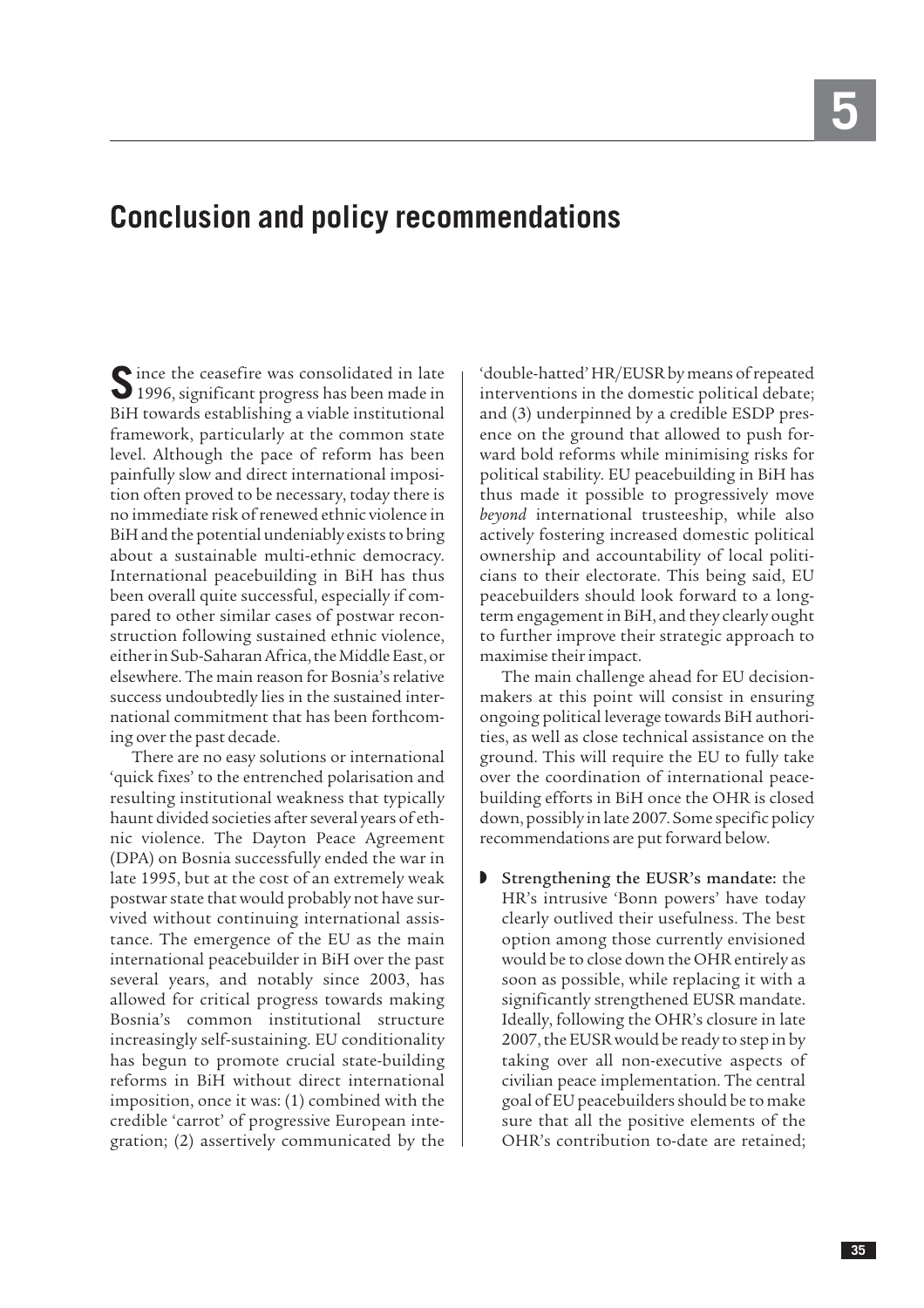particularly with regard to domestic monitoring, political leverage, and the coordination of international efforts on the ground. In other words, the EUSR's mandate should be strengthened so as to transform it into the main coordinating agency of international peacebuilding efforts in BiH, able to successfully carry on the OHR's non-coercive functions as foreseen in Annex 10 of the DPA. The EUSR's mandate with regard to other ESDP elements in BiH – namely EUFOR and EUPM – should also be strengthened so as to ensure a maximum of coherence among EU peacebuilding efforts on the ground.

 $A$  'double-hatted' EUSR/Head of EU delegation: to date, the EUSR and the head of the European Commission Delegation to BiH have functioned as separate EU authorities, with no formal hierarchical relationship between them. Notwithstanding sustained efforts at mutual coordination, this has often led to divergent messages to local politicians as well as to the broader public, which has weakened the EU's potential leverage and has clearly not benefited the overall goal of peacebuilding in BiH. EU decision-makers should therefore undertake all necessary efforts to ensure that the EUSR in BiH also becomes 'double-hatted' as head of the European Commission Delegation to the country. Ideally, this should go in parallel with an overall strengthening of the EUSR's mandate and the phasing out of the OHR. The recent, quite successful experience with a 'double-hatted' EUSR/Head of EU delegation in FYROM provides a useful example that could be partially followed in BiH. However, while in FYROM the head of the European Commission Delegation was appointed as EUSR, in Bosnia it will almost necessarily have to be the other way round: given the substantial ESDP presence on the ground in BiH and the need for ongoing strong political leverage, the EUSR will almost inevitably have to take the lead. Policy planners at the European Commission are currently still rather sceptical of this possibility, fearing a loss of political influence and prestige. But interinstitutional jealousies between the European Commission and the Council Secretariat should give way to responsible cooperation on the Bosnian issue, given that the EU's international standing as a successful peacebuilder is here crucially at stake.

Strengthening the EU's involvement in constitutional talks: the current BiH constitution, negotiated at Dayton in 1995, entrenches a cumbersome and essentially unworkable system of ethnic power sharing at the common state level. It is no secret that with the current constitutional framework in place, adoption of the EU's legal *acquis* would take longer in BiH than in any other Balkan country, with the perspective of EU accession receding into the rather distant future.<sup>63</sup> Constitutional reforms cannot be imposed from the outside; they need instead to result from a genuine domestic debate, so that the future Bosnian state will be considered as truly legitimate. Following the failure of recent efforts at constitutional reform, EU peacebuilders should become much more seriously involved in the process. One first important goal should be for the EUSR to directly facilitate domestic constitutional talks, by providing crucial expertise and assistance to the local parties, in partnership with the European Commission and other international organs. In addition, the EUSR and other EU peacebuilders in BiH should become much more active on the public information front, by conveying a single coherent message to the domestic public and thus systematically trying to build up public support for constitutional reform among all of Bosnia's communities. This will require sustained efforts and interaction with

<sup>63</sup> Personal interview with EU official, Brussels, 13 July 2005.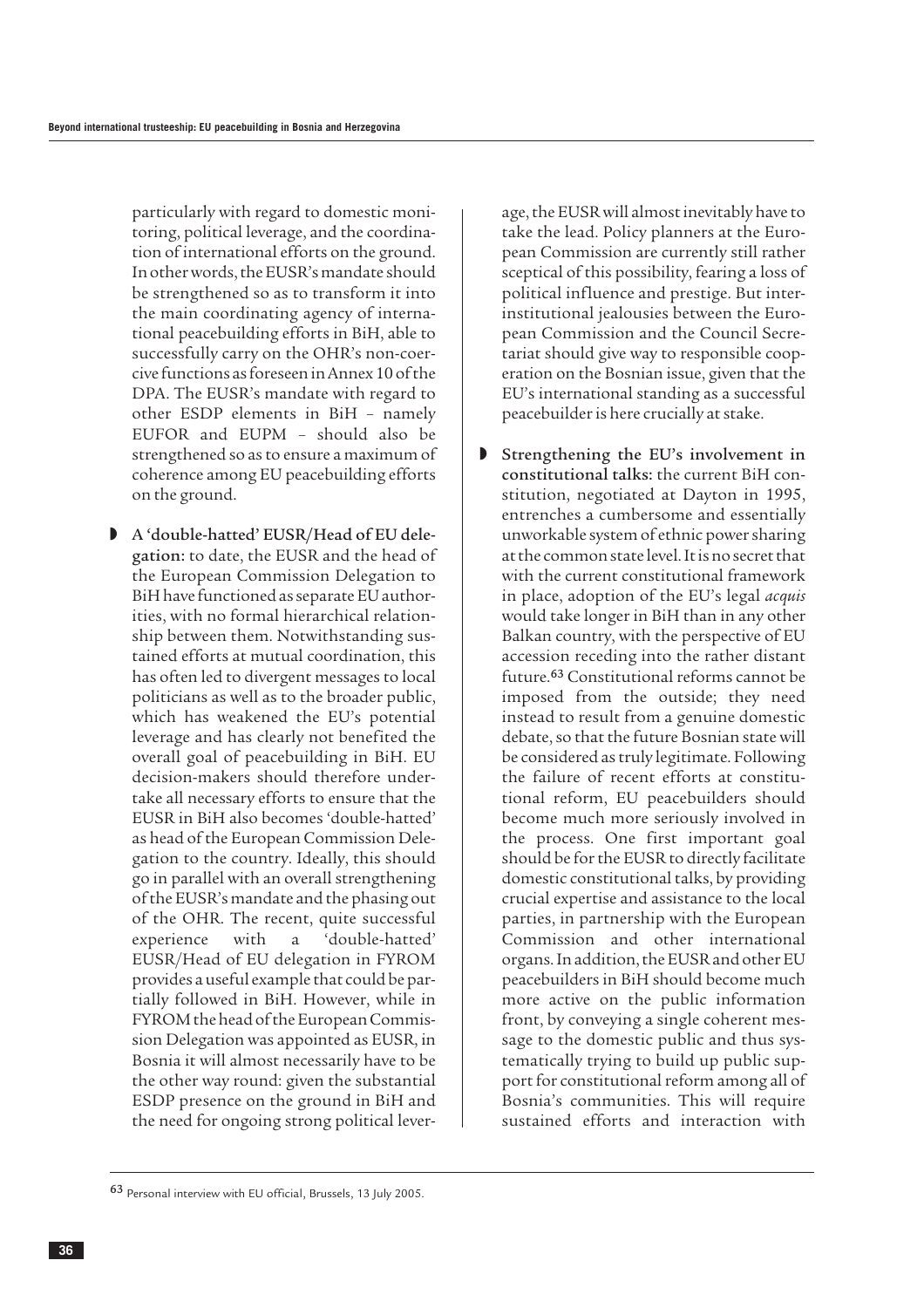Bosnian civil society, the media, and the local population.<sup>64</sup> The majority of the Bosnian public – but particularly local Croats and Serbs, who currently still remain rather sceptical of constitutional reform – have to be convinced that they will effectively benefit from an improved constitutional framework at the common state level. Finally, once a constitutional reform package has been negotiated in principle by the local parties, its adoption should be directly linked to existing EU conditionality.

The dangers of 'enlargement fatigue': the EU's political leaders today are facing a stark choice between supporting a credible accession strategy for BiH, on the one hand, and permanent crisis management, on the other. On the occasion of an informal EU-Balkans meeting held in Salzburg in March 2006, the EU foreign ministers reaffirmed their 'full support' for the Thessaloniki agenda adopted in 2003, which foresees the progressive integration of the entire Western Balkans region into the European Union. However, the EU foreign ministers placed a new emphasis on the need to take the EU's 'absorption capacity' into account before further enlargement.<sup>65</sup> Following the rejection of the proposed EU constitutional treaty by a majority of French and Dutch citizens in 2005, the political climate within several EU member states has become increasingly hostile to further enlargement. But EU enlargement has overall been an astonishing success story, and it should not become a scapegoat for domestic discontent within current member states. If the EU's power of attraction fades away, progress made in BiH over the last few years could be lost and even a strengthened

ESDP presence on the ground might find it difficult to promote long-term peacebuilding and political reform. Either Bosnia is transformed into a fully self-sustaining democracy, by progressively integrating it into European structures, or it will remain a constantly unstable state at the EU's margins where sectarianism and organised crime thrive.

D EU peacebuilding beyond BiH: this paper clearly suggests that the added value of EU peacebuilding is greatest when a strong ESDP presence on the ground is also combined with the credible prospect of progressive European integration. Hence, the recent experience with EU peacebuilding in BiH can hardly be generalised beyond the immediate European periphery, and it does certainly 'not allow us to extrapolate any glib solutions for Iraq or Afghanistan.'<sup>66</sup> This leads to a sobering conclusion: EU peacebuilding missions deployed to postwar countries that have no realistic prospects of EU membership will by–andlarge have to rely on the same tools currently being employed by other national or multilateral agents, namely military peacekeeping, disarmament and demobilisation, and long-term technical assistance for institutional development and reform. On the other hand, several lessons from EU peacebuilding in BiH could be directly applied to any future European peace operation in Kosovo. If the outcome of current status negotiations points towards guided independence for Kosovo, the 'carrot' of eventual EU membership should be combined with a credible ESDP presence on the ground, capable of securing political stability and communicating EU conditionality effectively.

<sup>64</sup> On the overall need to strengthen the EU's public information strategy, see Dov Lynch, 'Communicating Europe to the world: what public diplomacy for the EU?' *EPC Working Paper* no. 21, Brussels, November 2005.

<sup>65</sup> EU Council Secretariat, 'Salzburg EU/Western Balkans Joint Press Statement', Brussels, 11 March 2006.

<sup>66</sup> Paddy Ashdown, '10 years after Dayton: Lessons for fixing failed states', *International Herald Tribune*, 20 November 2005.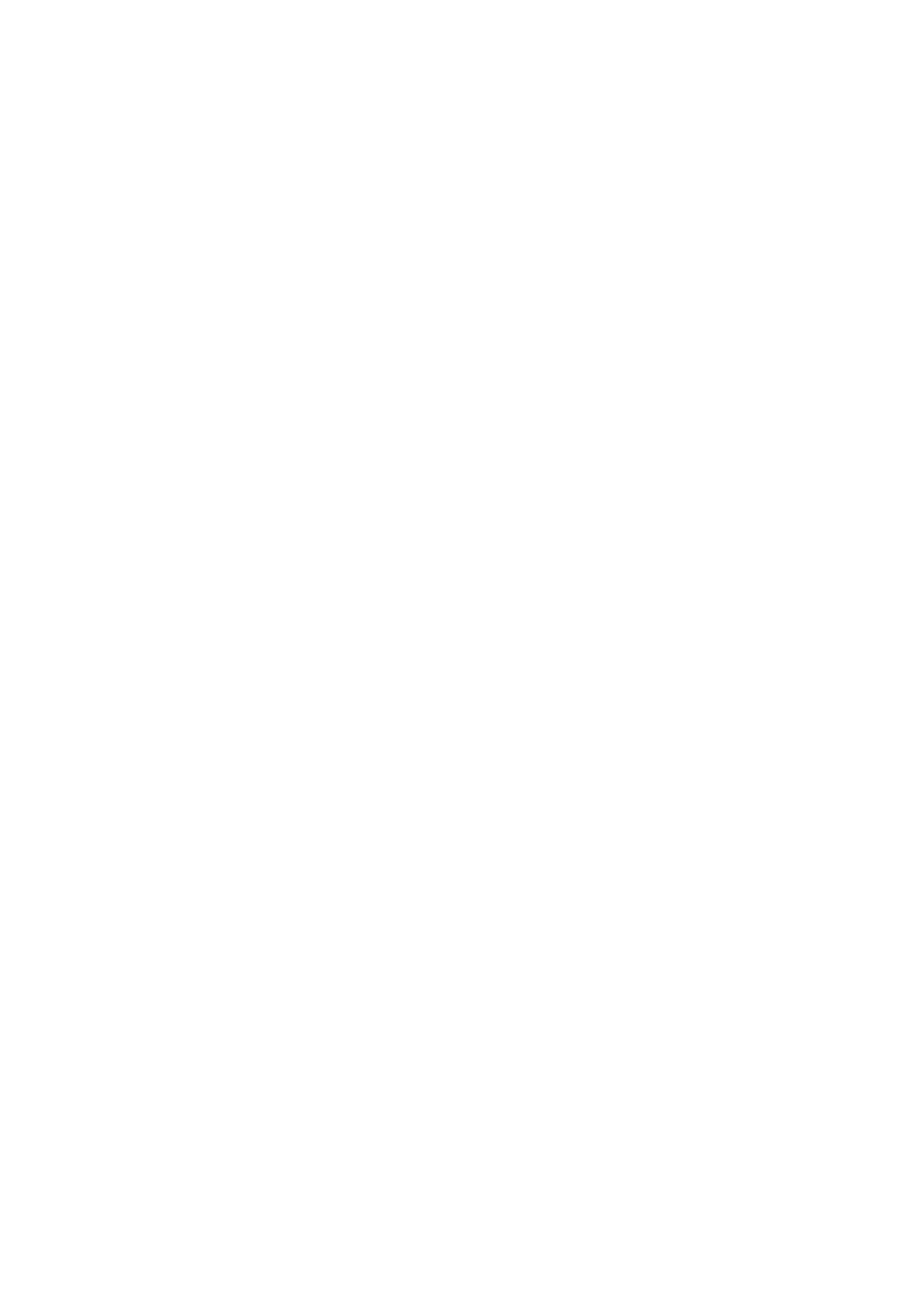## **Annex**

## **Abbreviations**

| <b>BiH</b>   | Bosnia and Herzegovina (Republic of)                                    |
|--------------|-------------------------------------------------------------------------|
| <b>CARDS</b> | Community Assistance for Reconstruction, Development, and Stabilisation |
| <b>CEE</b>   | Central and Eastern Europe                                              |
| <b>CFSP</b>  | Common Foreign and Security Policy                                      |
| <b>DPA</b>   | Dayton Peace Agreement                                                  |
| <b>ESDP</b>  | European Security and Defence Policy                                    |
| <b>EUFOR</b> | European Union Force                                                    |
| <b>EUPM</b>  | European Union Police Mission                                           |
| <b>EUSR</b>  | European Union Special Representative                                   |
| <b>FBiH</b>  | Federation of Bosnia and Herzegovina (Bosniac-Croat Entity)             |
| <b>FYROM</b> | Former Yugoslav Republic of Macedonia                                   |
| <b>HDZ</b>   | Hrvatska democratska zajednica (Croatian Democratic Union)              |
| HR.          | High Representative                                                     |
| <b>ICTY</b>  | International Criminal Tribunal for the Former Yugoslavia               |
| <b>IPA</b>   | Instrument of Pre-accession Assistance                                  |
| <b>NATO</b>  | North Atlantic Treaty Organisation                                      |
| <b>OHR</b>   | Office of the High Representative                                       |
| <b>OSCE</b>  | Organisation for Security and Cooperation in Europe                     |
| <b>PIC</b>   | Peace Implementation Council                                            |
| <b>RS</b>    | Republika Srpska (Serb Entity)                                          |
| <b>SAA</b>   | Stabilisation and Association Agreement                                 |
| <b>SAP</b>   | <b>Stabilisation and Association Process</b>                            |
| <b>UNHCR</b> | United Nations High Commissioner for Refugees                           |
|              |                                                                         |